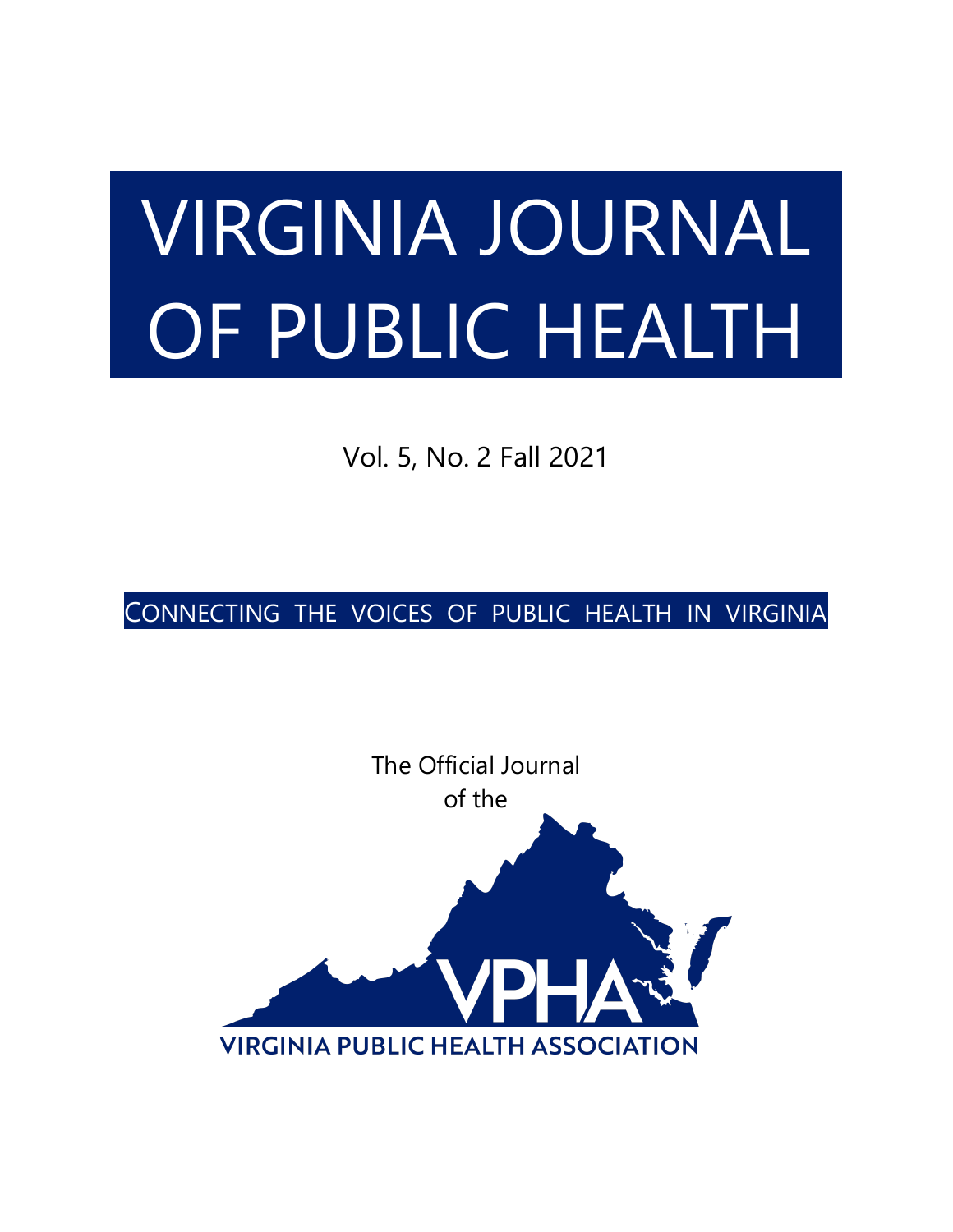# **Table of Contents**

| <b>Editor's Note</b>                                                       | 101 |
|----------------------------------------------------------------------------|-----|
| <b>Introducing the VPHA Policy Forum</b>                                   | 102 |
| HPV Vaccination in the Virginia Context: Demographic Disparities, Patient- | 106 |
| Provider Gender Concordance and the Impact of Changing Recommendations     |     |
| Knowledge of the Human Papillomavirus Vaccine: An Analysis using Together  | 125 |
| for Health Virginia Population Health Survey                               |     |
| Predictors of Refugees' Ability to Pass the United States Citizenship Exam | 141 |
|                                                                            |     |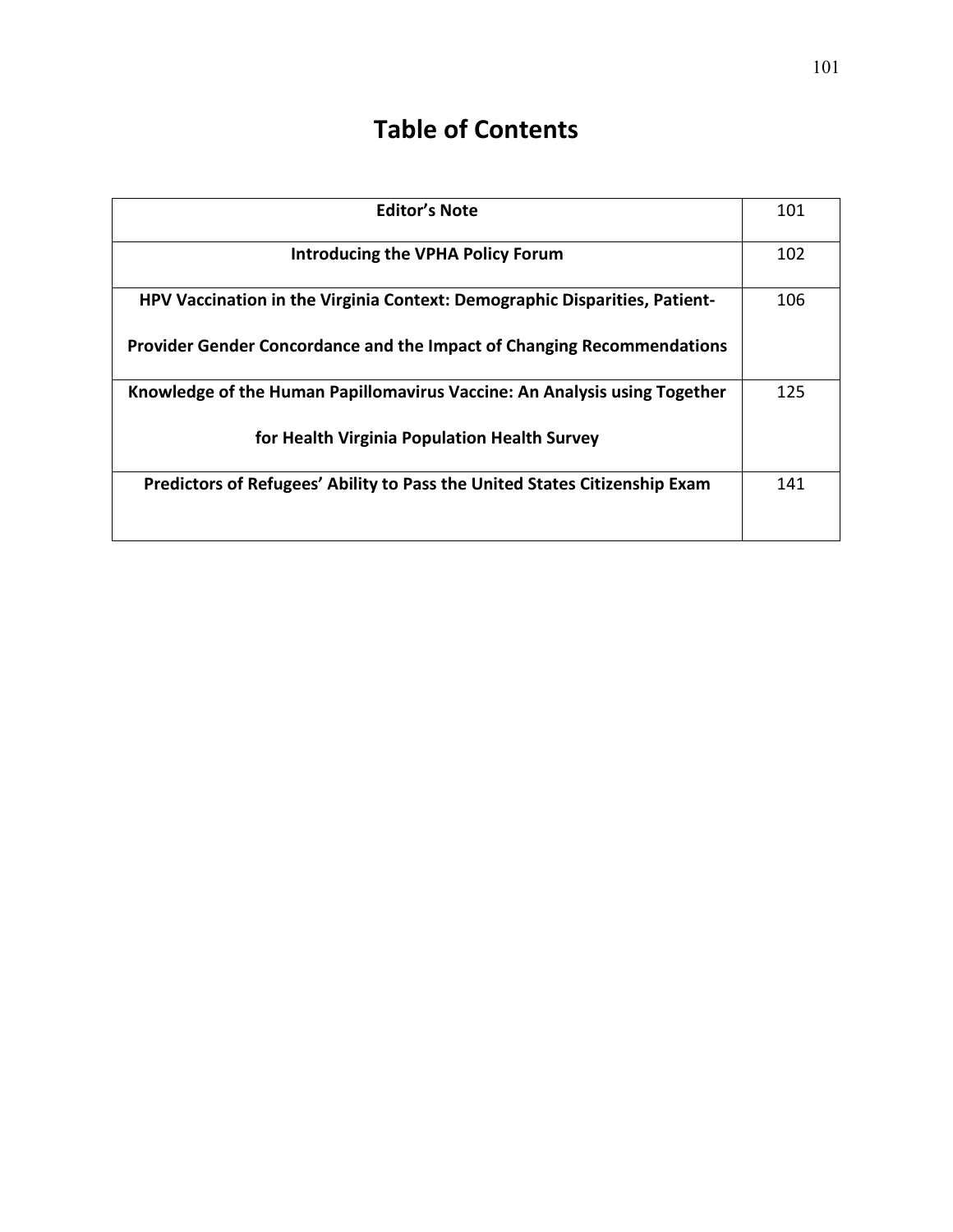Editor's Note--January 2022

Hello and welcome to the (extremely) late Fall Issue of the Virginia Journal of Public Health. In addition to three all new public health manuscripts for your professional reading pleasure, we have a new Journal website, a new editor, a new associate editor, and a new policy forum for the new year.

Aligned with the core goal of the VPHA and the Journal to promote best public health policy and practice, two manuscripts share findings from two different Virginia populations regarding perspectives on knowledge and uptake of human papilloma virus vaccine. Both studies illuminate surprising predictors of knowledge and/or uptake of vaccine and point the way to advancing HPV vaccination for Virginians. And a third manuscript--applying findings from our Central Virginia International Family Medicine Clinic--illustrates barriers to U.S. citizenship, which turns out to be an important health achievement for refugees in this country. Finally, VPHA's own Ben Barber introduces an exploratory policy forum to which we hope to have ongoing contributions.

Surprisingly, there are NO coronavirus manuscripts in this issue (although the editor's infection is the reason for the delayed Fall issue), but we figure that everyone working on coronavirus is too busy to write just now. Speaking, however, of writing, the Spring issue (which, new variants notwithstanding, will be out on time) is open for manuscript submissions now. We especially welcome public health practitioner manuscripts to disseminate regional and best public health practices. If you're a practitioner and not a writer, email the Journal editors (below), let us help you find a co-author who loves to write, and let your much needed public health voice be heard. Letters to the Editor are also welcome and we will advance the ongoing discussion of these important issues and public health policy and practice in general.

One last note: thank you James Madison University Libraries, Librarians, staff, and most especially, Becca Kruse, Digital-Commons-Explainer-Extraordinaire, without whom the new Journal would not be possible. Thank you also Kim Baskette, VPHA Chair and Cheerleader; and Ben Barber, VPHA Chair and Cheerleader Elect. AND thank you 4VA Foundation for the mini-grant which pays the bills. It takes a village to raise a journal.

Welcome all and thank you for your patience,

#### *Maria and Jen*

Editor: Maria Gilson deValpine, PhD, MSN, RN Professor James Madison University School of Nursing [devalpmg@jmu.edu](mailto:devalpmg@jmu.edu) (stay tuned for an official COVID-delayed VJPH email address)

Associate Editor: Jennifer Gallagher Jones, DNP, APRN, FNP-C, ENP-C [jenniferjonesdnp@gmail.com](mailto:jenniferjonesdnp@gmail.com)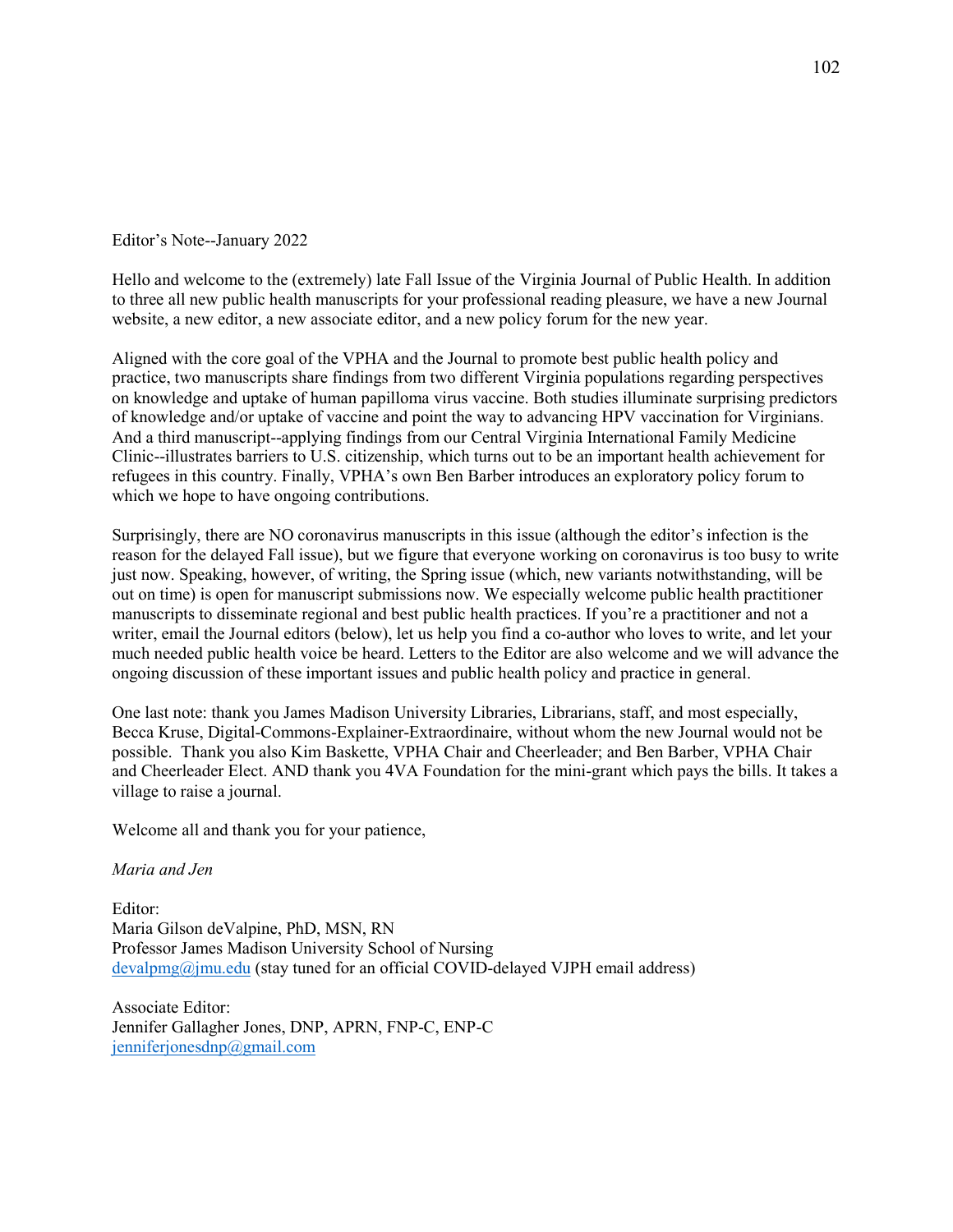#### **Introducing the VPHA Policy Forum**

Benjamin Barber, President-Elect, Virginia Public Health Association

In 2015, the Virginia Department of Health (VDH) published a five-year Plan for Well-Being. This ambitious plan set 13 goals and 29 measures to track progress towards achieving these goals (VDH, 2015). By 2020, 15 measures showed improvement. Major successes include near-universal adoption of collaborative community health planning processes by local health districts, growing provider participation in electronic health information exchanges, and increasing uptake of the Human Papillomavirus vaccine among teenagers (VDH, 2020). However, 14 measures showed little or no improvement, including seven measures that *moved away* from the goal. Most notably, mental health and substance use disorder hospitalizations per 100,000 adults have increased by over 10 percent since 2013, and the percent of adults who are overweight or obese continues to rise unabated (VDH, 2020). This data paints a decidedly mixed picture of public health in Virginia.

Then came the COVID-19 pandemic. Most of the data for VDH's 2020 update on the Plan for Well-Being was collected in 2019, but there is little reason to think these measures have improved since the pandemic began. Meanwhile, over 15,000 Virginians have died from COVID-19 and thousands more have been sickened (VDH, 2021). In addition, nearly all Virginians have felt the pandemic in some way, whether it be losing a loved one, getting laid off, or adjusting to virtual work and school.

Despite the heroic efforts of public health officials, health care providers, and other essential workers, it is indisputable that Virginia's public health system needs reform. This reform starts with better policy.

103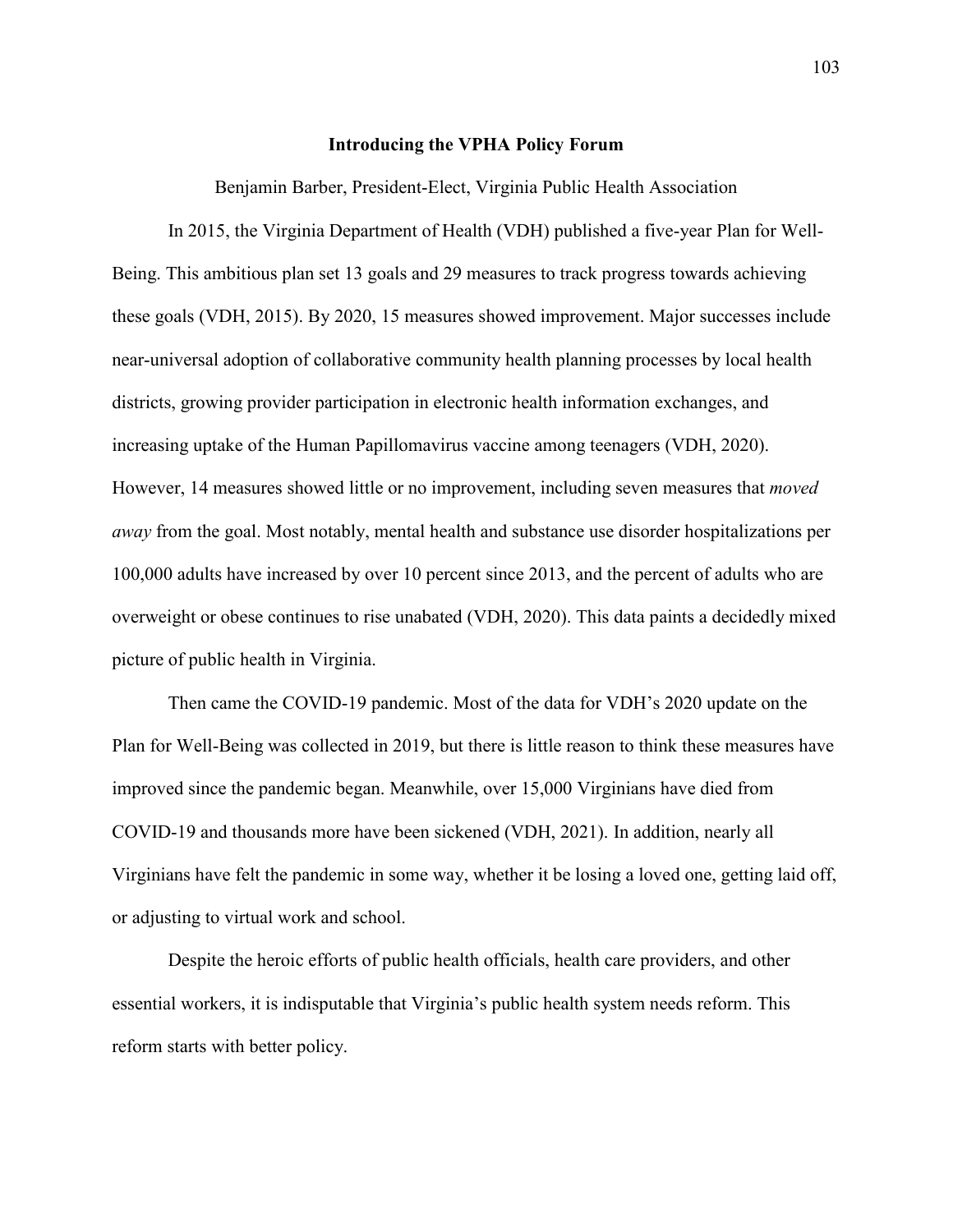The great public health achievements of the 20th century all hinged, in part, on good policy (Johnson, 2021). Clean air and water laws, school vaccination requirements, and free preventive screenings are all examples of how good policy creates good public health. However, less attention-grabbing policies are important too. Funding prevention and wellness initiatives and modernizing data systems are just two examples of critical but often overlooked policies that can have an outsized impact on public health.

What counts as public health? How are public health services funded? How are they delivered, and are they delivered fairly? This forum will seek to answer these questions and to use those answers to create better public health policy. For instance, the General Assembly updated the Cooperative Health Budget formula this year for the first time in 30 years (Virginia Association of Counties, 2021). This formula determines the state and local share of funding for each localities' health department. For a generation, each locality's share was stagnant regardless of increases or decreases to their financial capacity. This helped fuel a disparity in public health resources between localities that have grown poorer and those that have grown richer.

Legislation approved in 2021 requires VDH to review the funding formula every two years, which may prevent such disparities in the future (Virginia Association of Counties, 2021). But this episode raises different questions. Should the state's share of local public health spending depend on a locality's ability to pay? Should it be based on public health needs? Or on a different basis altogether? Moreover, should the state set core public health standards as it does for education, or should the localities set these standards?

This forum is a place to examine these questions. And in doing so, we can create better public health policies - and better health - for all Virginians.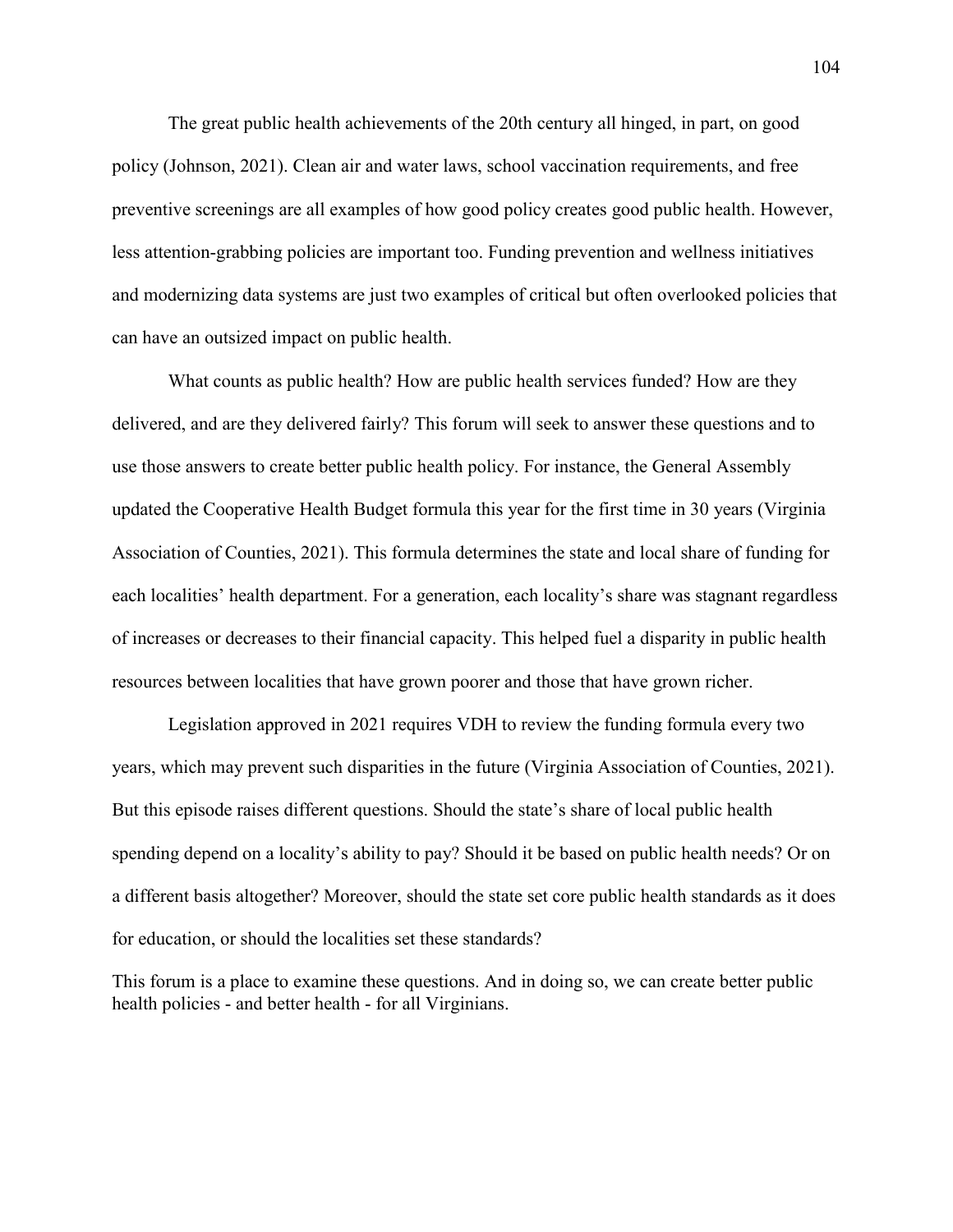#### **References**

- H.B. 1963, 2021 Special Session I. (Virginia 2021). https://lis.virginia.gov/cgibin/legp604.exe?211+ful+HB1963+pdf
- Johnson, S. (2021, April 27). How humanity gave itself an extra life: between 1920 and 2020, the average human life span doubled. How did we do it? Science mattered - but so did activism. *The New York Times Magazine*.
- Virginia Association of Counties. (2021). *Governor's Budget Proposes Formula Update for Local Health Departments*. https://www.vaco.org/governors-budget-proposes-formulaupdate-for-local-health-departments/
- Virginia Department of Health. (2015). *Virginia's Plan for Well-Being 2016 - 2020*.

https://virginiawellbeing.com/wp-content/uploads/2016/06/Virginias-Plan-for-Well-Being.pdf

Virginia Department of Health. (2020).

*https://rga.lis.virginia.gov/Published/2021/RD183/PDFPlan for Well-Being Annual Update 2020*.

Virginia Department of Health. (2021). *COVID-19 Data in Virginia*.

<https://www.vdh.virginia.gov/coronavirus/covid-19-in-virginia/>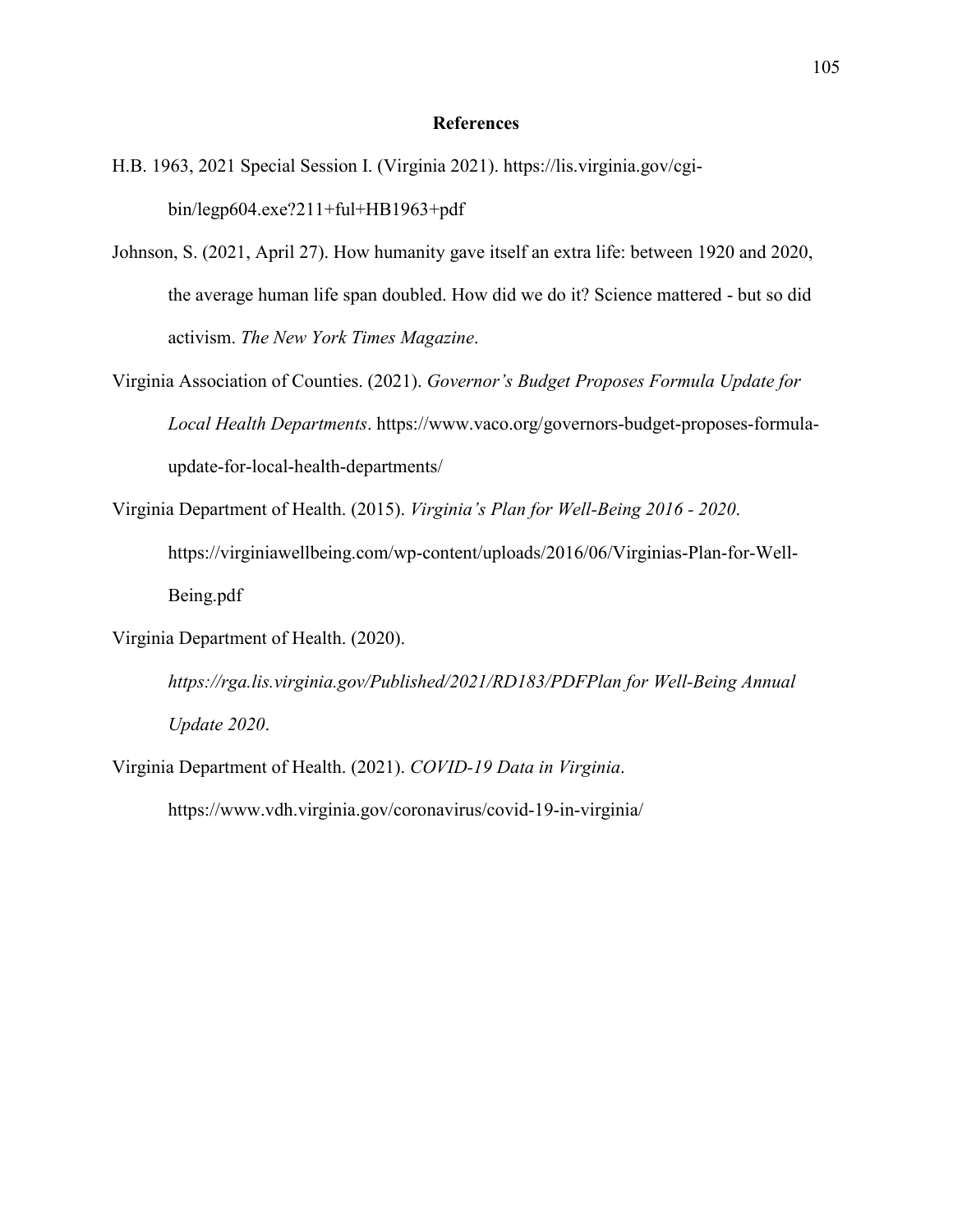#### **HPV Vaccination in the Virginia Context: Demographic Disparities, Patient-Provider Gender Concordance and the Impact of Changing Recommendations**

Isha Patel PhD Marshall University School of Pharmacy (MUSOP) Huntington, WV

George Larry Maxwell, MD Inova Fairfax Hospital Falls Church, VA, USA

Fabian Camacho, MA, MS University of Virginia School of Medicine Charlottesville VA, USA

Norma Magallanes Benitez, MS Inova Fairfax Hospital Falls Church, VA, USA

and

Rajesh Balkrishnan, PhD University of Virginia School of Medicine Charlottesville VA, USA

#### **Corresponding Author:**

Rajesh Balkrishnan, PhD Professor of Public Health Sciences University of Virginia School of Medicine P.O. Box 800717 Charlottesville, VA 22908 434-243-7022 [rb9ap@virginia.edu](mailto:rb9ap@virginia.edu)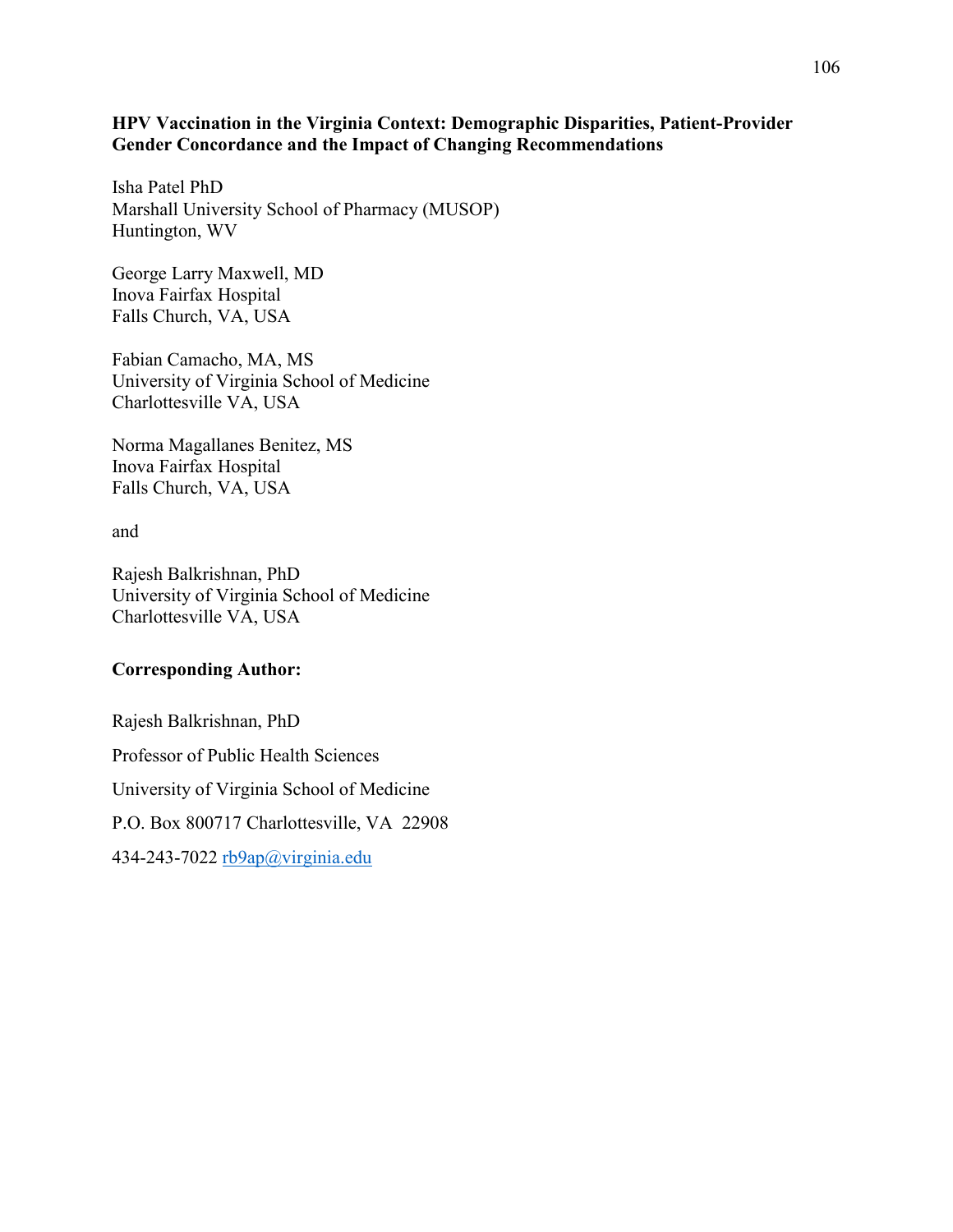#### **Abstract**

**Objective:** Despite its effectiveness in preventing several cancers, there are marked disparities in HPV vaccination initiation and series completion. The present study sought to understand disparities in HPV vaccinations among patients in northern Virginia (ages 9-26) and the impact of patient and provider gender concordance, in lieu of CDC's vaccine recommendation changes in 2016, which reduced the recommended doses from three to two, in this population. **Design:** Analyses of electronic medical records collected from 2012 to 2017.

**Setting:** A large health care system in Northern Virginia.

**Participants:** A total of 37,427 patients, ages 9 to 26, were included in analyses.

**Main outcome measures**: We examined odds of initiating vaccination, completing vaccination at 6 months, completing vaccination at 12 months and clinical completion. We examined if patient and provider characteristics were associated with initiating vaccination and vaccination completion at different durations.

**Results**: Racial minorities had higher odds of getting vaccinated, relative to non-Latino whites. Each additional year between the patient's first and last visit was associated with higher odds of initiating vaccination, completing vaccination at both 6 and 12 months, and clinical completion. Compared to female patients who were 19 years and older, female patients aged 9-18 years had higher odds of initiating vaccination and clinical completion. Compared to male patients who were 19 years and older, female patients aged 9-18 years had higher odds of clinical completion Female and male patients had better outcomes when seen by female primary care providers than male primary care providers.

**Conclusions and Relevance**: Further research should investigate the observed benefit of female providers and to understand the long-term impact of changes in CDC recommendations.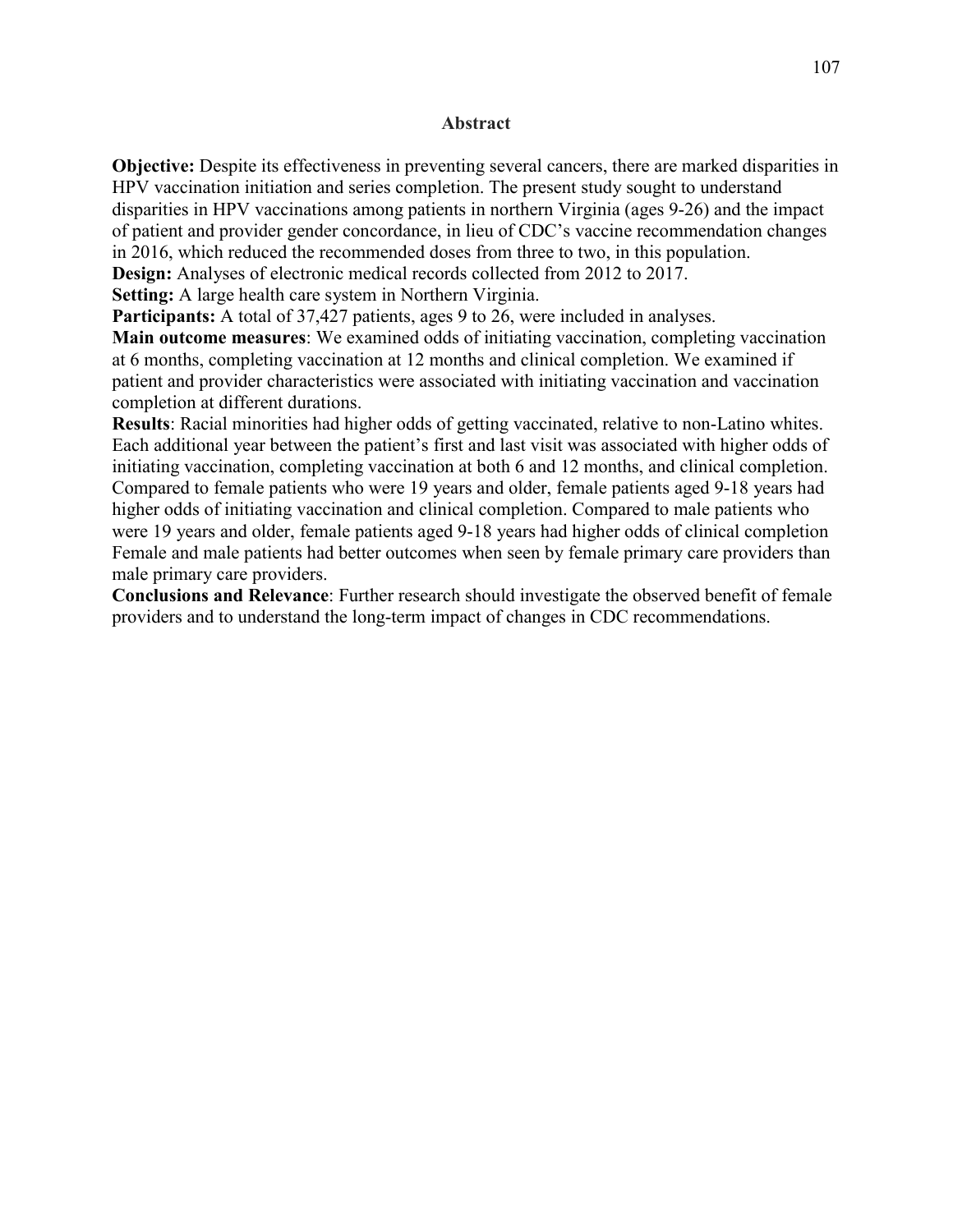#### **Introduction**

Globally, human papillomavirus (HPV) accounts for 690,000 incident cancer cases a year, with cervical, anogenital and oropharyngeal cancers comprising the majority of cases.<sup>1, 2</sup> In 2018, in North America, this amounts to 39,000 cases annually.<sup>2</sup> HPV vaccines are effective at preventing several cancers caused by HPV infections, including cervical,  $3-5$  vaginal,  $6$  and anal<sup>7</sup> cancers. Since the vaccine recommendations targeting adolescents were introduced in the United States in 2006, the prevalence of HPV types targeted by the vaccine has dropped by more than half in teenage women from 2003-2006 to 2007-2010.<sup>8</sup> Additionally, the prevalence of oral HPV infections was 88.2% among young adults who reported receipt of at least one dose of HPV vaccine compared to unvaccinated individuals.<sup>9</sup> Despite the demonstrated benefits, in 2015, among adolescents aged 13-15 years, only 37.1% girls and 27.1% of boys, respectively, had completed the three-dose HPV vaccine series.<sup>10</sup>

Prior studies have demonstrated that disparities exist in HPV vaccine series initiation. In general, those that are older, non-Latino-white (relative to other races) and those with private health insurance (relative to those who have publicly funded coverage) are more likely to initiate the vaccine series.<sup>11-13</sup> However, these associations vary by study, suggesting that differences in the population under examination are important. Disparities by medical department and health care provider specialty have also been documented, with family medicine practices showing higher rates of vaccine initiation, relative to general medicine or obstetrics and gynecology (OBGYN).<sup>11</sup>

Emerging research has also shown that provider characteristics, like provider gender, may influence HPV vaccination rates. Female providers are more likely to deliver adolescent vaccines than their male counterparts.<sup>14</sup> Providers are also more likely to recommend the vaccine to female patients than male patients.15, 16 Furthermore, female patients report being more likely to get the vaccine if recommended by a female health care provider.<sup>17</sup> In all, studies highlight a complex interplay of patient and provider gender in determining vaccine recommendations and administration, however, examinations of the interaction between patient and provider gender are limited.

In Virginia, beginning October 1, 2008, all doses of the HPV vaccine series are mandatory for females attending all schools, with the 1st dose required to be administered before the start of  $6<sup>th</sup>$ grade.<sup>18</sup> However, unlike other vaccines, parents can opt out of their children getting vaccinated against HPV because of its non-communicable nature in a school setting.<sup>19</sup> Parental barriers to HPV vaccination for their children include lack of physician recommendation for the vaccine, need for more information about the vaccine, low perceived risk of HPV infection, potential effect on sexual behavior, social influences, and vaccine cost. Of note, one barrier to completing all the doses of the HPV vaccination series is the lack of awareness or forgetfulness among parents that HPV vaccine is administered via multiple doses.<sup>20</sup>

Parents and guardians in Virginia are encouraged to submit the HPV immunization documents when their child starts school.<sup>19, 21</sup> According to the 2016 National Immunization Survey, in the state of Virginia, 41.1% of female and 37.4% of male adolescents aged 13-17 years had  $\geq$ 3 HPV vaccine doses, including 2 doses received before 15 years of age. HPV immunization rates for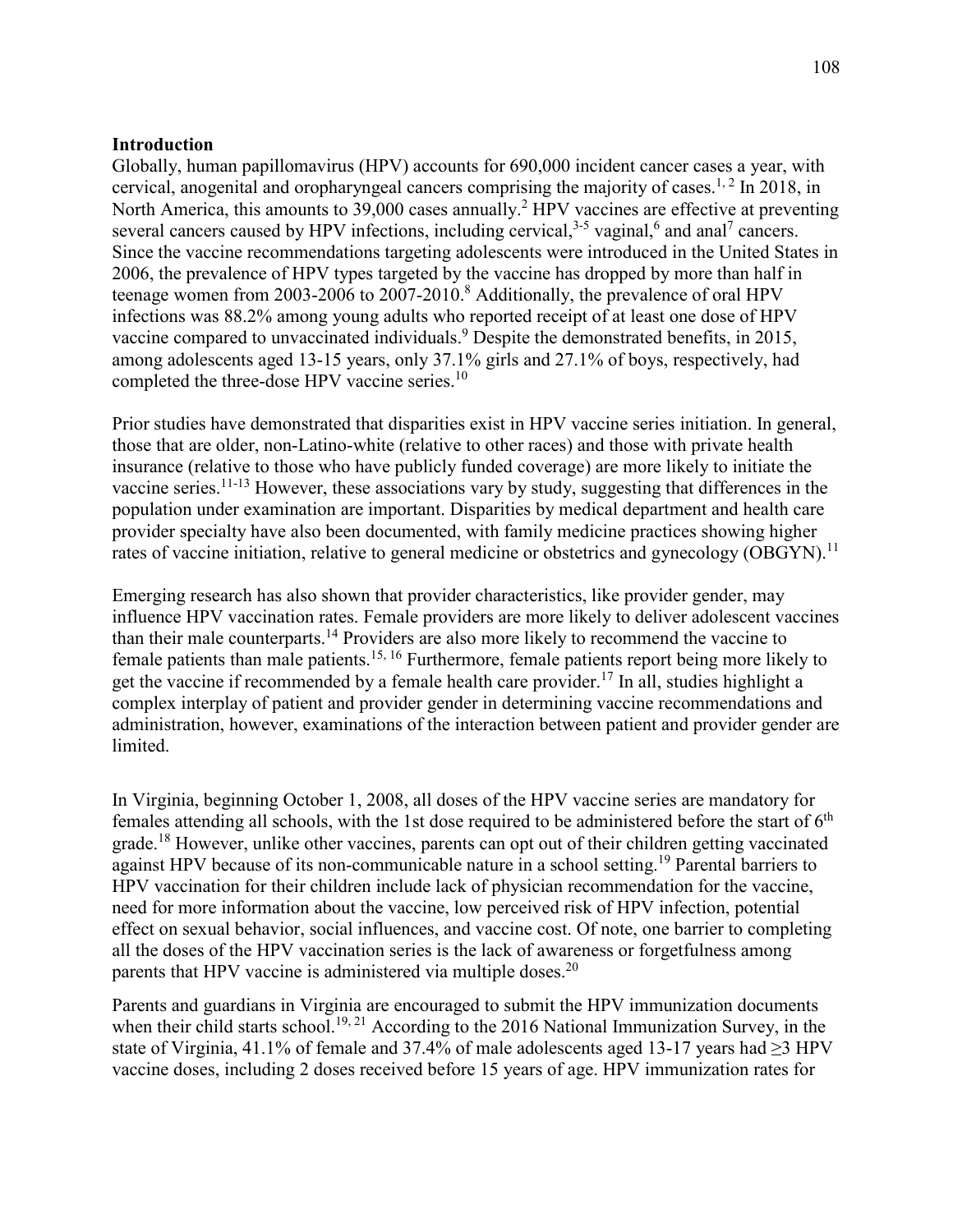Virginia were similar to the national data from the same survey, where 49.5% of female and 37.5% of male adolescents aged 13-17 years in the United States received  $\geq$ 3 HPV doses.<sup>22</sup>

Recent factors may make it easier to ensure compliance with HPV vaccine recommendations in the US and could potentially reduce existing disparities. Based on updated efficacy and effectiveness data, the Center for Disease Control and Prevention (CDC) Advisory Committee on Immunization Practices (ACIP) altered the vaccination schedule recommendations for children ages 9-14, by recommending a two-dose vaccination series in late October 2016.<sup>23</sup> Individuals 15-26 years of age were still advised to complete the previously recommended threedose series. Thus, those who initiate the vaccine at a younger age now have fewer vaccine doses to complete, and consequently could facilitate vaccine schedule adherence. However, the impact of this policy on vaccine initiation and completion has not been examined extensively.

This study examined how disparities in HPV vaccination manifest in the state of Virginia, which has lower HPV vaccination rates than most states,<sup>24</sup> in spite of being one of only three states or territories mandating the HPV vaccine for school attendance.<sup>25</sup> In particular, given the change in ACIP vaccine recommendations, we examined how patient and provider factors are associated with initiation, partial completion, and full completion of the vaccination series.

#### **Methods**

#### *Data*

Data for this study come from electronic medical records of patients from a large healthcare system located in Northern Virginia. Data represented 41 health system practices, including 21 Family Medicine, 8 Internal Medicine, 8 Obstetrics and Gynecology (OBGYN) and 4 Pediatric that served low-income communities. Records for patients who were ages 9-26 at any point between 1/1/2012 and 7/31/2017 and had an office visit were included. Patients with a diagnosis of HPV via DNA test, or history of an abnormal PAP smear were excluded. This represented a total of 103,664 patient visits made by 37,427 patients. Records were coded to include reason for visit and if the patient received an HPV vaccine during their visit. Data use for this study was approved by both the health system and the University of Virginia Institutional Review Boards. Because this study involved a secondary analysis of de-identified data, informed consent was not required.

#### **Variables**

There were four dependent variables of interest: initiation of vaccination (i.e. receiving at least 1 vaccine dose), completion of vaccination series in 6 months, completion of vaccination series in 12 months, and clinical completion (i.e. completion of vaccination series within 3 years).

Several patient characteristics were examined as independent variables in analyses. These were: gender, race/ethnicity (White, Asian, Black, Latino, Middle Eastern, Multiracial, other race or unknown race), average age across all visits (9-10, 11-12, 13-18 and 19+), insurance coverage (public, private, other or unknown) and years between first and last visit (measured as a continuous variable). Two primary care provider characteristics were also examined: gender and department (primary care, family medicine, internal medicine, OBGYN and other providers). The "other provider" category included pediatricians, nurse practitioners, dermatologists and subspecialists managing a variety of clinics where eligible patients were seen.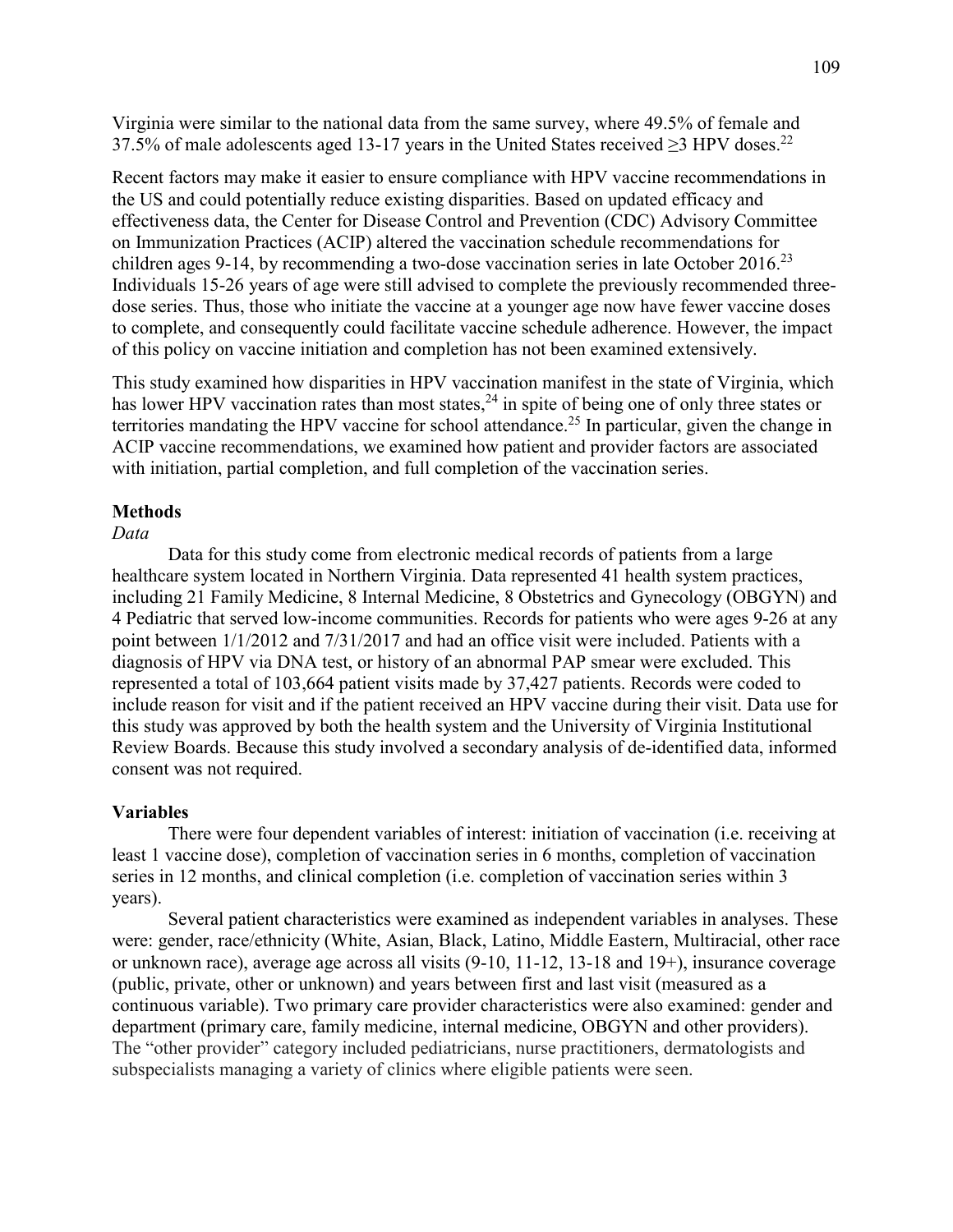According to the ACIP recommendations for HPV vaccination, the following criteria were applied for vaccination completion within 6 months:

a) For age groups more than 15 years, 3 shots should be given within 6 months;

b) For age groups less than 15 years, adolescents who have received 1 shot before April 2016, 3 shots be given within 6 months; and

c) For age groups less than 15 years, adolescents who have received 1 shot after April 2016, 2 shots be given within 6 months.

 The same criteria were applied to vaccination completion within 12 months and clinical completion (i.e. completion of vaccination within 3 years), respectively. These definitions allow for the concurrent examination of both the older three-dose and newer two-dose vaccination recommendations.

#### *Analyses*

Data were analyzed using SAS 9.4. Sample characteristics were tabulated by the dependent variables. Because the outcome of interest was binary, logistic regression models, limited to the 33,150 cases with complete data, were used to estimate odds of the 4 different outcomes. Marginally standardized probabilities were also calculated.<sup>26</sup> These probabilities were created by scoring the data with model-based predicted probabilities assuming all the patients received the level of a variable (regardless of observed level). The sample average of the predicted probabilities was then used to get the marginally standardized probabilities. The probabilities can then be compared after eliminating biases due to different confounder distributions between levels.<sup>26</sup>

#### **Results**

Table 1 shows the sample characteristics. In general, vaccination initiation (47.83%), 6 months completion (1.22%), 12 months completion (2.53%) and clinical completion rates (5.79%) were highest among those who were 11-12 years of age. Latinos demonstrated the highest initiation (27.99%), 6 months completion (0.35%), 12 months completion (1.04%) and completion rates (3.21%), when compared to other racial/ethnic minority groups. Males and females saw similar rates of vaccine series initiation, 6 months completion, 12 months completion and clinical completion rates. Those with public insurance coverage saw higher rates of HPV vaccination initiation (23.12%), 6 months completion (0.35%), 12 months completion  $(0.86\%)$  and clinical completion rates  $(2.31\%)$ ; relative to other insurance types. Patients whose primary care provider was a female had higher rates of vaccination initiation (11.29%), 6 months completion (0.19%), 12 months completion (0.45%) and clinical completion (0.85%) compared to those who had a male primary care provider. Patients who had a primary care provider in "other" departments had the highest rates of vaccination initiation (42.95%), 6 months completion (0.67%), 12 months completion (1.56%) and clinical completion (5.43%).

Table 2 shows the results of the binary logistic regression model for the four dependent variables. Asian (OR=1.56; 95% CI= 1.34, 1.81), Black (OR=1.51; 95% CI= 1.31, 1.73), Latino  $(OR=1.67; 95\% CI= 1.44, 1.93)$ , other race  $(OR=1.63; 95\% CI= 1.40, 1.88)$  and multiracial  $(OR=1.70; 95\% CI=1.29, 2.21)$  patients had higher odds of initiating at least one dose of HPV vaccination, relative to white patients. Each additional year between the patient's first and last visit was associated with higher odds of initiating vaccination (OR=1.63; 95% CI= 1.58, 1.68), completing vaccinations in 6 months (OR=1.46; 95% CI= 1.20, 1.78), completing vaccinations in 12 months (OR=1.71; 95% CI= 1.51, 1.94), and clinical completion (OR=1.92; 95% CI= 1.76,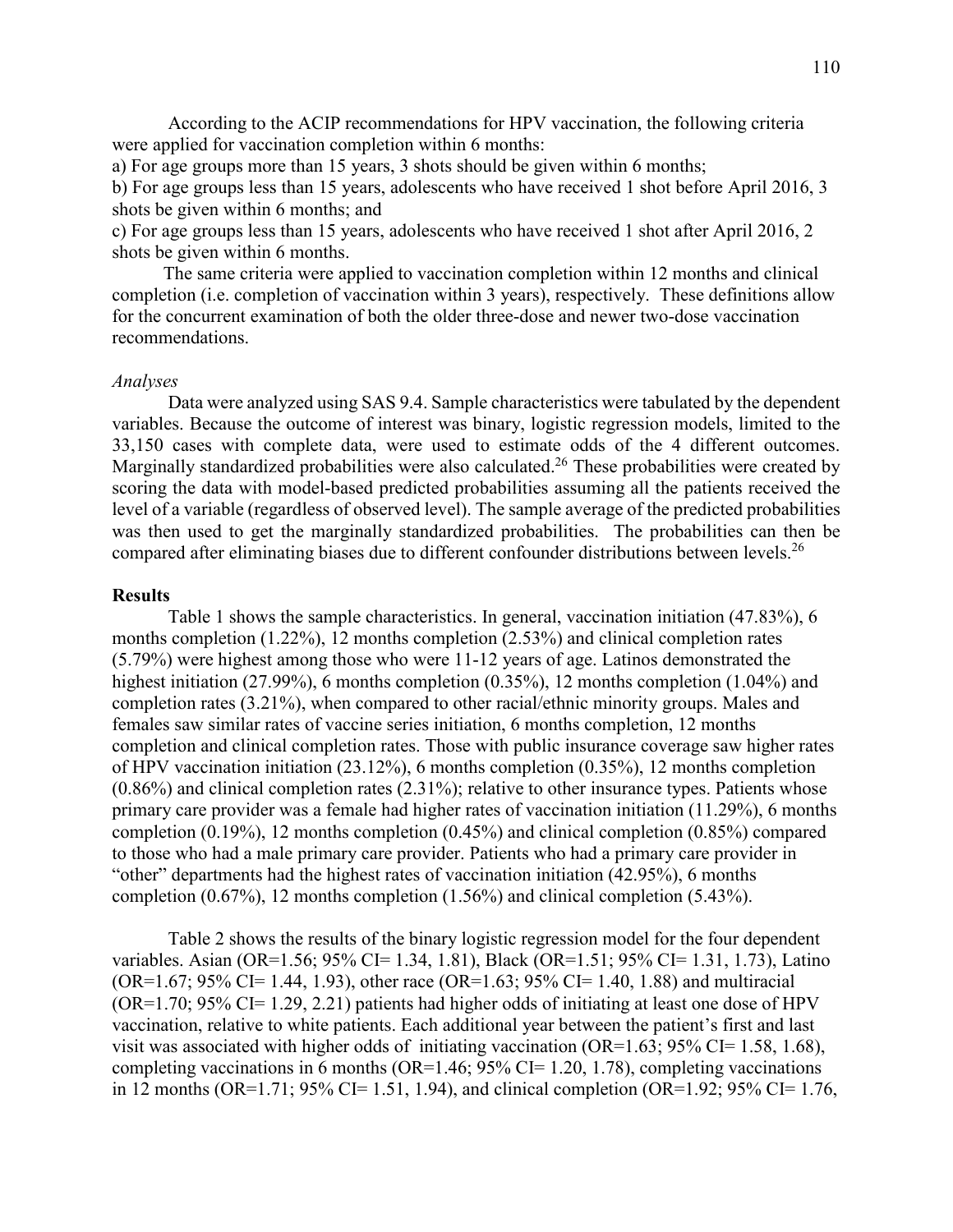2.10). Those that were 11-12 years of age had almost ten times the odds of initiating vaccination (OR=9.17; 95% CI= 8.03, 10.48), 6 months completion (OR=22.62; 95% CI= 9.19, 62.62), 12 months completion (OR=14.16; 95% CI= 7.86, 26.41) and clinical completion (OR=11.81; 95% CI= 7.39, 19.27), relative to patients who were 19 years or older. Those that were 13-18 years of age had more than three times the odds of initiating vaccination (OR=3.39;  $95\%$  CI= 3.06, 3.76), 6 months completion (OR=4.14; 95% CI= 1.65, 11.49), 12 months completion (OR=3.83; 95%  $CI = 2.17, 7.01$ ) and clinical completion (OR=4.02; 95% CI= 2.60, 6.40), relative to patients who were 19 years or older. Patients with female primary care providers had higher odds of initiating vaccination(OR=1.51; 95% CI= 1.37, 1.66) , 6 months completion (OR=2.27; 95% CI= 1.16, 4.83), 12 months completion (OR=1.95; 95% CI= 1.25, 3.14) and clinical completion (OR=1.35; 95% CI=  $1.01$ ,  $1.81$ ), relative to those with male primary care providers. Patients with primary care providers from other departments had higher odds of initiating vaccination (OR=2.99; 95%  $CI = 2.53, 3.54$ , and clinical completion (OR=2.06; 95% CI= 1.28, 3.35), relative to patients with providers in the primary care department.

Table 3 shows the results of binary logistic regression models in female patients. Asian (OR=1.72; 95% CI= 1.42, 2.07), Black (OR=1.70; 95% CI= 1.43, 2.01), Latino (OR=1.68; 95% CI= 1.39, 2.03), other race (OR=1.75; 95% CI= 1.46, 2.09), unknown race (OR=1.39; 95% CI=1.11, 1.72), and multiracial (OR=1.80;  $95\%$  CI=1.28, 2.47) female patients had higher odds of initiating HPV vaccination, relative to white female patients. Each additional year between the female patient's first and last visit was associated with higher odds of initiating vaccination (OR=1.59; 95% CI=1.53, 1.65), completing vaccinations in 6 months (OR=1.44; 95%)  $CI=1.10, 1.87$ , completing vaccinations in 12 months (OR=1.74; 95% CI=1.48, 2.05), and clinical completion (OR=2.02;  $95\%$  CI=1.79, 2.28). Female patients that were 9-10 years of age had more than ten times the odds of completing vaccination in 6 months (OR=13.23; 95%  $CI=1.92, 92.39$ ), and more than four times the odds of clinical completion (OR=4.35; 95%) CI=1.77, 9.82), relative to female patients who were 19 years or older. Female patients that were 11-12 years of age had higher odds of initiating vaccination (OR=9.87; 95% CI=8.31, 11.72), 6 months completion (OR=45.88; 95% CI=12.26, 253.53), 12 months completion (OR=16.36; 95% CI=7.82, 35.89) and clinical completion (OR=13.15; 95% CI=7.44, 23.74), relative to female patients who were 19 years or older. Female patients that were 13-18 years of age had higher odds of initiating vaccination (OR=2.97; 95% CI=2.61, 3.36), 6 months completion (OR=8.83; 95% CI=3.37, 47.92), 12 months completion (OR=3.90; 95% CI=1.90, 8.39) and clinical completion (OR=3.20; 95% CI=1.86, 5.63), relative to female patients who were 19 years or older. Female patients visiting female primary care providers had higher odds of initiating vaccination (OR=1.54;  $95\%$  CI=1.35, 1.75), and clinical completion (OR=1.63;  $95\%$ ) CI=1.05, 2.61), relative to those visiting male primary care providers. Female patients with primary care providers from other departments (OR=2.30; 95% CI=1.84, 2.89) and obstetrician and gynecology department (OR=1.96;  $95\%$  CI=1.57, 2.43) had higher odds of initiating vaccination, relative to female patients with providers in the primary care department.

Table 4 shows the results of binary logistic regression models in male patients. Latino  $(OR=1.58; 95\% CI= 1.25, 1.99)$  and other race  $(OR=1.44; 95\% CI= 1.12, 1.83)$  male patients had higher odds of initiating HPV vaccination relative to white male patients. Each additional year between the male patient's first and last visit was associated with higher odds of initiating vaccination (OR=1.67; 95% CI=1.59, 1.75), completing vaccinations in 6 months (OR=1.48;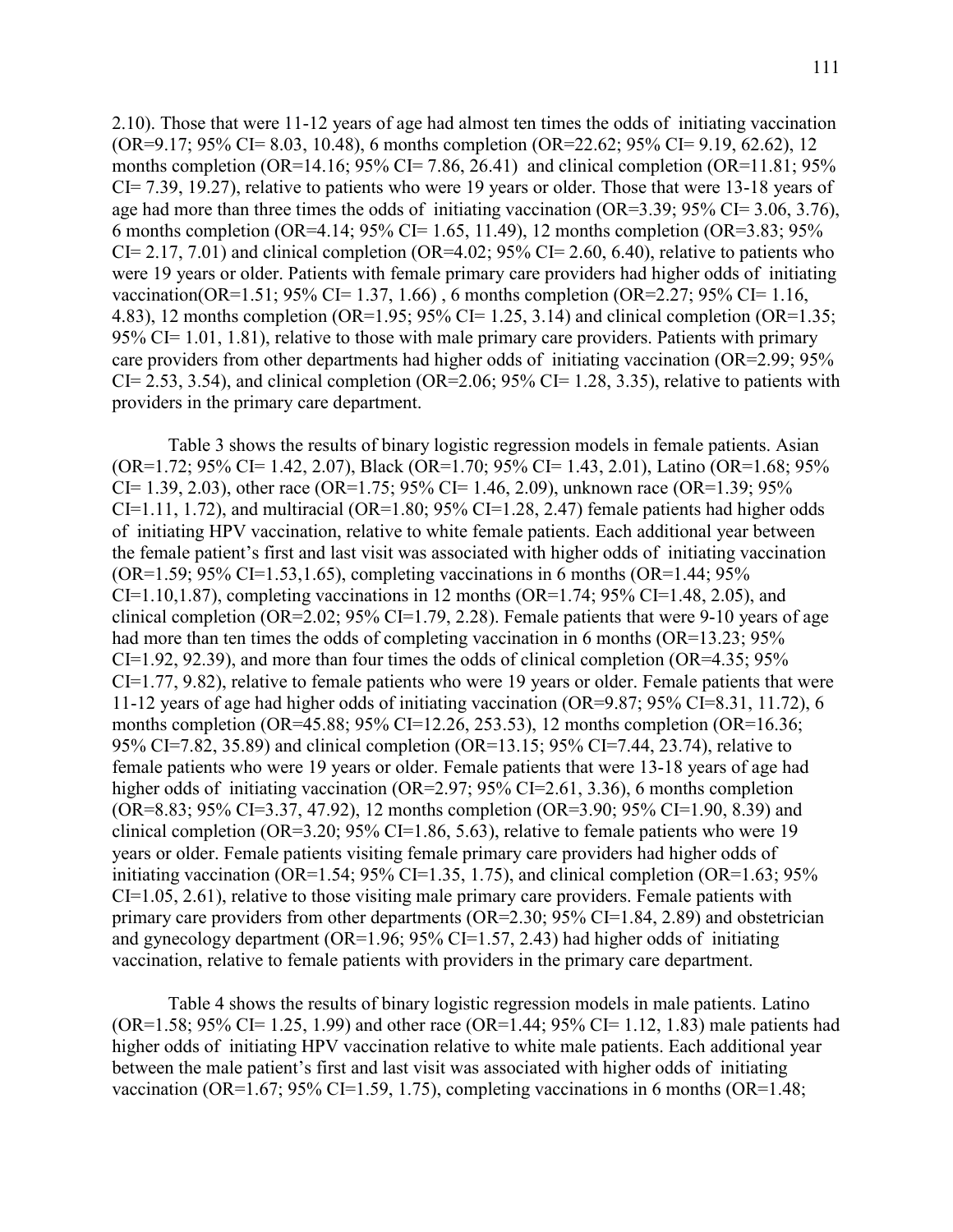95% CI=1.10,1.95), completing vaccinations in 12 months (OR=1.65; 95% CI=1.36, 1.99), and clinical completion (OR=1.81;  $95\%$  CI=1.59, 2.07). Male patients that were 9-10 years of age had higher odds of clinical completion (OR=5.08; 95% CI=1.83, 14.78), relative to male patients who were 19 years or older. Male patients that were 11-12 years of age had almost ten times the odds of initiating vaccination (OR=9.36;  $95\%$  CI=7.51, 11.68), 6 months completion (OR=9.79; 95% CI=2.98, 36.08), 12 months completion (OR=10.32; 95% CI=4.04, 29.21) and clinical completion (OR=12.60; 95% CI=5.55, 32.35), relative to male patients who were 19 years or older. Male patients that were 13-18 years of age had higher odds of initiating vaccination (OR=4.46; 95% CI=3.72, 5.35), 12 months completion (OR=3.36; 95% CI=1.39, 9.17), and clinical completion (OR=5.81;  $95\%$  CI=2.69, 14.40), relative to male patients who were 19 years or older. Male patients visiting female primary care providers had higher odds of initiating vaccination (OR=1.46; 95% CI=1.27, 1.69), 6 months completion (OR=3.91; 95% CI=1.49, 12.68) and clinical completion (OR=1.74; 95% CI=1.48, 5.82), relative to those visiting male primary care providers. Male patients with primary care providers from other departments had higher odds of initiating vaccination (OR=3.94; 95% CI=3.05, 5.09) and clinical completion (OR=3.54; 95% CI=1.73, 7.36), relative to male patients with providers in the primary care department.

#### **Discussion**

Results showed that most non-white patients had higher odds of initiating or completing the HPV vaccine series in this study population. This differs from much of the existing literature showing that minority populations have lower rates of initiation and ultimate completion of the HPV vaccination schedule.27-29 Racial minorities are also less likely to be insured or utilize preventive health care than non-Latino whites.<sup>30, 31</sup> Even though, the present study is limited to people who live in a racially diverse part of the United States, the higher income nature of the Northern Virginia area may help explain some of the disparities observed. Specifically, previous research has shown that parents with higher socio-economic status and parents who are white are less likely to hold pro-social views about the HPV vaccine (i.e. seeing the vaccine as beneficial to society and not just the recipient)<sup>29</sup> and that anti-vaccine attitudes are more common in more affluent areas.32

While two-dose HPV vaccination is now common practice for 9-14-year-olds in the United States, this study indicates that vaccine initiation is still a major hurdle in this population. Among the 9-10-year-olds that initiated HPV vaccination, they had more time to achieve clinical completion compared to the older cohort. It may also indicate more frequent health care visits and thus more opportunities to get educated about HPV vaccination schedule.<sup>33</sup> The geographic area of Northern Virginia served by the study health system is a highly affluent region that likely serves parents with higher educational levels compared to some of the rural parts of Virginia. It is possible that parents residing in the area are more informed about HPV vaccination, more likely to follow the Virginia mandate, and thus are proponents of its completion within the intended time period. $34$ 

However, this population had higher odds of achieving clinical completion compared to 19+ year-olds. We also found that 11-18-year-olds had higher odds of vaccine initiation, which is similar to previous research looking at the age duration of HPV vaccine initiation.<sup>35</sup> Furthermore, those previously eligible for the vaccine, who had not yet initiated the vaccination series, may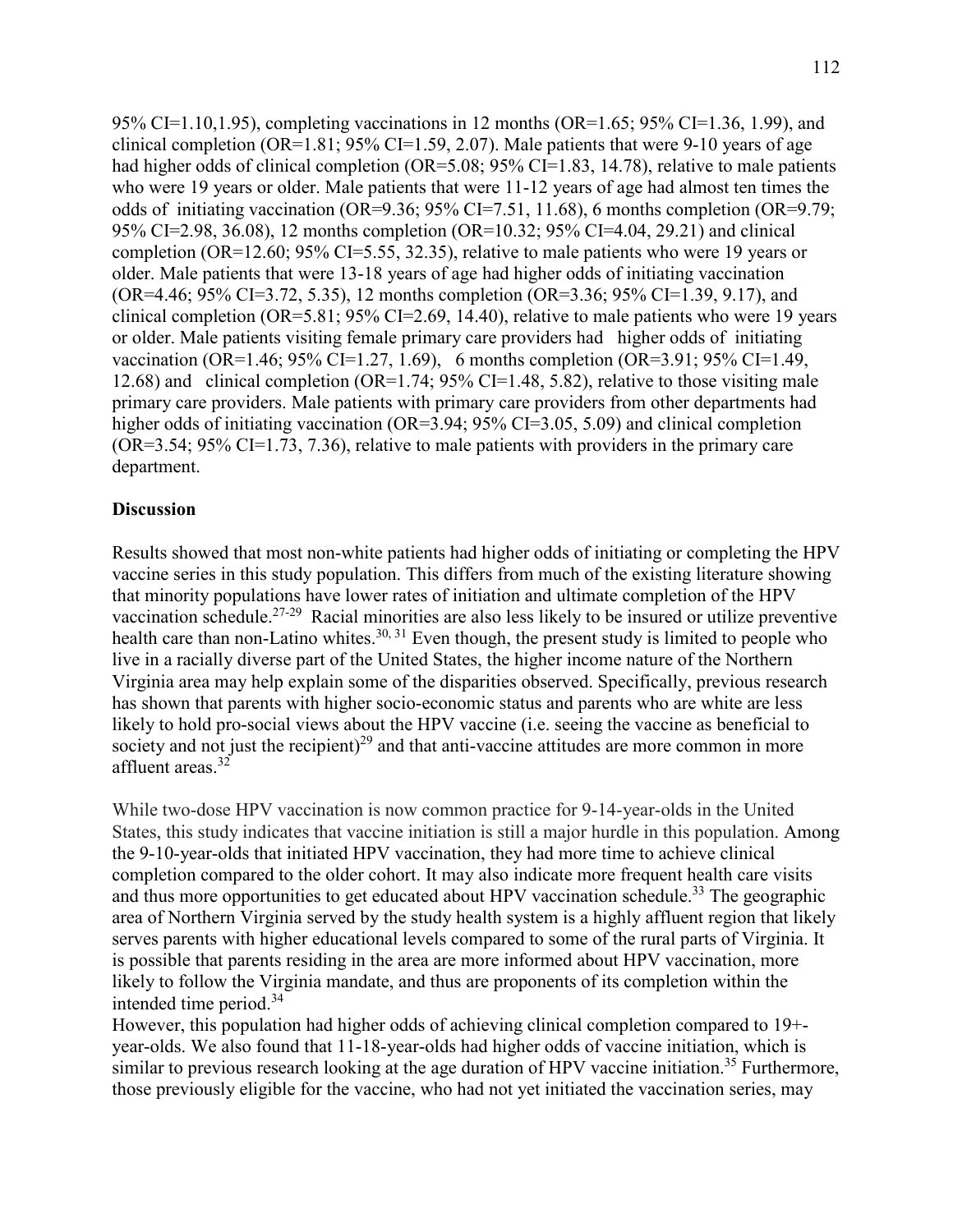represent a "hard-to-reach" population whose likelihood to vaccinate is driven by factors that cannot be accounted for in medical record data. HPV vaccination is covered under public insurance programs such as Medicaid, vaccines for children program, children's health insurance program, and immunization grant program.<sup>36</sup> Research also shows that parents are more accepting of HPV vaccination if they have public insurance or pay out-of-pocket.<sup>37</sup> This is in support with the findings of our study that shows higher odds of vaccine initiation among the overall study population whose parents were covered by public insurance.

The rates of vaccination initiation for patients seeing internal medicine providers were lower when compared to other primary care providers. This may be due to the age range of the study population. Also, internal medicine physicians generally cater to adults rather than children whereas family medicine physicians or pediatricians often cater to both children and adults. Previous research has shown that a majority of physicians that cater to vaccinated children and children that are exempt from vaccination are pediatricians (53.7%), followed by family medicine (44.4%) and internal medicine  $(7.4\%)$ .<sup>38</sup> Compared to family medicine physicians, internal medicine physicians also tend to stock less vaccinations 39 and do not perceive the need to stock vaccinations due to the age of their patient population.<sup>21</sup>

Also, our findings showed a significant relationship between patient and provider gender in HPV vaccinations. Our study suggests that regardless of patient gender, vaccination schedule adherence was higher when patients saw female primary care providers. In particular, female patients were more likely to achieve clinical completion whereas male patients were more likely to complete vaccination within 12 months. Generally, gender concordant care has shown limited benefit in most contexts.<sup>40, 41</sup> However, studies have also shown that compared to male primary care providers, female primary care providers tend to have longer visits, gather more information from patients, have higher information exchange with the patients and have a better rapport with both male and female patients. <sup>42,43</sup> While children prefer physicians of the same gender, parents tend to prefer female providers. 43 As such, patients and their guardians may benefit from having the option to choose the gender of their primary care providers, so as to provide genderconcordant care to those who desire it. Furthermore, findings suggest that efforts must be taken to both understand and improve the vaccine recommendation and administration practices of male primary care providers. Doing so may help increase HPV vaccination uptake and reduce gender disparities.

Several limitations must be considered when interpreting findings. First, data represent patients seen at one healthcare system in Northern Virginia and thus may not generalize to other populations. Second, the nature of the data only allows us to control for a limited set of confounders, thus ignoring factors like household income and education. Third, because patients can enter or exit the Inova healthcare system at any time (i.e. an open population), it is impossible to know if patients initiated or completed the vaccination series outside of the health care system. Thus, the number of doses completed within the Inova healthcare system can only be a proxy of the actual number of doses completed. However, accounting for years between first and last visit should mitigate some of this impact. Finally, among the study sample, there may be individuals who were outside of the population for whom HPV vaccination was recommended. In particular, during the study inclusion period, HPV vaccination was only recommended through age 26 for men who are gay, bisexual or who have sex with men. For all other men, the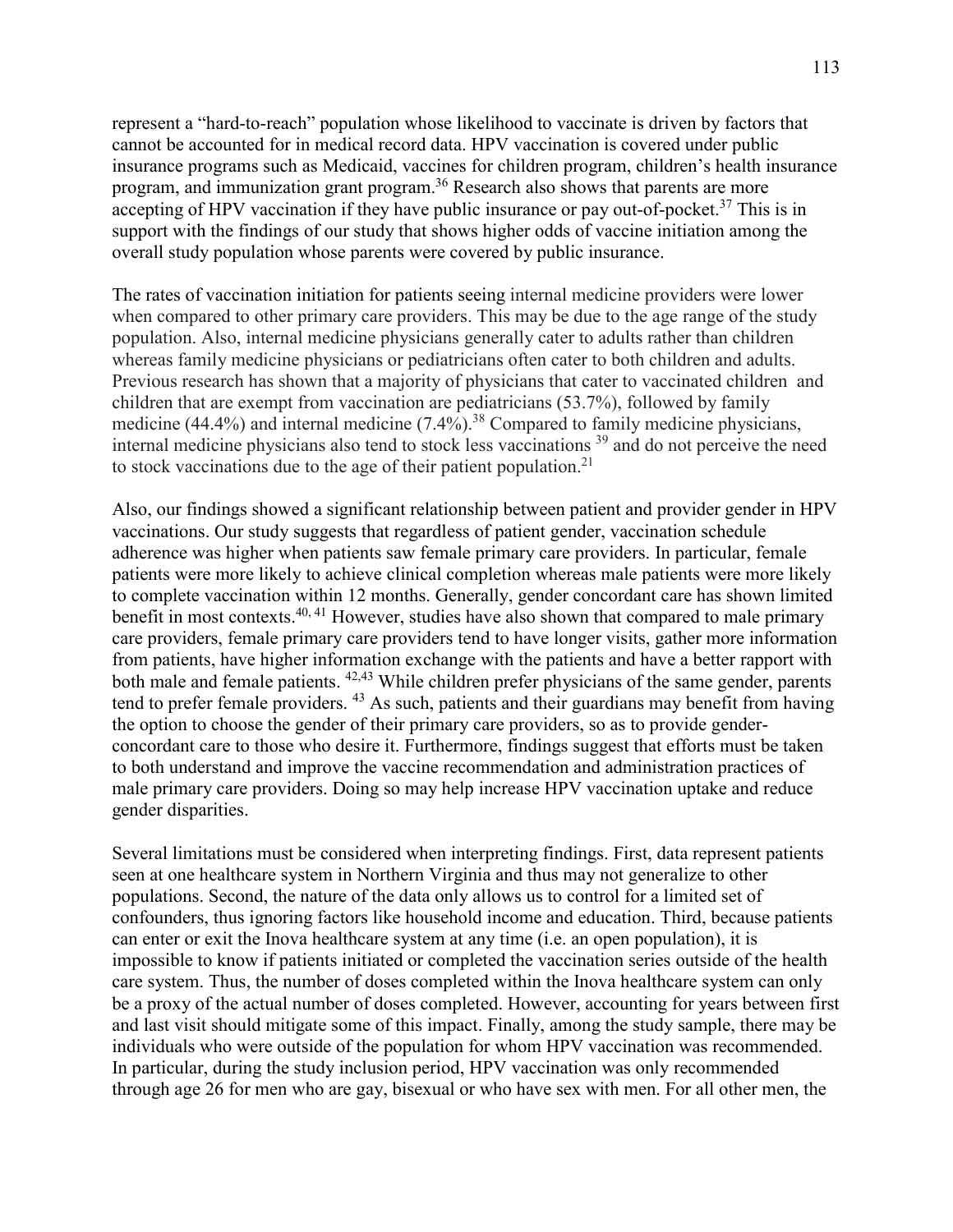HPV vaccine was only recommended through age 21. As a result, the results for men may be biased to the null.

Despite limitations, this study expands existing knowledge of disparities in HPV vaccination in the United States in important ways. We showed that provider characteristics can interact with patient characteristics to improve adherence to the HPV vaccination schedule. As a result, future work must improve the vaccination behaviors of male primary care providers.

## **Acknowledgements**

The authors would like to thank Jodi Hansen at Inova for her assistance with data extraction. The authors would also like to thank Hector Alaca and Brianna Lindsay for their contribution to data analysis.

Merck & Co., Inc., Kenilworth, NJ, USA, provided financial support for the study.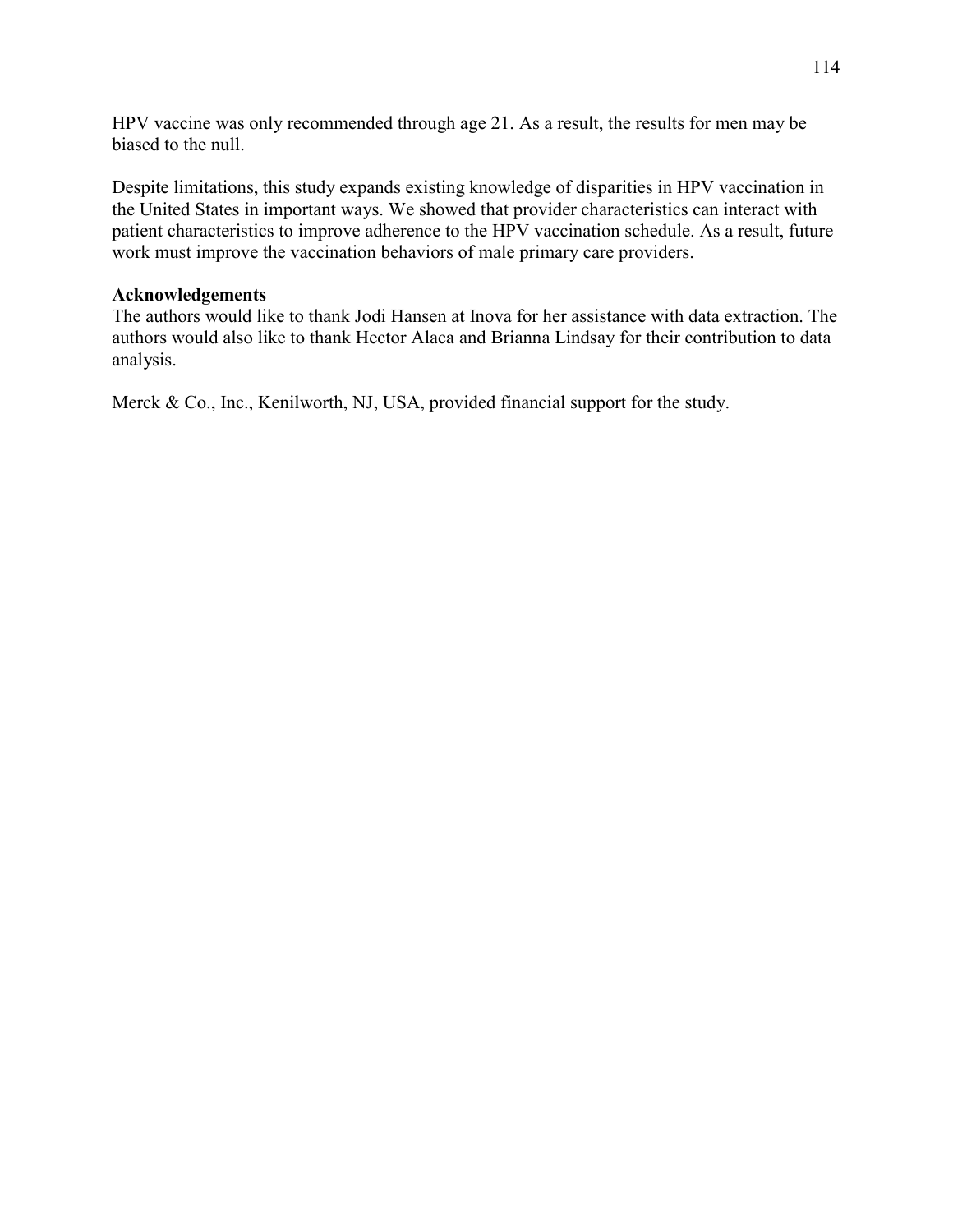#### **References**

- 1. de Martel C, Ferlay J, Franceschi S, Vignat J, Bray F, Forman D, et al. Global burden of cancers attributable to infections in 2008: a review and synthetic analysis. *The Lancet Oncology*.13(6):607-15. doi:10.1016/S1470-2045(12)70137-7
- 2. de Martel C, Plummer M, Vignat J, Franceschi S. Worldwide burden of cancer attributable to HPV by site, country and HPV type. *International Journal of Cancer*. 2017;141(4):664- 70. doi:10.1002/ijc.30716
- 3. Chatterjee A. The next generation of HPV vaccines: nonavalent vaccine V503 on the horizon. *Expert review of vaccines*. 2014;13(11):1279-90. doi:10.1586/14760584.2014.963561
- 4. Group FIS. Quadrivalent vaccine against human papillomavirus to prevent high-grade cervical lesions. *N Engl J Med*. 2007;2007(356):1915-27.
- 5. Kjaer SK, Sigurdsson K, Iversen O-E, Hernandez-Avila M, Wheeler CM, Perez G, et al. A pooled analysis of continued prophylactic efficacy of quadrivalent human papillomavirus (Types 6/11/16/18) vaccine against high-grade cervical and external genital lesions. *Cancer prevention research*. 2009;2(10):868-78.
- 6. Joura EA, Leodolter S, Hernandez-Avila M, Wheeler CM, Perez G, Koutsky LA, et al. Efficacy of a quadrivalent prophylactic human papillomavirus (types 6, 11, 16, and 18) L1 virus-like-particle vaccine against high-grade vulval and vaginal lesions: a combined analysis of three randomised clinical trials. *The Lancet*. 2007;369(9574):1693-702. doi:[https://doi.org/10.1016/S0140-6736\(07\)60777-6](https://doi.org/10.1016/S0140-6736(07)60777-6)
- 7. Palefsky JM, Giuliano AR, Goldstone S, Moreira EDJ, Aranda C, Jessen H, et al. HPV Vaccine against Anal HPV Infection and Anal Intraepithelial Neoplasia. *New England Journal of Medicine*. 2011;365(17):1576-85. doi:10.1056/NEJMoa1010971
- 8. Markowitz LE, Hariri S, Lin C, Dunne EF, Steinau M, McQuillan G, et al. Reduction in Human Papillomavirus (HPV) Prevalence Among Young Women Following HPV Vaccine Introduction in the United States, National Health and Nutrition Examination Surveys, 2003–2010. *The Journal of Infectious Diseases*. 2013;208(3):385-93. doi:10.1093/infdis/jit192
- 9. Gillison ML, Broutian T, Graubard B, Pickard R, Tong Z-Y, Xiao W, et al. Impact of prophylactic human papillomavirus (HPV) vaccination on oral HPV infections among young adults in the U.S. *Journal of Clinical Oncology*. 2017;35(15\_suppl):6003-. doi:10.1200/JCO.2017.35.15\_suppl.6003
- 10. Reagan-Steiner S, Yankey D, Jeyarajah J, Elam-Evans LD, Curtis CR, MacNeil J, et al. National, regional, state, and selected local area vaccination coverage among adolescents aged 13–17 years—United States, 2015. *MMWR Morbidity and mortality weekly report*. 2016;65.
- 11. Dempsey A, Cohn L, Dalton V, Ruffin M. Worsening disparities in HPV vaccine utilization among 19–26 year old women. *Vaccine*. 2011;29(3):528-34. doi:<https://doi.org/10.1016/j.vaccine.2010.10.051>
- 12. Kessels SJM, Marshall HS, Watson M, Braunack-Mayer AJ, Reuzel R, Tooher RL. Factors associated with HPV vaccine uptake in teenage girls: A systematic review. *Vaccine*. 2012;30(24):3546-56. doi:<https://doi.org/10.1016/j.vaccine.2012.03.063>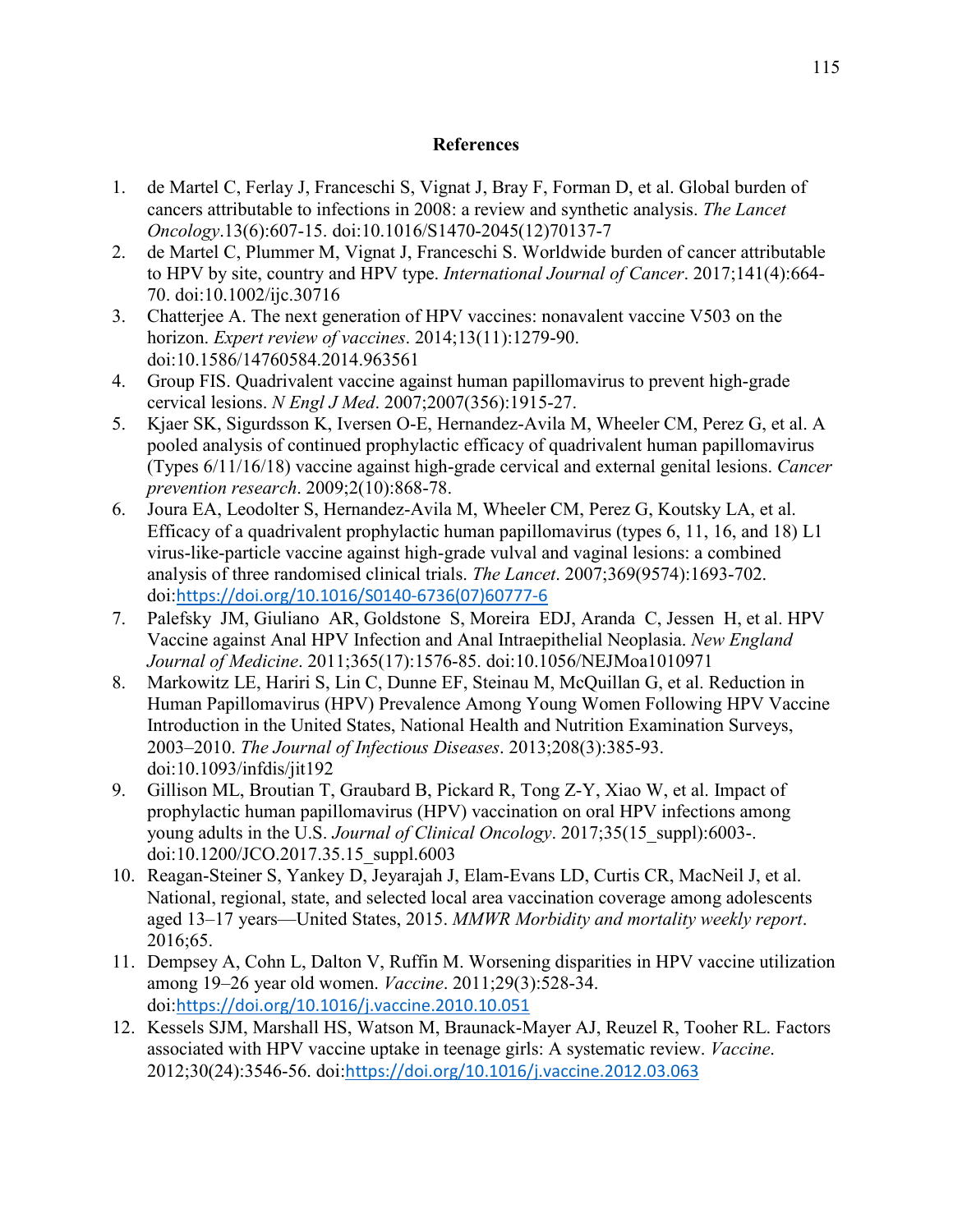- 13. Schluterman NH, Terplan M, Lydecker AD, Tracy JK. Human papillomavirus (HPV) vaccine uptake and completion at an urban hospital. *Vaccine*. 2011;29(21):3767-72. doi:<https://doi.org/10.1016/j.vaccine.2011.03.032>
- 14. Faherty LJ, French B, Fiks AG. Gender of the Clinician, Child, and Guardian and the Association With Receipt of Routine Adolescent Vaccines. *Journal of Adolescent Health*. 2016;59(1):116-22. doi:<https://doi.org/10.1016/j.jadohealth.2016.03.021>
- 15. Kahn JA, Zimet GD, Bernstein DI, Riedesel JM, Lan D, Huang B, et al. Pediatricians' intention to administer human papillomavirus vaccine: the role of practice characteristics, knowledge, and attitudes. *Journal of Adolescent Health*. 2005;37(6):502-10. doi:<https://doi.org/10.1016/j.jadohealth.2005.07.014>
- 16. Riedesel JM, Rosenthal SL, Zimet GD, Bernstein DI, Huang B, Lan D, et al. Attitudes about Human Papillomavirus Vaccine among Family Physicians. *Journal of Pediatric and Adolescent Gynecology*. 2005;18(6):391-8. doi:<https://doi.org/10.1016/j.jpag.2005.09.004>
- 17. Hernandez ND, Daley EM, Young L, Kolar SK, Wheldon C, Vamos CA, et al. HPV Vaccine recommendations: does a health care provider's gender and ethnicity matter to Unvaccinated Latina college women? *Ethnicity & health*. 2017:1-17. doi:10.1080/13557858.2017.1367761
- 18: Virginia Department of Health. School Requirements. School and Day Care Minimum Immunization Requirements [cited 2019 Feburary 20]. Available from: http://www.vdh.virginia.gov/immunization/requirements/
- 19: National Vaccine Information Center. Virginia State Vaccine Requirements. [updated May 06, 2019; cited 2019 May 14]. Available from: https://www.nvic.org/Vaccine-Laws/state-vaccine-requirements/virginia.aspx
- 20: Holman DM, Benard V, Roland KB, Watson M, Liddon N, Stokley S. Barriers to human papillomavirus vaccination among US adolescents: a systematic review of the literature. JAMA Pediatr. 2014 Jan;168(1):76-82.
- 21: Hurley LP, Bridges CB, Harpaz R, Allison MA, O'Leary ST, Crane LA, Brtnikova M, Stokley S, Beaty BL, Jimenez-Zambrano A, Ahmed F, Hales C, Kempe A. U.S.physicians' perspective of adult vaccine delivery. Ann Intern Med. 2014 Feb 4;160(3):161.
- 22: Walker TY, Elam-Evans LD, Singleton JA, Yankey D, Markowitz LE, Fredua B, Williams CL, Meyer SA, Stokley S. National, Regional, State, and Selected Local Area Vaccination Coverage Among Adolescents Aged 13-17 Years - United States, 2016. MMWR Morb Mortal Wkly Rep. 2017 Aug 25;66(33):874-882.
- 23. Centers for Disease Control and Prevention. CDC recommends only two HPV shots for younger adolescents 2016 [updated October 20, 2016; cited 2017 September 14]. Available from: <https://www.cdc.gov/media/releases/2016/p1020-hpv-shots.html>.
- 24. Centers for Disease Control and Prevention. 2016 Adolescent Human Papillomavirus (HPV) Vaccination Coverage Report: Centers for Disease Control and Prevention, ; 2017 [cited 2017 October 2]. Available from: [https://www.cdc.gov/vaccines/imz](https://www.cdc.gov/vaccines/imz-managers/coverage/teenvaxview/data-reports/hpv/reports/2016.html)[managers/coverage/teenvaxview/data-reports/hpv/reports/2016.html](https://www.cdc.gov/vaccines/imz-managers/coverage/teenvaxview/data-reports/hpv/reports/2016.html).
- 25. National Conference of State Legislators. HPV Vaccine: State Legislation and Statutes Denver: National Conference of State Legislators,; 2017 [cited 2017 October 2]. Available from: [http://www.ncsl.org/research/health/hpv-vaccine-state-legislation-and](http://www.ncsl.org/research/health/hpv-vaccine-state-legislation-and-statutes.aspx)[statutes.aspx](http://www.ncsl.org/research/health/hpv-vaccine-state-legislation-and-statutes.aspx).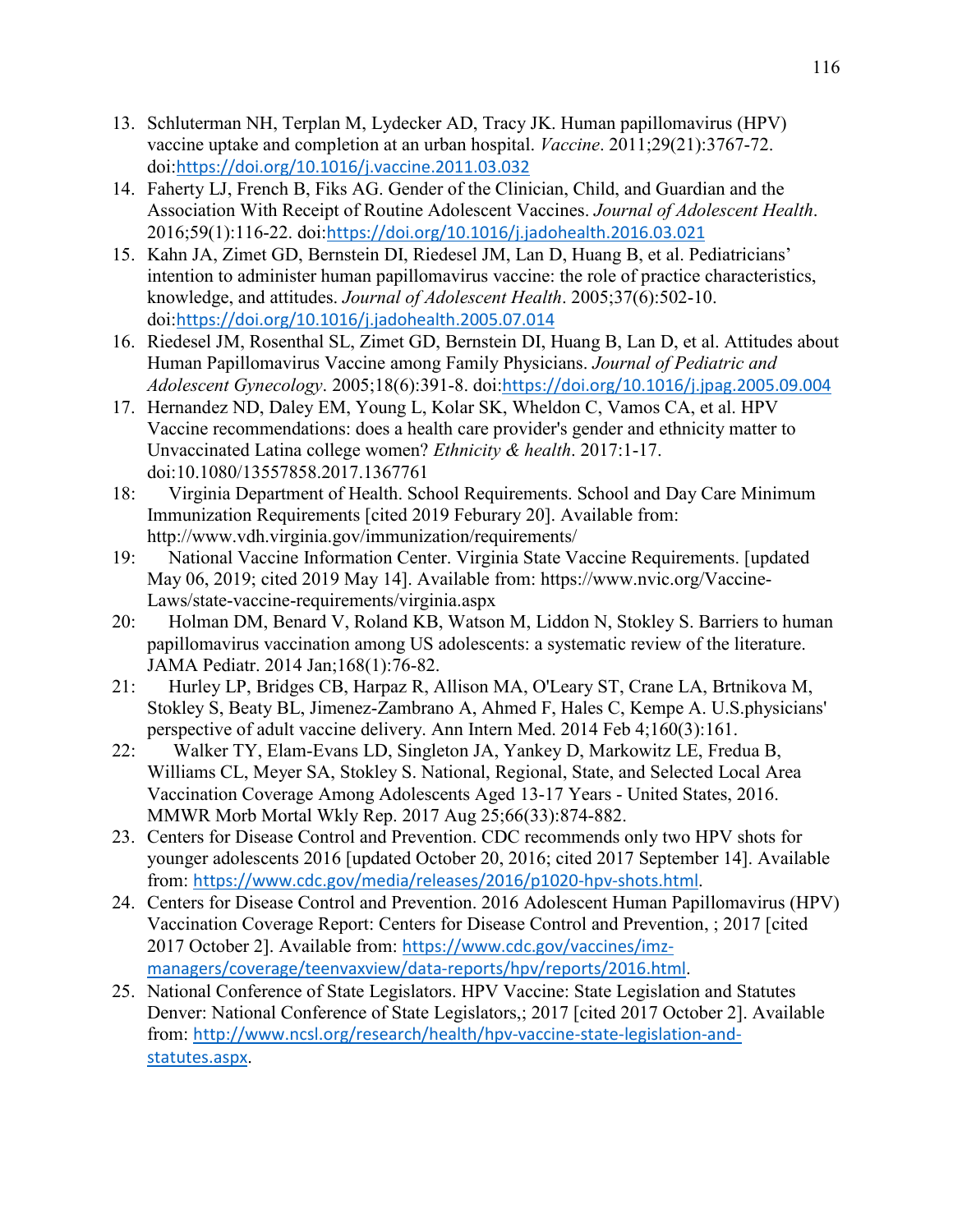- 26. Muller CJ, MacLehose RF. Estimating predicted probabilities from logistic regression: different methods correspond to different target populations. Int J Epidemiol. 2014 Jun;43(3):962-70.
- 27. Gelman A, Miller E, Schwarz EB, Akers AY, Jeong K, Borrero S. Racial disparities in human papillomavirus vaccination: does access matter? *The Journal of adolescent health : official publication of the Society for Adolescent Medicine*. 2013;53(6):756-62. doi:10.1016/j.jadohealth.2013.07.002
- 28. Niccolai LM, Mehta NR, Hadler JL. Racial/ethnic and poverty disparities in human papillomavirus vaccination completion. *American journal of preventive medicine*. 2011;41(4):428-33.
- 29. Cook RL, Zhang J, Mullins J, Kauf T, Brumback B, Steingraber H, et al. Factors associated with initiation and completion of human papillomavirus vaccine series among young women enrolled in Medicaid. *Journal of Adolescent Health*. 2010;47(6):596-9.
- 30. Wen XJ, Balluz L. Racial disparities in access to health care and preventive services between Asian Americans/Pacific Islanders and Non-Hispanic Whites. *Ethnicity & disease*. 2010;20(3):290-5.
- 31. Chen J, Vargas-Bustamante A, Mortensen K, Ortega AN. Racial and Ethnic Disparities in Health Care Access and Utilization Under the Affordable Care Act. *Medical Care*. 2016;54(2):140-6. doi:10.1097/MLR.0000000000000467
- 32. Samari G. Islamophobia and public health in the United States. *American journal of public health*. 2016;106(11):1920-5.
- 33: Dunne EF, Stokley S, Chen W, Zhou F. Human papillomavirus vaccination of females in a large health claims database in the United States, 2006-2012. J Adolesc Health. 2015 Apr; 56(4): 408-13.
- 34: St Sauver JL, Rutten LJF, Ebbert JO, Jacobson DJ, McGree ME, Jacobson RM. Younger age at initiation of the human papillomavirus (HPV) vaccination series is associated with higher rates of on-time completion. Prev Med. 2016 Aug:89:327-333.
- 35: Donahue KL, Hendrix KS, Sturm LA, Zimet GD. Human Papillomavirus Vaccine Initiation among 9-13-Year-Olds in the United States. Prev Med Rep. 2015;2:892-898.
- 36: Kaiser Family Foundation. The HPV Vaccine: Access and Use in the U.S. [updated October 09, 2018; cited 2019 April 14]. Available from: https://www.kff.org/womenshealth-policy/fact-sheet/the-hpv-vaccine-access-and-use-in-the-u-s/
- 37: Zimet GD, Mays RM, Sturm LA, Ravert AA, Perkins SM, Juliar BE. Parental attitudes about sexually transmitted infection vaccination for their adolescent children. Arch Pediatr Adolesc Med. 2005 Feb;159(2):132-7.
- 38: Salmon DA, Pan WK, Omer SB, Navar AM, Orenstein W, Marcuse EK, Taylor J, deHart MP, Stokley S, Carter T, Halsey NA. Vaccine knowledge and practices of primary care providers of exempt vs. vaccinated children. Hum Vaccin. 2008 Jul-Aug;4(4):286-91.
- 39: Freed GL, Clark SJ, Cowan AE, Coleman MS. Primary care physician perspectives on providing adult vaccines. Vaccine. 2011;29:1850-4.
- 40. Jerant A, Bertakis KD, Fenton JJ, Tancredi DJ, Franks P. Patient-provider Sex and Race/Ethnicity Concordance: A National Study of Healthcare and Outcomes. *Medical Care*. 2011;49(11):1012-20.
- 41. Franks P, Bertakis KD. Physician gender, patient gender, and primary care. *Journal of women's health*. 2003;12(1):73-80.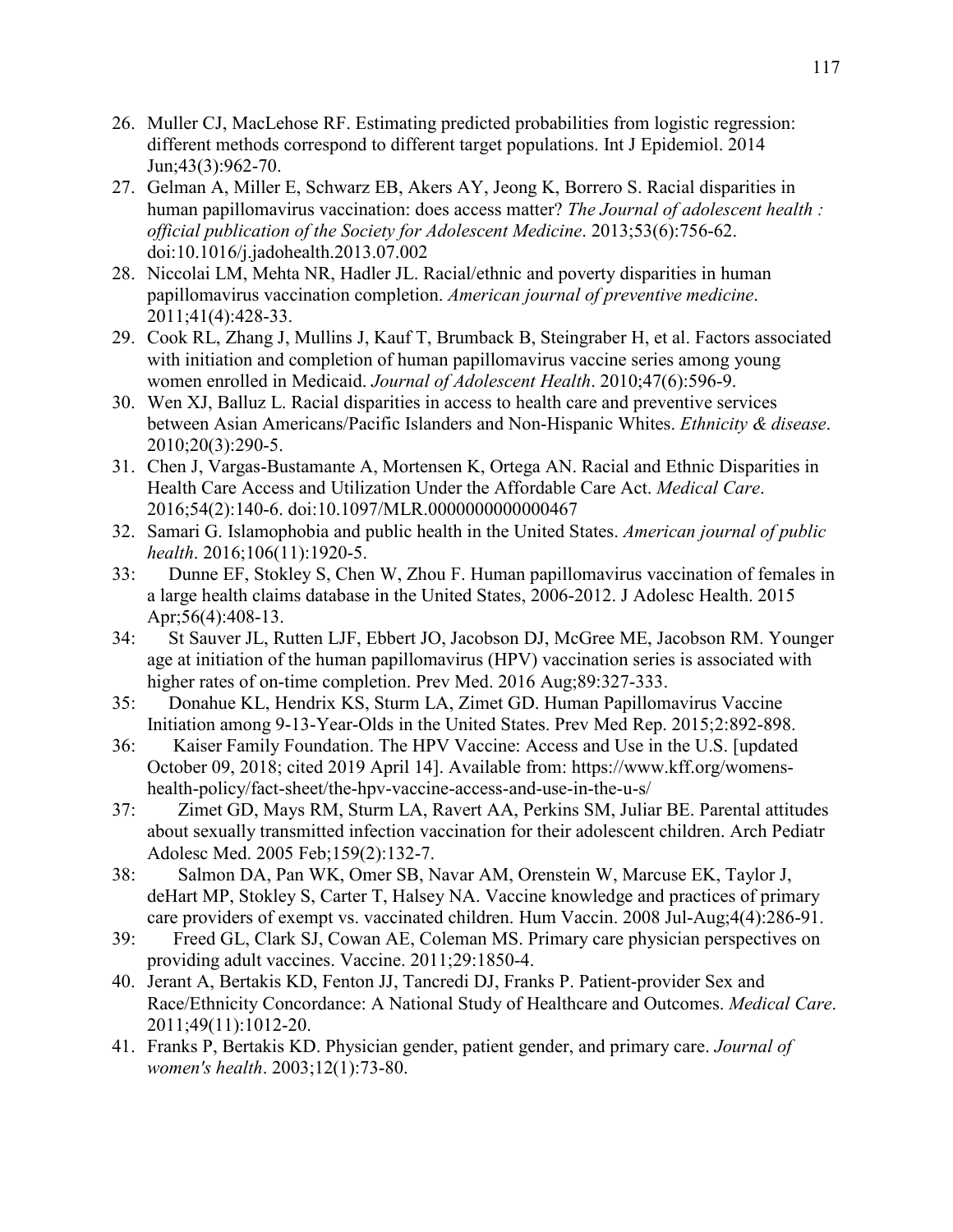- 42. Bernzweig J, Takayama JI, Phibbs C, Lewis C, Pantell RH. Gender differences in physicianpatient communication. Evidence from pediatric visits. Arch Pediatr Adolesc Med. 1997 Jun;151(6):586-91.
- 43. Roter D, Lipkin M Jr, Korsgaard A. Sex differences in patients' and physicians' communication during primary care medical visits. Med Care. 1991 Nov;29(11):1083-93.

| Table 1: Patient and Characteristics, by HPV Vaccine Series Dose Completion (N=33,150) |       |               |      |               |                  |                  |                  |                  |                |               |
|----------------------------------------------------------------------------------------|-------|---------------|------|---------------|------------------|------------------|------------------|------------------|----------------|---------------|
|                                                                                        |       | All           |      | Vaccination   |                  | 6 months         |                  | 12 months        |                | Clinical      |
|                                                                                        |       |               |      | Initiation    |                  | completion       |                  | completion       |                | completion    |
|                                                                                        |       |               |      |               |                  |                  |                  |                  |                |               |
|                                                                                        | N     | $\frac{0}{0}$ | N    | $\frac{0}{0}$ | N                | $\frac{0}{0}$    | N                | $\frac{0}{0}$    | N              | $\frac{0}{0}$ |
| <b>Patient Race</b>                                                                    |       |               |      |               |                  |                  |                  |                  |                |               |
| Asian                                                                                  | 2818  | 8.5           | 273  | 9.69          | $\overline{3}$   | 0.11             | 9                | 0.32             | 16             | 0.57          |
| <b>Black</b>                                                                           | 3699  | 11.16         | 366  | 9.89          | 5                | 0.14             | 8                | 0.22             | 25             | 0.68          |
| Latino                                                                                 | 3462  | 10.44         | 969  | 27.99         | 12               | 0.35             | 36               | 1.04             | 111            | 3.21          |
| Middle Eastern                                                                         | 462   | 1.39          | 53   | 11.47         | $\mathbf{1}$     | 0.22             | $\mathbf{1}$     | 0.22             | $\overline{2}$ | 0.43          |
| Multiracial                                                                            | 640   | 1.93          | 85   | 13.28         | $\mathbf{0}$     | $\overline{0}$   | $\mathbf{1}$     | 0.16             | $\mathbf{1}$   | 0.16          |
| Other Race                                                                             | 3001  | 9.05          | 363  | 12.1          | 6                | 0.2              | 12               | 0.4              | 26             | 0.87          |
| Unknown Race                                                                           | 2428  | 7.32          | 172  | 7.08          | $\overline{2}$   | 0.08             | $\overline{4}$   | 0.16             | 6              | 0.25          |
| White                                                                                  | 16640 | 50.2          | 1041 | 6.26          | 19               | 0.11             | 45               | 0.27             | 65             | 0.39          |
| <b>Patient Gender</b>                                                                  |       |               |      |               |                  |                  |                  |                  |                |               |
| Female                                                                                 | 20144 | 60.77         | 1946 | 9.66          | 26               | 0.13             | 68               | 0.34             | 132            | 0.66          |
| Male                                                                                   | 13006 | 39.23         | 1376 | 10.58         | 22               | 0.17             | 48               | 0.37             | 120            | 0.92          |
| <b>Patient Age</b>                                                                     |       |               |      |               |                  |                  |                  |                  |                |               |
| $9 - 10$                                                                               | 2097  | 6.33          | 99   | 4.72          | 2                | 0.1              | 6                | 0.29             | 18             | 0.86          |
| $11 - 12$                                                                              | 2210  | 6.67          | 1057 | 47.83         | 27               | 1.22             | 56               | 2.53             | 128            | 5.79          |
| $13 - 18$                                                                              | 7415  | 22.37         | 1304 | 17.59         | 13               | $0.18\,$         | 37               | 0.5              | 77             | 1.04          |
| $19+$                                                                                  | 21428 | 64.64         | 862  | 4.02          | 6                | 0.03             | 17               | $0.08\,$         | 29             | 0.14          |
| <b>Insurance Type</b>                                                                  |       |               |      |               |                  |                  |                  |                  |                |               |
| Other                                                                                  | 460   | 1.39          | 42   | 9.13          | $\overline{0}$   | $\boldsymbol{0}$ | $\overline{0}$   | $\boldsymbol{0}$ | 2              | 0.43          |
| Private                                                                                | 26653 | 80.4          | 2004 | 7.52          | 29               | 0.11             | 70               | 0.26             | 125            | 0.47          |
| Public                                                                                 | 5368  | 16.19         | 1241 | 23.12         | 19               | 0.35             | 46               | 0.86             | 124            | 2.31          |
| Unknown                                                                                | 669   | 2.02          | 35   | 5.23          | $\boldsymbol{0}$ | $\boldsymbol{0}$ | $\boldsymbol{0}$ | $\boldsymbol{0}$ | 1              | 0.15          |
| <b>Years Between</b><br><b>First and Last</b><br><b>Visit</b>                          |       |               |      |               |                  |                  |                  |                  |                |               |
| $\mathbf{0}$                                                                           | 19847 | 59.87         | 895  | 4.51          | 6                | 0.03             | 10               | 0.05             | 10             | 0.05          |
| $\mathbf{1}$                                                                           | 6950  | 20.97         | 678  | 9.76          | 15               | 0.22             | 26               | 0.37             | 38             | 0.55          |
| $\overline{2}$                                                                         | 3189  | 9.62          | 590  | 18.5          | $8\,$            | 0.25             | 19               | 0.6              | 39             | 1.22          |
| $\overline{3}$                                                                         | 1719  | 5.19          | 476  | 27.69         | 9                | 0.52             | 31               | 1.8              | 64             | 3.72          |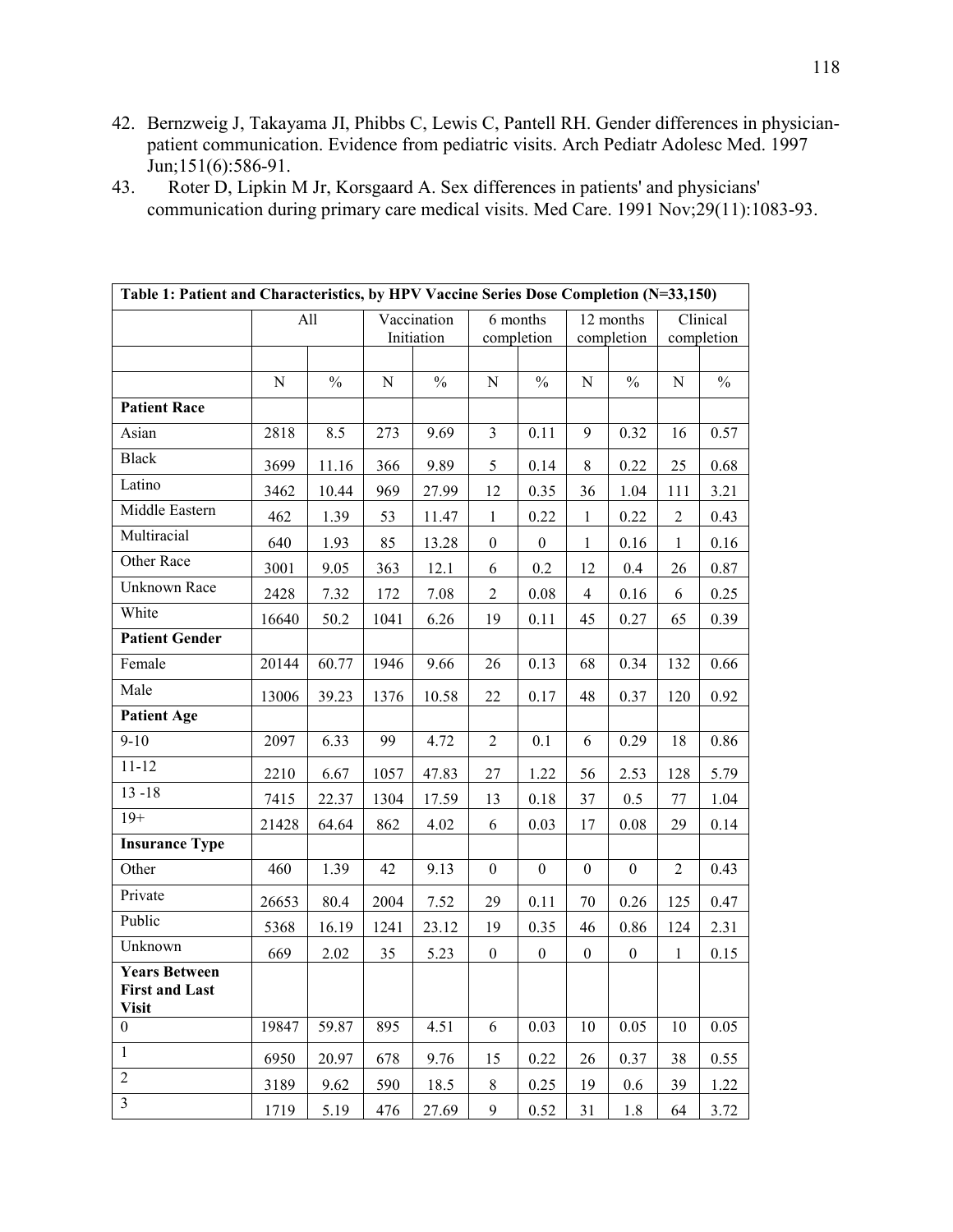| $\overline{4}$         | 947   | 2.86  | 417  | 44.03 | 5        | 0.53     | 16       | 1.69     | 59  | 6.23 |
|------------------------|-------|-------|------|-------|----------|----------|----------|----------|-----|------|
| 5                      | 498   | 1.5   | 266  | 53.41 | 5        | 1        | 14       | 2.81     | 42  | 8.43 |
| <b>Primary Care</b>    |       |       |      |       |          |          |          |          |     |      |
| <b>Provider Gender</b> |       |       |      |       |          |          |          |          |     |      |
| Female                 | 20182 | 60.88 | 2279 | 11.29 | 38       | 0.19     | 91       | 0.45     | 172 | 0.85 |
| Male                   | 12968 | 39.12 | 1043 | 8.04  | 10       | 0.08     | 25       | 0.19     | 80  | 0.62 |
| <b>Primary Care</b>    |       |       |      |       |          |          |          |          |     |      |
| <b>Provider</b>        |       |       |      |       |          |          |          |          |     |      |
| Department             |       |       |      |       |          |          |          |          |     |      |
| Family Medicine        | 6417  | 19.36 | 743  | 11.58 | 8        | 0.12     | 29       | 0.45     | 48  | 0.75 |
| Internal Medicine      | 5115  | 15.43 | 165  | 3.23  | $\theta$ | $\theta$ | $\theta$ | $\Omega$ | 3   | 0.06 |
| <b>OBGYN</b>           | 1597  | 4.82  | 115  | 7.2   | 1        | 0.06     | 1        | 0.06     | 2   | 0.13 |
| Other                  | 2375  | 7.16  | 1020 | 42.95 | 16       | 0.67     | 37       | 1.56     | 129 | 5.43 |
| General medicine       | 17646 | 53.23 | 1279 | 7.25  | 23       | 0.13     | 49       | 0.28     | 70  | 0.4  |

|                         |                 |             |                     |             | Table 2: Odds of completing immunizations by different durations (N=33,150) |             |                            |             |
|-------------------------|-----------------|-------------|---------------------|-------------|-----------------------------------------------------------------------------|-------------|----------------------------|-------------|
|                         | <b>Starting</b> |             | 6 months completion |             | 12 months completion                                                        |             | <b>Clinical completion</b> |             |
|                         | vaccination     |             |                     |             |                                                                             |             |                            |             |
|                         | <b>OR</b>       | Marginal    | <b>OR</b>           | Marginal    | <b>OR</b>                                                                   | Marginal    | <b>OR</b>                  | Marginal    |
|                         | [ $95\%$ CI]    | Probability | [95% CI]            | Probability | [95% CI]                                                                    | Probability | $[95%$ CI]                 | Probability |
|                         |                 |             |                     |             |                                                                             |             |                            |             |
| <b>Patient Race</b>     |                 |             |                     |             |                                                                             |             |                            | 33,150      |
| White                   |                 |             |                     |             |                                                                             |             |                            |             |
| Asian                   | 1.56            | 11.47%      | 0.92                | 0.20%       | 1.10                                                                        | 0.46%       | 1.23                       | 0.91%       |
|                         | $[1.34 - 1.81]$ |             | $[0.24 - 2.58]$     |             | $[0.51 - 2.14]$                                                             |             | $[0.68 - 2.10]$            |             |
| <b>Black</b>            | 1.51            | 11.20%      | 1.05                | 0.23%       | 0.75                                                                        | 0.32%       | 1.38                       | 1.00%       |
|                         | $[1.31 - 1.73]$ |             | $[0.36 - 2.62]$     |             | $[0.33 - 1.51]$                                                             |             | $[0.84 - 2.21]$            |             |
| Latino                  | 1.67            | 11.93%      | 0.48                | 0.11%       | 0.82                                                                        | 0.34%       | 1.02                       | 0.77%       |
|                         | $[1.44 - 1.93]$ |             | $[0.18 - 1.25]$     |             | $[0.44 - 1.49]$                                                             |             | $[0.66 - 1.59]$            |             |
| Middle Eastern          | 1.17            | 9.42%       | 1.48                | 0.32%       | 0.70                                                                        | 0.30%       | 0.54                       | 0.43%       |
|                         | $[0.82 - 1.63]$ |             | $[0.16 - 6.33]$     |             | $[0.08 - 2.76]$                                                             |             | $[0.11 - 1.69]$            |             |
| Multiracial             | 1.70            | 12.12%      | 0.37                | 0.08%       | 0.49                                                                        | 0.21%       | 0.27                       | 0.22%       |
|                         | $[1.29 - 2.21]$ |             | $[0.00 - 2.78]$     |             | $[0.06 - 1.86]$                                                             |             | $[0.03 - 1.04]$            |             |
| Other Race              | 1.63            | 11.79%      | 1.29                | 0.28%       | 1.28                                                                        | 0.53%       | 1.52                       | 1.09%       |
|                         | $[1.40 - 1.88]$ |             | $[0.46 - 3.16]$     |             | $[0.64 - 2.40]$                                                             |             | $[0.91 - 2.47]$            |             |
| <b>Unknown Race</b>     | 1.16            | 9.40%       | 0.79                | 0.17%       | 0.65                                                                        | 0.27%       | 0.69                       | 0.53%       |
|                         | $[0.97 - 1.39]$ |             | $[0.16 - 2.51]$     |             | $[0.21 - 1.56]$                                                             |             | $[0.27 - 1.45]$            |             |
| <b>Estimated follow</b> | 1.63            | 18.90%      | 1.46                | 0.31%       | 1.71                                                                        | 0.76%       | 1.92                       | 1.52%       |
| up in years             | $[1.58 - 1.68]$ |             | $[1.20 - 1.78]$     |             | $[1.51 - 1.94]$                                                             |             | $[1.76 - 2.10]$            |             |
| <b>Patient Gender</b>   |                 |             |                     |             |                                                                             |             |                            |             |
| Male                    |                 |             |                     |             |                                                                             |             |                            |             |
| Female                  | 1.07            | 10.21%      | 0.91                | 0.17%       | 1.13                                                                        | 0.40%       | 0.96                       | 0.78%       |
|                         | $[0.98 - 1.17]$ |             | $[0.51 - 1.63]$     |             | $[0.77-1.66]$                                                               |             | $[0.74 - 1.26]$            |             |
| <b>Patient Age</b>      |                 |             |                     |             |                                                                             |             |                            |             |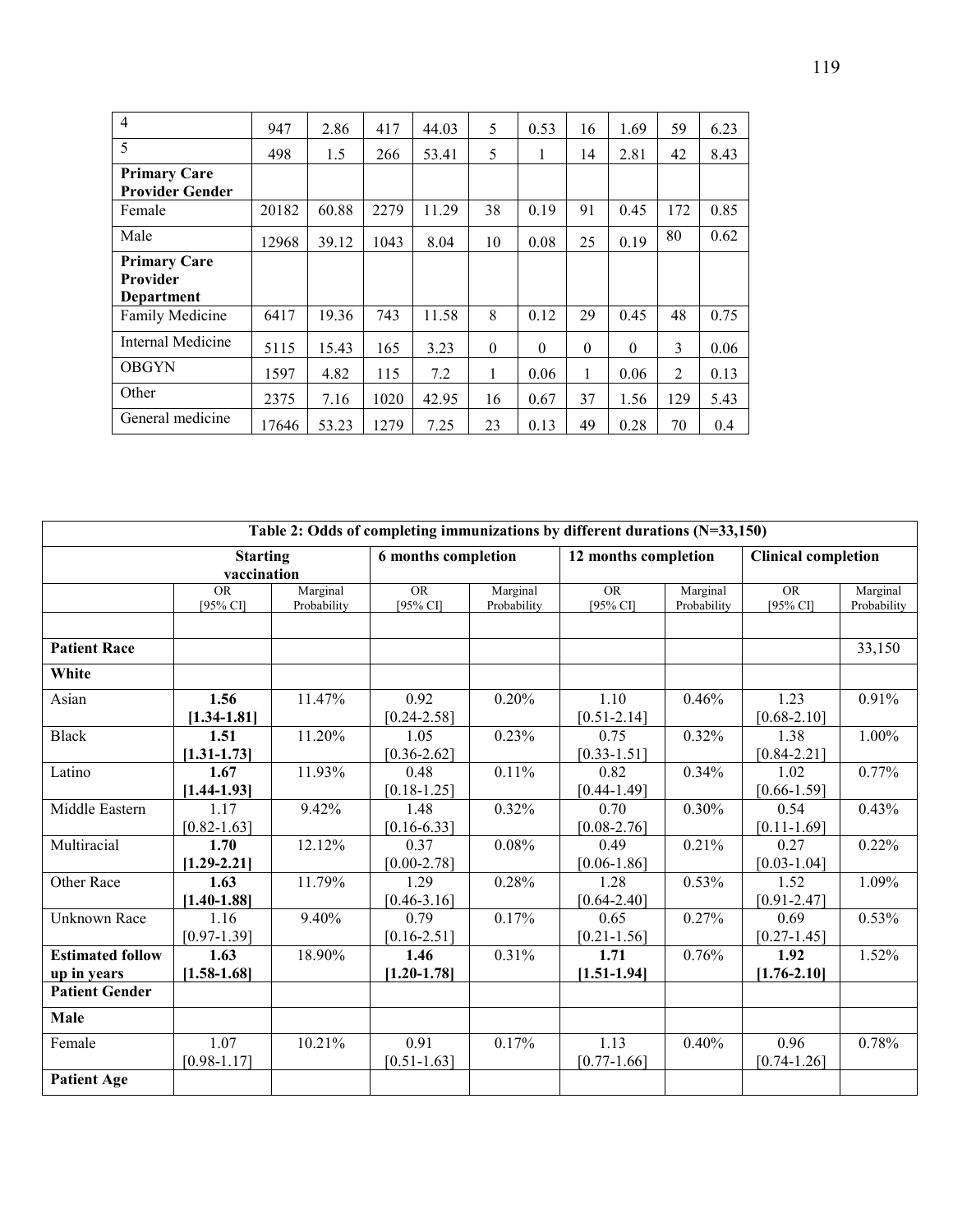| $19+$                                                |                                      |        |                           |       |                           |       |                                      |       |
|------------------------------------------------------|--------------------------------------|--------|---------------------------|-------|---------------------------|-------|--------------------------------------|-------|
| $9 - 10$                                             | 0.51<br>$[0.40 - 0.65]$              | 3.21%  | 3.53<br>$[0.63 - 14.51]$  | 0.15% | 3.47<br>$[1.27 - 8.44]$   | 0.38% | 4.36<br>$[2.28 - 8.14]$              | 0.88% |
| $11 - 12$                                            | 9.17<br>$[8.03 - 10.48]$             | 29.30% | 22.62<br>$[9.19 - 62.62]$ | 0.95% | 14.16<br>$[7.86 - 26.41]$ | 1.49% | 11.81<br>$[7.39 - 19.27]$            | 2.25% |
| $13 - 18$                                            | 3.39<br>$[3.06 - 3.76]$              | 15.02% | 4.14<br>$[1.65 - 11.49]$  | 0.18% | 3.83<br>$[2.17 - 7.01]$   | 0.42% | 4.02<br>$[2.60 - 6.40]$              | 0.82% |
| <b>Insurance Type</b>                                |                                      |        |                           |       |                           |       |                                      |       |
| Private                                              |                                      |        |                           |       |                           |       |                                      |       |
| Other                                                | $\overline{0.90}$<br>$[0.62 - 1.27]$ | 9.17%  | 0.87<br>$[0.01 - 6.43]$   | 0.16% | 0.35<br>$[0.00 - 2.47]$   | 0.14% | 0.83<br>$[0.17 - 2.46]$              | 0.72% |
| Public                                               | 1.15<br>$[1.03 - 1.29]$              | 9.87%  | 0.96<br>$[0.44 - 2.02]$   | 0.18% | 1.03<br>$[0.63 - 1.68]$   | 0.38% | 0.85<br>$[0.60 - 1.20]$              | 0.85% |
| Unknown                                              | 0.54<br>$[0.37 - 0.78]$              | 6.51%  | 0.72<br>$[0.01 - 5.67]$   | 0.13% | 0.44<br>$[0.00 - 3.17]$   | 0.17% | 0.57<br>$[0.06 - 2.16]$              | 0.51% |
| <b>Primary Care</b><br><b>Provider Gender</b>        |                                      |        |                           |       |                           |       |                                      |       |
| Male                                                 |                                      |        |                           |       |                           |       |                                      |       |
| Female                                               | 1.51<br>$[1.37-1.66]$                | 10.80% | 2.27<br>$[1.16 - 4.83]$   | 0.22% | 1.95<br>$[1.25 - 3.14]$   | 0.44% | 1.35<br>$[1.01 - 1.81]$              | 0.82% |
| <b>Primary Care</b><br>Provider<br><b>Department</b> |                                      |        |                           |       |                           |       |                                      |       |
| General<br>medicine                                  |                                      |        |                           |       |                           |       |                                      |       |
| Family Medicine                                      | 1.34<br>$[1.21 - 1.49]$              | 1.49%  | 0.72<br>$[0.30 - 1.54]$   | 0.13% | 1.19<br>$[0.73 - 1.89]$   | 0.47% | $\overline{1.41}$<br>$[0.96 - 2.05]$ | 0.79% |
| Internal Medicine                                    | 0.69<br>$[0.58 - 0.82]$              | 0.82%  | 0.17<br>$[0.00 - 1.34]$   | 0.03% | 0.08<br>$[0.00 - 0.54]$   | 0.03% | 0.38<br>$[0.10 - 1.00]$              | 0.23% |
| <b>OBGYN</b>                                         | 2.01<br>$[1.62 - 2.47]$              | 2.47%  | 2.14<br>$[0.23 - 8.98]$   | 0.38% | 0.97<br>$[0.11 - 3.72]$   | 0.39% | 1.22<br>$[0.25 - 3.64]$              | 0.69% |
| Other                                                | 2.99<br>$[2.53 - 3.54]$              | 3.54%  | 1.25<br>$[0.43 - 3.60]$   | 0.23% | 0.87<br>$[0.43 - 1.77]$   | 0.35% | 2.06<br>$[1.28 - 3.35]$              | 1.13% |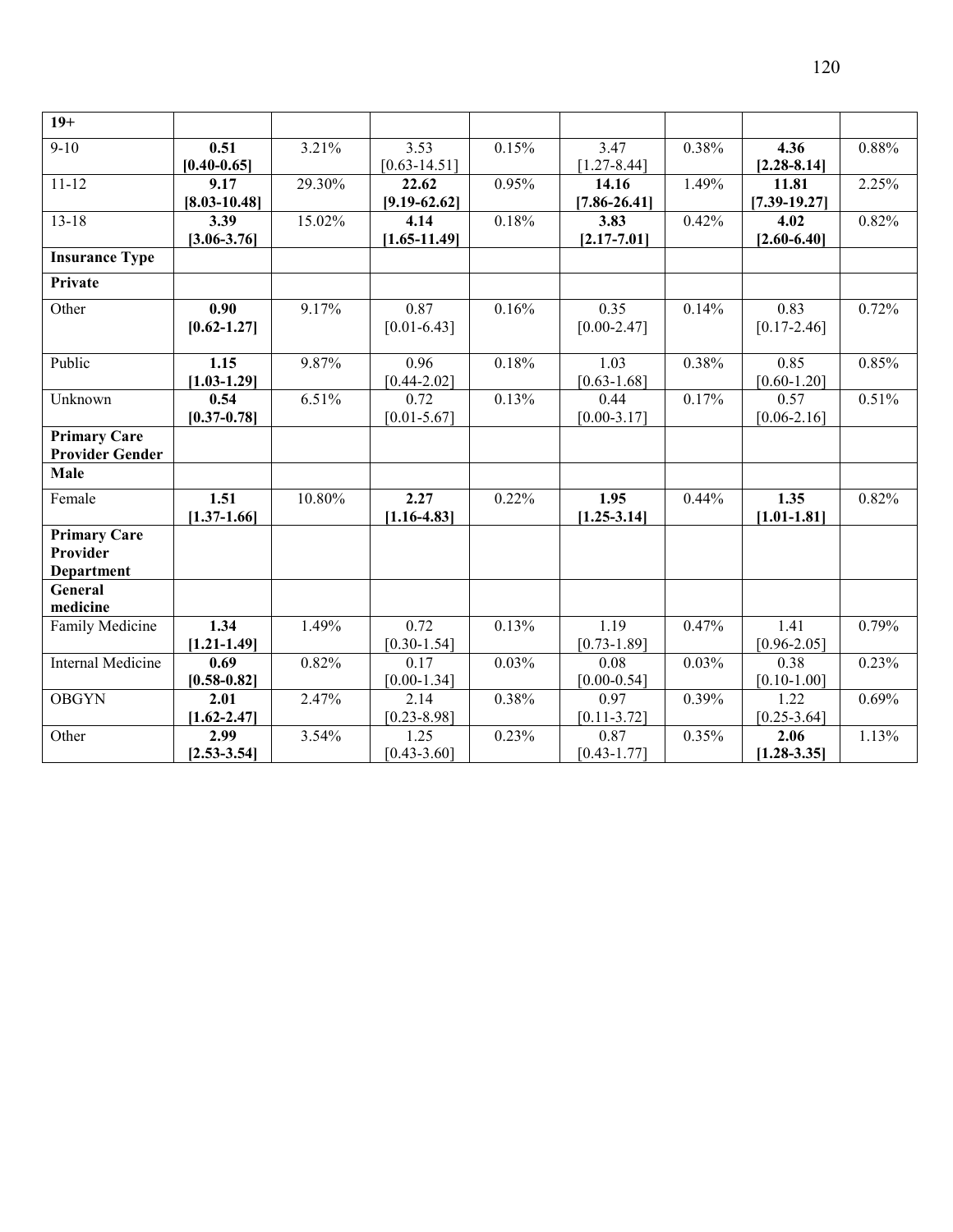|                                                  |                         |                      | Table 3: Odds of completing vaccinations by different durations for females (N=20,144) |                         |                         |                         |                            |                         |
|--------------------------------------------------|-------------------------|----------------------|----------------------------------------------------------------------------------------|-------------------------|-------------------------|-------------------------|----------------------------|-------------------------|
|                                                  | <b>Starting</b>         |                      | <b>6</b> months completion                                                             |                         | 12 months completion    |                         | <b>Clinical completion</b> |                         |
|                                                  | vaccination             |                      |                                                                                        |                         |                         |                         |                            |                         |
|                                                  | ${\rm OR}$<br>[95% CI]  | Marginal Probability | OR<br>[95% CI]                                                                         | Marginal<br>Probability | OR<br>$[95\%$ CI]       | Marginal<br>Probability | <b>OR</b><br>[95% CI]      | Marginal<br>Probability |
|                                                  |                         |                      |                                                                                        |                         |                         |                         |                            |                         |
| <b>Patient Race</b>                              |                         |                      |                                                                                        |                         |                         |                         |                            |                         |
| White                                            |                         |                      |                                                                                        |                         |                         |                         |                            |                         |
|                                                  |                         |                      |                                                                                        |                         |                         |                         |                            |                         |
| Asian                                            | 1.72                    | 11.63%               | 1.40<br>$[0.27 - 4.97]$                                                                | 0.20%                   | 0.92                    | 0.33%                   | 1.52                       | 0.93%                   |
|                                                  | $[1.42 - 2.07]$         |                      |                                                                                        |                         | $[0.29 - 2.32]$         |                         | $[0.73 - 2.92]$            |                         |
| <b>Black</b>                                     | 1.70                    | 11.51%               | 1.13                                                                                   | 0.17%                   | 0.91                    | 0.33%                   | 1.49                       | 0.92%                   |
| Latino                                           | $[1.43 - 2.01]$<br>1.68 | 11.44%               | $[0.21 - 4.05]$<br>1.27                                                                | 0.19%                   | $[0.32 - 2.16]$<br>1.16 | 0.41%                   | $[0.77 - 2.74]$<br>0.94    | 0.61%                   |
|                                                  | $[1.39-2.03]$           |                      | $[0.36 - 4.25]$                                                                        |                         | $[0.52 - 2.50]$         |                         | $[0.51 - 1.72]$            |                         |
| Middle Eastern                                   | 1.10                    | 8.43%                | 1.22                                                                                   | 0.18%                   | 0.43                    | 0.16%                   | 0.52                       | 0.35%                   |
|                                                  | $[0.69 - 1.70]$         |                      | $[0.01 - 10.52]$                                                                       |                         | $[0.00 - 3.33]$         |                         | $[0.06 - 2.25]$            |                         |
| Multiracial                                      | 1.80                    | 11.98%               | 0.76                                                                                   | 0.11%                   | 0.87                    | 0.31%                   | 0.50                       | 0.34%                   |
|                                                  | $[1.28 - 2.47]$         |                      | $[0.01 - 6.11]$                                                                        |                         | $[0.10 - 3.45]$         |                         | $[0.05 - 1.99]$            |                         |
| Other Race                                       | 1.75                    | 11.76%               | 2.83                                                                                   | 0.41%                   | 2.11                    | 0.73%                   | 2.05                       | 1.21%                   |
|                                                  | $[1.46 - 2.09]$         |                      | $[0.87 - 8.32]$                                                                        |                         | $[0.95 - 4.38]$         |                         | $[1.09 - 3.72]$            |                         |
| <b>Unknown Race</b>                              | 1.39                    | 9.98%                | 0.31                                                                                   | 0.05%                   | 0.62                    | 0.22%                   | 0.75                       | 0.49%                   |
|                                                  | $[1.11 - 1.72]$         |                      | $[0.00 - 2.45]$<br>1.44                                                                |                         | $[0.12 - 1.92]$<br>1.74 |                         | $[0.24 - 1.84]$            |                         |
| <b>Estimated follow</b><br>up in years $\dagger$ | 1.59<br>$[1.53 - 1.65]$ | 18.60%               | $[1.10 - 1.87]$                                                                        | 0.31%                   | $[1.48 - 2.05]$         | 0.80%                   | 2.02<br>$[1.79-2.28]$      | 1.54%                   |
| <b>Patient Age</b>                               |                         |                      |                                                                                        |                         |                         |                         |                            |                         |
|                                                  |                         |                      |                                                                                        |                         |                         |                         |                            |                         |
| $19+$                                            |                         |                      |                                                                                        |                         |                         |                         |                            |                         |
| $9 - 10$                                         | 0.67                    | 4.11%                | 13.23                                                                                  | 0.36%                   | 3.61                    | 0.41%                   | 4.35                       | 0.95%                   |
|                                                  | $[0.49 - 0.91]$         |                      | $[1.92 - 92.39]$                                                                       |                         | $[0.89 - 11.36]$        |                         | $[1.77 - 9.82]$            |                         |
| $11 - 12$                                        | 9.87                    | 32.89%               | 45.88                                                                                  | 1.23%                   | 16.36                   | 1.78%                   | 13.15                      | 2.67%                   |
|                                                  | $[8.31 - 11.72]$        |                      | $[12.26 - 253.53]$                                                                     |                         | $[7.82 - 35.89]$        |                         | $[7.44 - 23.74]$           |                         |
| $13 - 18$                                        | 2.97                    | 14.38%               | 8.83                                                                                   | 0.24%                   | 3.90                    | 0.44%                   | 3.20                       | 0.71%                   |
|                                                  | $[2.61 - 3.36]$         |                      | $[2.37 - 47.92]$                                                                       |                         | $[1.90 - 8.39]$         |                         | $[1.86 - 5.63]$            |                         |
| <b>Insurance Type</b>                            |                         |                      |                                                                                        |                         |                         |                         |                            |                         |
| Private                                          |                         |                      |                                                                                        |                         |                         |                         |                            |                         |
| Other                                            | 1.17                    | 10.67%               | 1.42                                                                                   | 0.26%                   | 0.58                    | 0.22%                   | 0.91                       | 0.62%                   |
|                                                  | $[0.76 - 1.73]$         |                      | $[0.01 - 11.50]$                                                                       |                         | $[0.01 - 4.25]$         |                         | $[0.10 - 3.50]$            |                         |
| Public                                           | 1.11                    | 9.56%                | 0.91                                                                                   | 0.18%                   | 1.13                    | 0.37%                   | 1.10                       | 0.68%                   |
|                                                  | $[0.95 - 1.28]$         |                      | $[0.33 - 2.35]$                                                                        |                         | $[0.06 - 2.08]$         |                         | $[0.68 - 1.75]$            |                         |
| Unknown                                          | 0.62                    | 6.76%                | 1.02                                                                                   | 0.19%                   | 0.68                    | 0.26%                   | 0.39                       | 0.28%                   |
|                                                  | $[0.38 - 0.97]$         |                      | $[0.01 - 8.66]$                                                                        |                         | $[0.01 - 5.11]$         |                         | $[0.00 - 2.85]$            |                         |
| <b>Primary Care</b>                              |                         |                      |                                                                                        |                         |                         |                         |                            |                         |
| <b>Provider Gender</b>                           |                         |                      |                                                                                        |                         |                         |                         |                            |                         |
| Male                                             |                         |                      |                                                                                        |                         |                         |                         |                            |                         |
| Female                                           | 1.54                    | 10.33%               | 1.28                                                                                   | 0.19%                   | 1.41                    | 0.40%                   | 1.63                       | 0.74%                   |
|                                                  | $[1.35 - 1.75]$         |                      | $[0.53 - 3.50]$                                                                        |                         | $[0.78 - 2.70]$         |                         | $[1.05-2.61]$              |                         |
| <b>Primary Care</b><br>Provider                  |                         |                      |                                                                                        |                         |                         |                         |                            |                         |
| <b>Department</b>                                |                         |                      |                                                                                        |                         |                         |                         |                            |                         |
| General                                          |                         |                      |                                                                                        |                         |                         |                         |                            |                         |
| medicine                                         |                         |                      |                                                                                        |                         |                         |                         |                            |                         |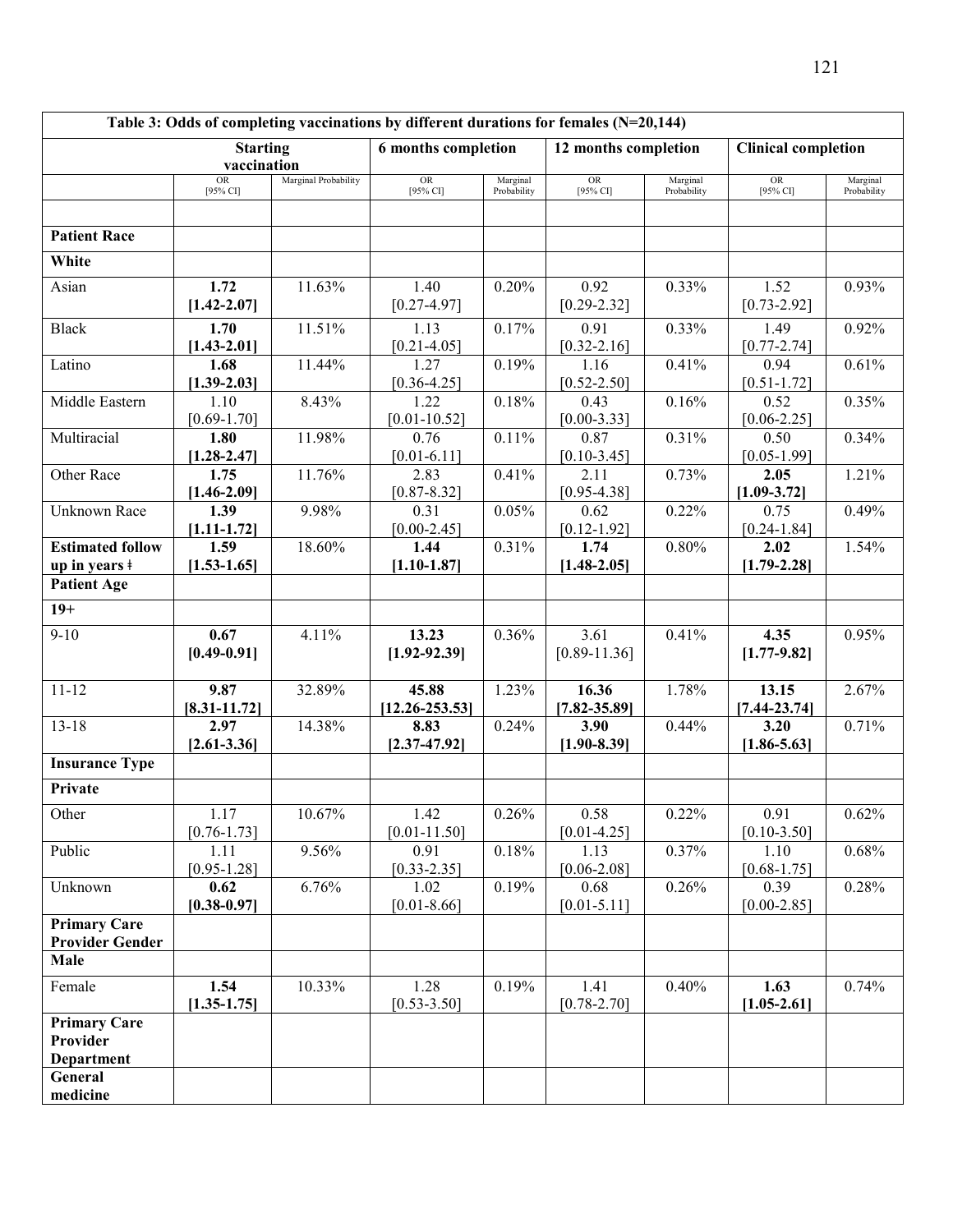| Family Medicine   | 1.35            | 10.58%   | . 23             | $0.23\%$ | 1.66            | $0.65\%$ | 1.48            | $0.89\%$ |
|-------------------|-----------------|----------|------------------|----------|-----------------|----------|-----------------|----------|
|                   | $[1.18 - 1.54]$ |          | $[0.43 - 3.24]$  |          | $[0.91 - 2.99]$ |          | $[0.91 - 2.37]$ |          |
| Internal Medicine | 0.76            | $6.86\%$ | 0.50             | $0.09\%$ | 0.14            | $0.06\%$ | 0.36            | 0.23%    |
|                   | $[0.62 - 0.93]$ |          | $[0.00 - 4.57]$  |          | $[0.00 - 1.01]$ |          | $[0.07 - 1.11]$ |          |
| <b>OBGYN</b>      | 1.96            | 13.80%   | 2.48             | $0.45\%$ | 1.06            | $0.43\%$ | 1.31            | $0.80\%$ |
|                   | $[1.57 - 2.43]$ |          | $[0.26 - 11.69]$ |          | $[0.12 - 4.31]$ |          | $[0.26 - 4.07]$ |          |
| Other             | 2.30            | 15.44%   | 0.74             | 0.14%    | 0.68            | 0.28%    | 1.24            | $0.76\%$ |
|                   | 1.84-2.891      |          | $[0.19 - 2.88]$  |          | $[0.27 - 1.67]$ |          | $[0.65 - 2.40]$ |          |

ǂ Marginal probabilities are projected rates if patient is followed for 4 years.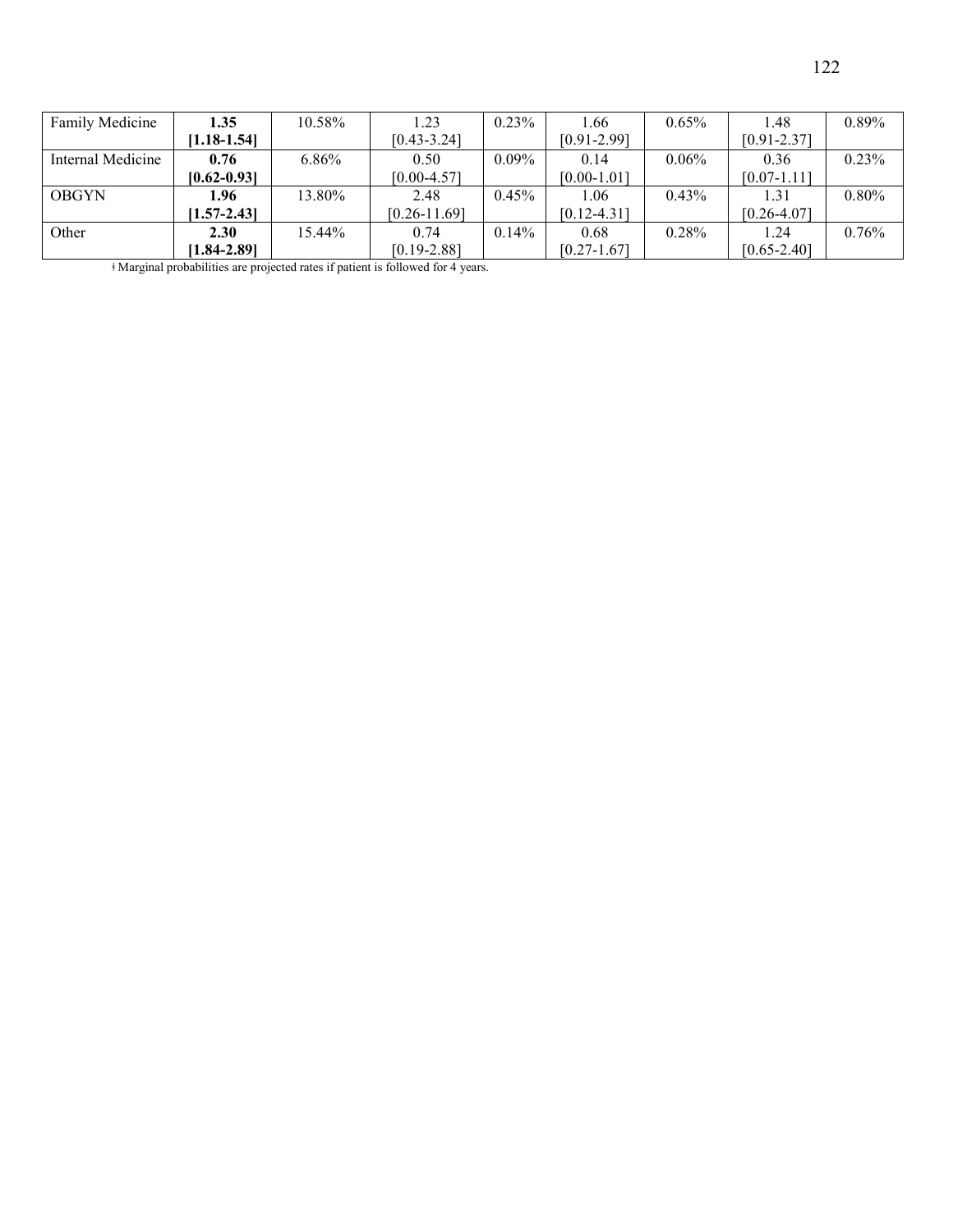|                                   |                          |             | Table 4: Odds of completing vaccinations by different durations for males (N=13,006) |             |                         |             |                            |             |
|-----------------------------------|--------------------------|-------------|--------------------------------------------------------------------------------------|-------------|-------------------------|-------------|----------------------------|-------------|
|                                   | <b>Starting</b>          |             | <b>6</b> months completion                                                           |             | 12 months completion    |             | <b>Clinical completion</b> |             |
|                                   | vaccination<br><b>OR</b> | Marginal    | <b>OR</b>                                                                            | Marginal    | <b>OR</b>               | Marginal    | OR                         | Marginal    |
|                                   | [95% CI]                 | Probability | $[95\%$ CI]                                                                          | Probability | [ $95\%$ CI]            | Probability | [ $95\%$ CI]               | Probability |
|                                   |                          |             |                                                                                      |             |                         |             |                            |             |
| <b>Patient Race</b>               |                          |             |                                                                                      |             |                         |             |                            |             |
|                                   |                          |             |                                                                                      |             |                         |             |                            |             |
| White                             |                          |             |                                                                                      |             |                         |             |                            |             |
| Asian                             | 1.27                     | 11.08%      | 0.66                                                                                 | 0.31%       | 1.41                    | 0.83%       | 0.92                       | 0.93%       |
|                                   | $[0.97 - 1.65]$          |             | $[0.07 - 2.91]$                                                                      |             | $[0.49 - 3.46]$         |             | $[0.32 - 2.21]$            |             |
| <b>Black</b>                      | 1.20                     | 10.67%      | 0.89                                                                                 | 0.41%       | 0.60                    | 0.36%       | 1.25                       | 1.23%       |
| Latino                            | $[0.94 - 1.52]$<br>1.58  | 12.61%      | $[0.19 - 3.14]$<br>0.15                                                              | 0.07%       | $[0.15 - 1.73]$<br>0.48 | 0.29%       | $[0.57 - 2.58]$<br>0.99    | 0.99%       |
|                                   | $[1.25 - 1.99]$          |             | $[0.03 - 0.63]$                                                                      |             | $[0.18 - 1.24]$         |             | $[0.51 - 1.91]$            |             |
| Middle Eastern                    | 1.37                     | 11.60%      | 3.00                                                                                 | 1.21%       | 1.74                    | 1.01%       | 0.85                       | 0.87%       |
|                                   | $[0.80 - 2.26]$          |             | $[0.30 - 14.54]$                                                                     |             | $[0.19 - 7.30]$         |             | $[0.09 - 3.65]$            |             |
| Multiracial                       | 1.57                     | 12.56%      | 0.49                                                                                 | 0.23%       | 0.34                    | 0.21%       | 0.21                       | 0.24%       |
|                                   | $[0.97 - 2.46]$          |             | $[0.00 - 4.87]$                                                                      |             | $[0.00 - 2.72]$         |             | $[0.00 - 1.66]$            |             |
| Other Race                        | 1.44                     | 11.91%      | 0.40                                                                                 | 0.19%       | 0.50                    | 0.31%       | 0.97                       | 0.98%       |
|                                   | $[1.12 - 1.83]$          |             | $[0.04 - 1.96]$                                                                      |             | $[0.10 - 1.66]$         |             | $[0.39 - 2.17]$            |             |
| <b>Unknown Race</b>               | 0.83                     | 8.49%       | 1.73                                                                                 | 0.75        | 0.90                    | 0.54%       | 0.69                       | 0.72%       |
|                                   | $[0.59 - 1.13]$          |             | $[0.33 - 6.19]$                                                                      |             | $[0.18 - 2.87]$         |             | $[0.14 - 2.13]$            |             |
| <b>Estimated follow</b>           | 1.67                     | 19.07%      | 1.48                                                                                 | 0.42%       | 1.65                    | 0.84%       | 1.81                       | 1.67%       |
| up in years<br><b>Patient Age</b> | $[1.59 - 1.75]$          |             | $[1.10-1.95]$                                                                        |             | $[1.36 - 1.99]$         |             | $[1.59 - 2.07]$            |             |
|                                   |                          |             |                                                                                      |             |                         |             |                            |             |
| $19+$                             |                          |             |                                                                                      |             |                         |             |                            |             |
| $9 - 10$                          | 0.42                     | 2.62%       | 0.58                                                                                 | 0.06%       | 3.04                    | 0.41%       | 5.08                       | 0.93%       |
|                                   | $[0.28 - 0.61]$          |             | $[0.00 - 5.79]$                                                                      |             | $[0.69 - 11.27]$        |             | $[1.83 - 14.78]$           |             |
| $11 - 12$                         | 9.36                     | 25.37%      | 9.79                                                                                 | 0.98%       | 10.32                   | 1.34%       | 12.60                      | 2.17%       |
|                                   | $[7.51 - 11.68]$         |             | $[2.98 - 36.08]$                                                                     |             | $[4.04 - 29.21]$        |             | $[5.55 - 32.35]$           |             |
| $13 - 18$                         | 4.46                     | 15.86%      | 1.68                                                                                 | 0.17%       | 3.36                    | 0.45%       | 5.81                       | 1.06%       |
|                                   | $[3.72 - 5.35]$          |             | $[0.46 - 6.42]$                                                                      |             | $[1.39 - 9.17]$         |             | $[2.69 - 14.40]$           |             |
| <b>Insurance Type</b>             |                          |             |                                                                                      |             |                         |             |                            |             |
| Private                           |                          |             |                                                                                      |             |                         |             |                            |             |
| Other                             | 0.53                     | 7.02%       | 2.51                                                                                 | 0.57%       | 0.85                    | 6.54%       | 1.27                       | 1.47%       |
|                                   | $[0.24 - 1.04]$          |             | $[0.02 - 19.35]$                                                                     |             | $[0.01 - 6.54]$         |             | $[0.14 - 5.15]$            |             |
| Public                            | 1.22                     | 10.38%      | 0.97                                                                                 | 0.24%       | 0.89                    | 1.97%       | 0.66                       | 1.20%       |
|                                   | $[1.01 - 1.45]$          |             | $[0.27 - 3.19]$                                                                      |             | $[0.39 - 1.97]$         |             | $[0.40 - 1.10]$            |             |
| Unknown                           | 0.46                     | 6.43%       | 1.59                                                                                 | 0.37%       | 1.06                    | 8.41%       | 1.05                       | 1.25%       |
|                                   | $[0.23 - 0.84]$          |             | $[0.01 - 15.45]$                                                                     |             | $[0.01 - 8.41]$         |             | $[0.11 - 4.30]$            |             |
| <b>Primary Care</b>               |                          |             |                                                                                      |             |                         |             |                            |             |
| <b>Provider Gender</b><br>Male    |                          |             |                                                                                      |             |                         |             |                            |             |
|                                   |                          |             |                                                                                      |             |                         |             |                            |             |
| Female                            | 1.46                     | 11.53%      | 3.91                                                                                 | 0.37%       | 2.83                    | 0.61%       | 1.18                       | 1.02%       |
|                                   | $[1.27 - 1.69]$          |             | $[1.49 - 12.68]$                                                                     |             | $[1.48 - 5.82]$         |             | $[0.80 - 1.75]$            |             |
| <b>Primary Care</b><br>Provider   |                          |             |                                                                                      |             |                         |             |                            |             |
| <b>Department</b>                 |                          |             |                                                                                      |             |                         |             |                            |             |
| General                           |                          |             |                                                                                      |             |                         |             |                            |             |
| medicine                          |                          |             |                                                                                      |             |                         |             |                            |             |
| Family Medicine                   | 1.34                     | 10.67%      | 0.37                                                                                 | 0.09%       | 0.72                    | 0.32%       | 1.23                       | 0.68%       |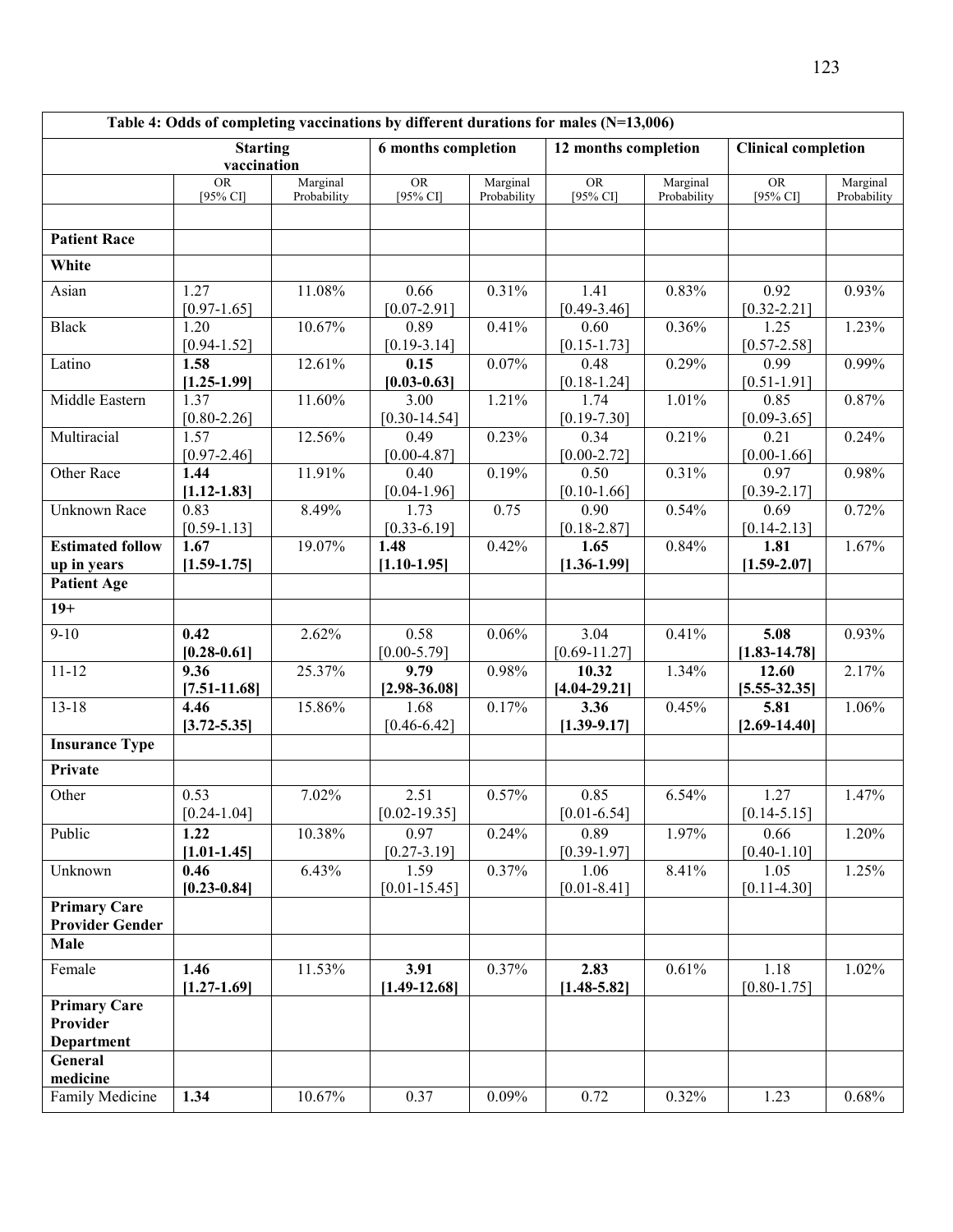| 124 |
|-----|
|     |

|                   | $[1.13 - 1.59]$         |        | $[0.07 - 1.27]$          |          | $[0.30 - 1.55]$         |          | $[0.63 - 2.28]$         |          |
|-------------------|-------------------------|--------|--------------------------|----------|-------------------------|----------|-------------------------|----------|
| Internal Medicine | 0.55<br>$[0.38 - 0.77]$ | 5.61%  | 0.21<br>$[0.00 - 1.85]$  | $0.05\%$ | 0.17<br>$[0.00 - 1.36]$ | $0.08\%$ | 0.60<br>$[0.06 - 2.51]$ | $0.34\%$ |
| Other             | 3.94<br>$[3.05 - 5.09]$ | 20.93% | 2.53<br>$[0.48 - 13.28]$ | $0.62\%$ | 1.41<br>$[0.45 - 4.42]$ | 0.62%    | 3.54<br>$[1.73 - 7.36]$ | $.83\%$  |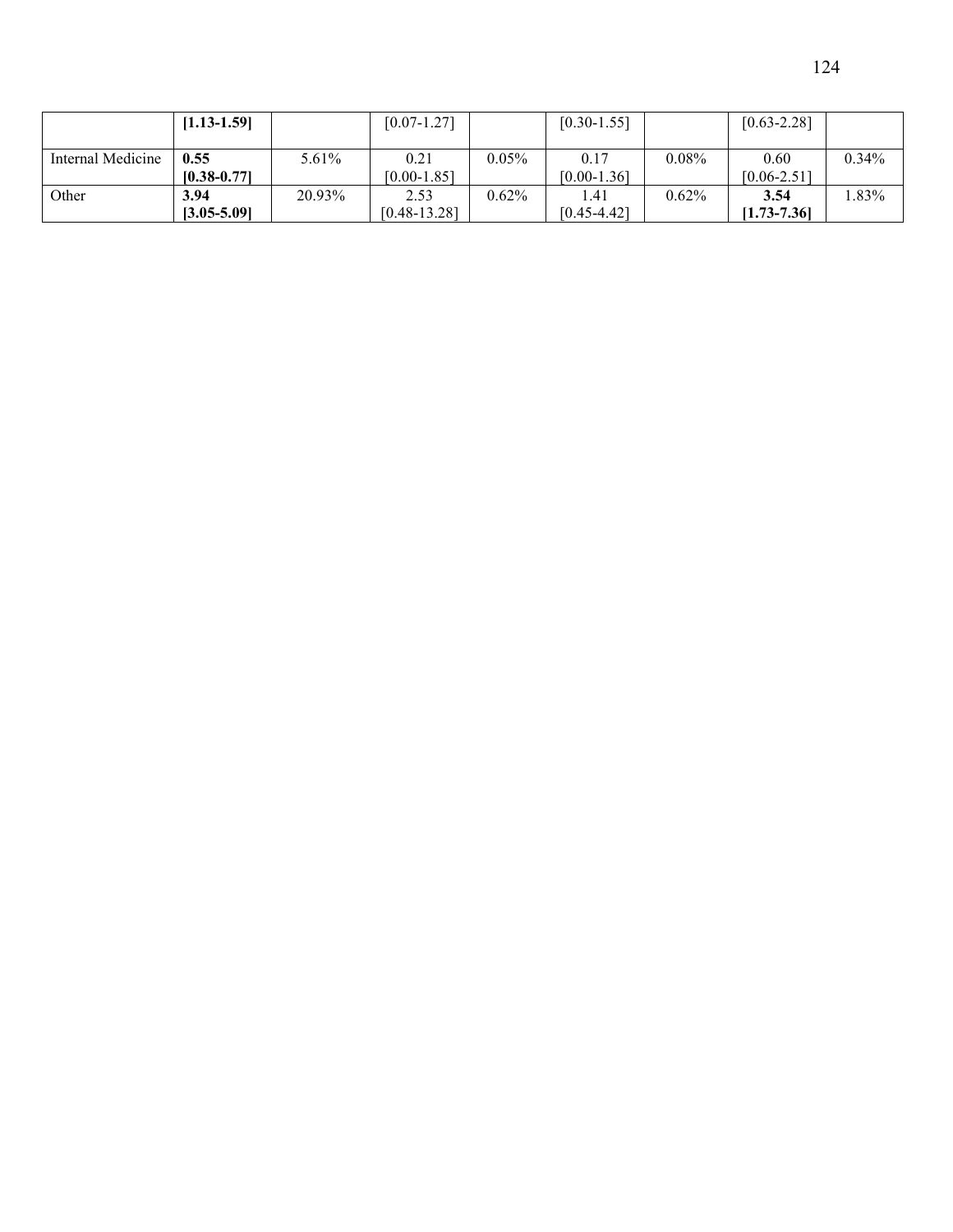#### **Knowledge of the Human Papillomavirus Vaccine: An Analysis using Together for Health Virginia Population Health Survey**

Mythili Vigneshwar,  $MPH<sup>1</sup>$ Sunny Jung Kim, PhD2 Carrie A. Miller, MA<sup>2</sup> Bernard Fuemmeler, PhD2 and Rajesh Balkrishnan PhD1

<sup>1</sup>Department of Public Health Sciences and Cancer Center, University of Virginia, Charlottesville, USA <sup>2</sup>Massey Cancer Center, Virginia Commonwealth University, Richmond USA

**Funding: This research was supported by the National Cancer Institute through grants**  P30CA044579-27S5 (UVA) and P30 CA016059-30 (VCU)

Corresponding author: Rajesh Balkrishnan, PhD Professor of Public Health Sciences University of Virginia School of Medicine P.O. Box 800717 Charlottesville, VA 22908 434-243-7022 [rb9ap@virginia.edu](mailto:rb9ap@virginia.edu)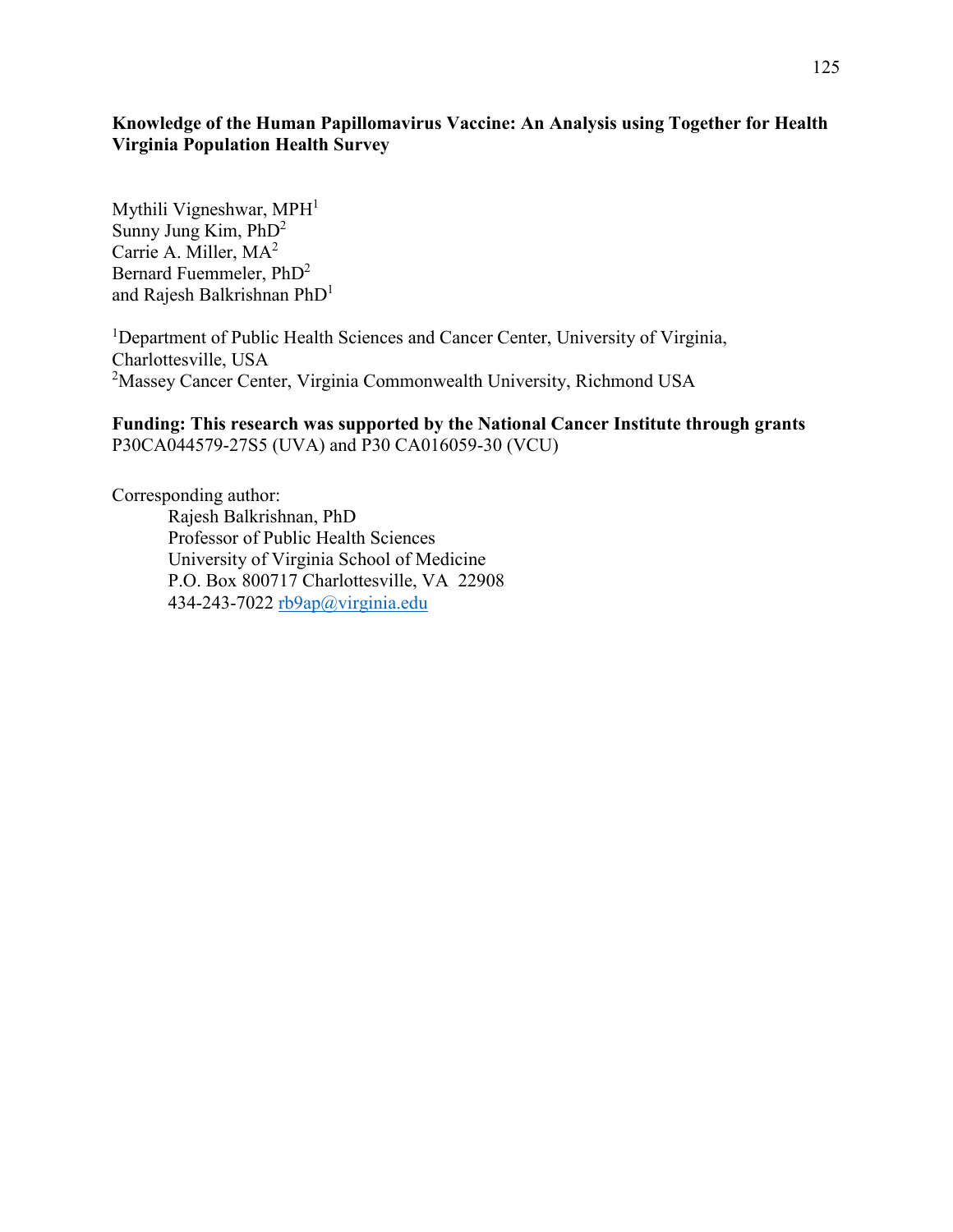#### **Abstract**

**Purpose:** The purpose of this analysis was to identify key predictors which impact knowledge of the Human Papillomavirus vaccine in adults aged 21 to 45 in Virginia.

**Methods**: Data was collected from the Together for Health Virginia Population Surveys administered by Virginia Commonwealth University and the University of Virginia. Logistic regression was performed on data using the variables sex, age, rurality, race, education, income, occupation, and type of health insurance coverage.

**Results:** There was a statistically significant positive relationship between knowledge of the HPV vaccine and part-time occupation (OR: 4.288, CI: 1.492-13.325), younger age (OR: 2.31, CI: 1.088-4.905), and higher education (OR: 2.683, CI: 1.227-5.870). There was a statistically significant negative relationship between knowledge of the vaccine and being male (OR: 0.437, CI: 0.248-0.771), living in an urban area (OR: 0.511, CI: 0.267-0.977), and identifying in the lower income category (OR: 0.246, CI: 0.093-0.651).

**Conclusion:** This study identified 6 key predictors in knowledge of the HPV vaccine among adults in Virginia. Future studies should explore, in particular, the category of students and residents of urban areas. Despite these results, knowledge of the HPV vaccine does not translate to intention to receive the vaccine. Therefore, future studies should additionally study attitudes, behaviors, and potential barriers.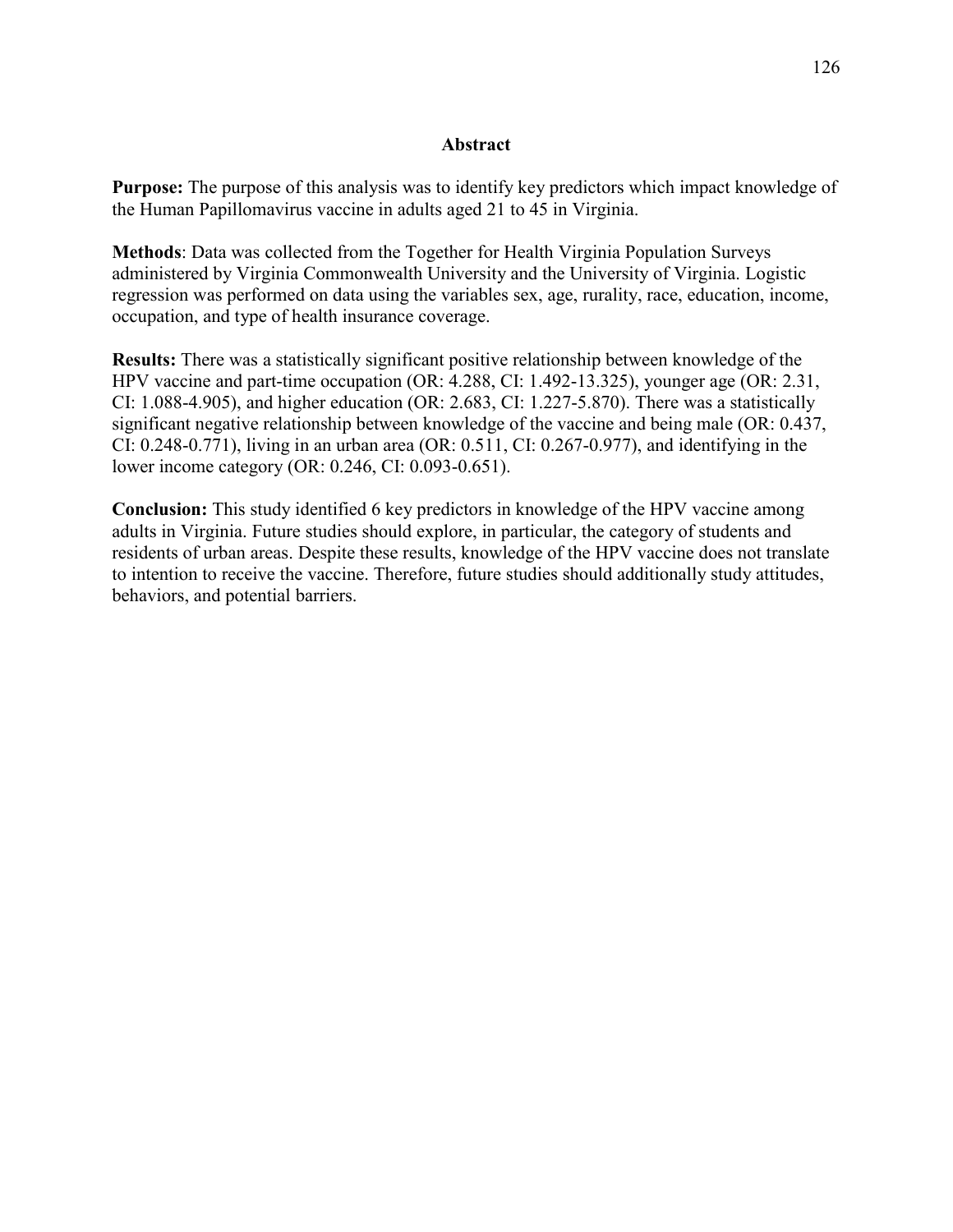#### **Background:**

Human Papillomavirus (HPV) infects about 14 million people in the United States each year, making it the most prevalent sexually transmitted disease in the country (Fueta & Chido-Amajuoyi, 2020). Although there are over 200 subtypes of the virus, 14 types are responsible for 5% to 10% of all cancers. Of these 14 subtypes, strains 16 and 18 are considered the most oncogenic (Lehtinen & Dillner, 2013). It is estimated that over 90% of cervical and anal cancers, 75% of vaginal cancers, and 70% of oropharyngeal and vulvar cancers are caused by HPV. Large percentages of penile (63%), oral (32%), and laryngeal (21%) cancers are also caused by the virus (Saraiya et al., 2015). It is estimated that in 2021 alone, over 4,000 women will die from cervical cancer in the United States (American Cancer Society, 2021). In addition to the high rates of morbidity and mortality due to HPV-derived cancers, are the staggering economic costs. According to the President's Cancer Panel Annual Report from 2012 to 2013, the annual economic burden stands at approximately \$8 billion in the United States (Chesson et al., 2012). These human and financial costs can be reduced by preventing HPV infections.

The HPV vaccine is an extremely effective preventative measure against the most cancerrelated strains. The most commonly heard of vaccine is Gardasil by Merck. Originally quadrivalent protecting against only HPV 6/11/16/18, the nonvalent Gardasil9 vaccine protects against HPV 6/11/16/18/31/33/45/52/58 (Gardasil, 2021). As of 2020, Gardasil9 is the only vaccine being used in the United States (Saslow et al., 2020). There are two doses given at various monthly intervals depending on if the vaccine recipient is younger or older than 15. The vaccine is aimed at those aged 9 to 14 because they are less effective after commencement of sexual intercourse and potential exposure to HPV. In trial, the nonvalent Gardasil9 vaccine was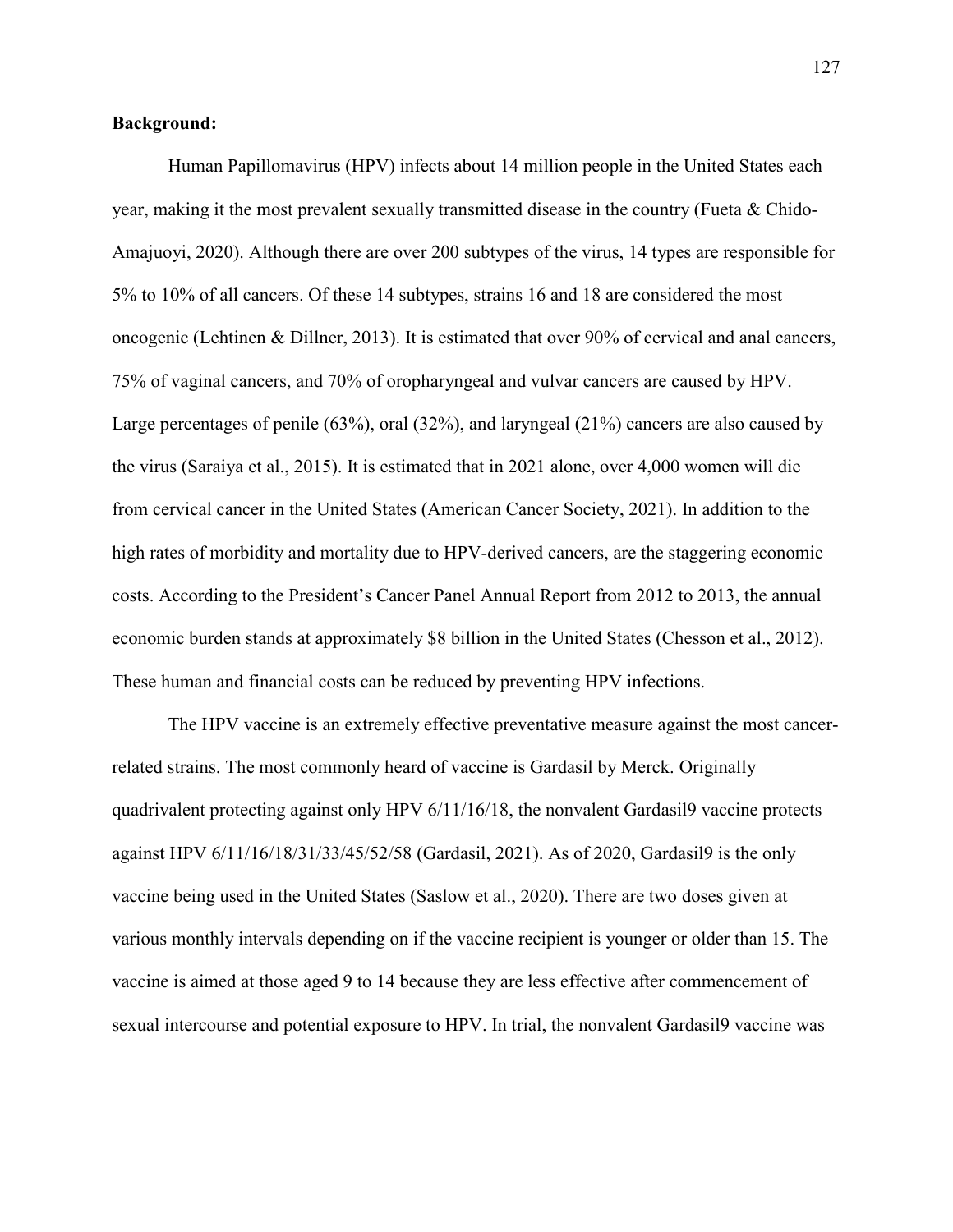found to be as effective at preventing HPV 6/11/16/18 when compared to the quadrivalent vaccine, but is also protective against HPV 31/33/45/52/58 (Joura et al., 2015). Despite this convenient and effective vaccine, the United States is well below vaccinating the Healthy People 2020 target of 80% of females aged 13 to 15. Utilizing data from 2008-2018, only 48.9% and 47.1% of females and males, respectively, aged 13 to 15 had received 2 or 3 doses. When considering 13 to 17-year old's, only 53.7% and 48.7% of females and males, respectively, were vaccinated (HPV Vaccination, 2021). In the state of Virginia, rates for up to date HPV vaccines for females and males 13 to 17 in 2016 were 41.1% and 37.4%, respectively. 50.7% and 56.4% of females and males 13 to 17, respectively, received one or more doses (Walker, 2017). While higher than the national average for one or more doses, Virginia is still well below vaccination rates necessary for herd immunity. Interestingly, Virginia was the first state to mandate three doses of the HPV for adolescent girls entering middle school in 2008 (expanded to adolescent boys as of 2020) (*§ 32.1-46*). However, the bill included an opt-out option if parents read educational materials on HPV. The rates in the years following the new law indicate that the mandate was not effective. One difference-in-differences study found that controlling for demographic factors, females in Virginia were less likely to be vaccinated when compared to South Carolina and Tennessee, control states that did not have an HPV vaccine school mandate (Pierre-Victor et al., 2017).

Why are vaccination rates so low? Why do mandates prove to be ineffective? There are a multitude of factors that have been researched such as costs and access, scrutiny over an STDpreventing vaccine, and lack of education. The HPV vaccine requires three doses given months apart. The vaccine cost is usually not a problem as most children are covered through private insurance and public programs. Many childhood vaccine organizations cover uninsured,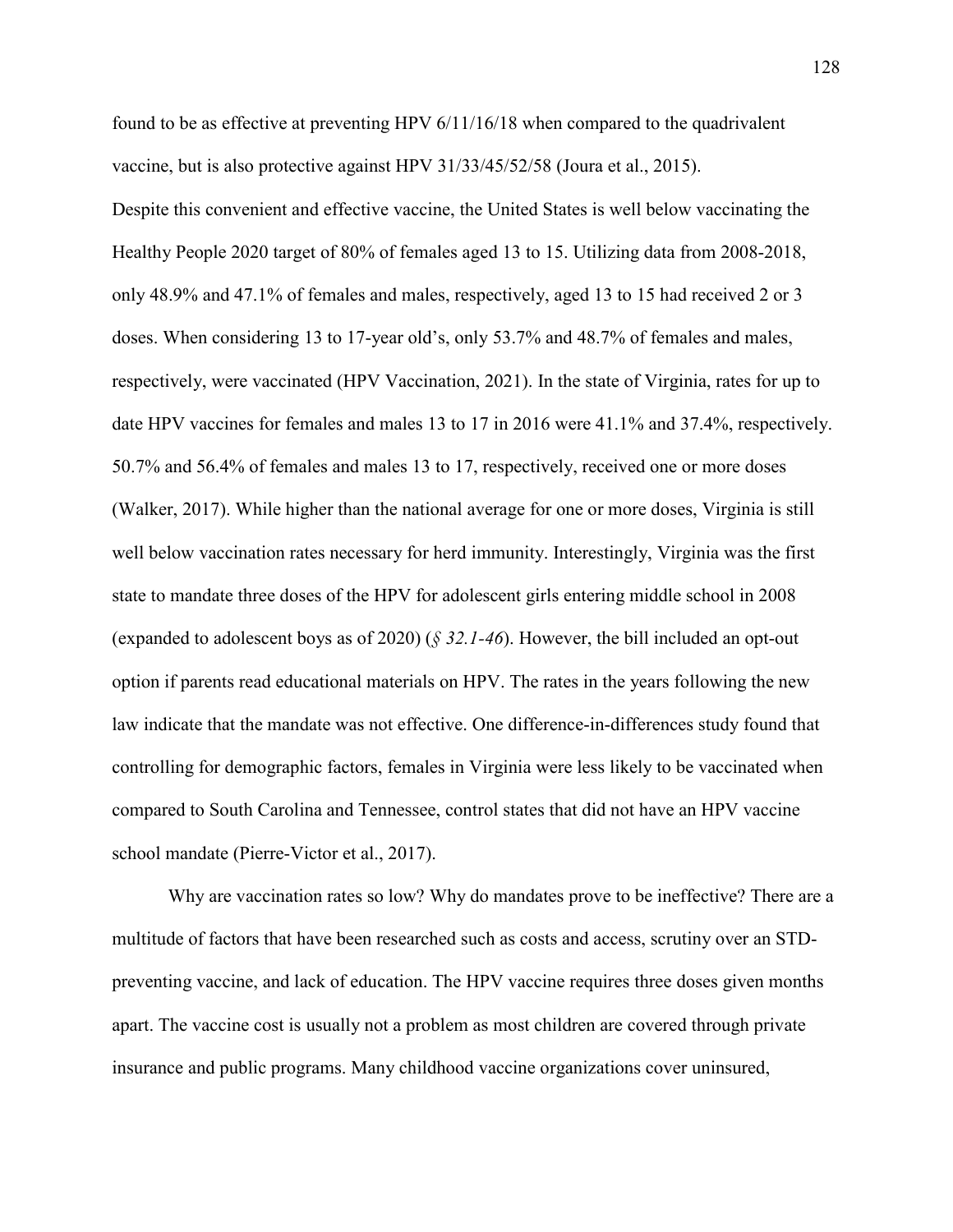Medicaid eligible, Native American and Alaskan Native children (North & Niccolai, 2016). However, there are other costs including transportation and taking time off work to accompany children to appointments, especially in rural regions. For example, one study found that in Kentucky, women in rural areas were 7 times less likely to receive their follow-up vaccine doses compared to women living in urban areas (Crosby et al., 2011). In Virginia, 46% of counties are rural and 72% are medically underserved, highlighting access due to geographic location as a potential predictor for low vaccination rates (HRSA, 2017).

A second major reason for low vaccination rates for HPV is because it is perceived as the "sex vaccine" and that vaccinating their children will increase risky sexual behaviors. However, it was found that HPV vaccination status is not associated with earlier sexual behavior nor an increased number of sexual partners (Brouwer et al., 2019). Further, by mandating vaccination in Virginia, parents distrusted the vaccine more due to "perceived political involvement" (Pitts & Tufts, 2013). Another study found that 23% of parents in the United States were hesitant due to concern about side effects and the novelty of the vaccine (Szilagyi, 2020). Ultimately, this barrier boils down to lack of knowledge. One study found that that 60.1% and 31.6% of men and women, respectively, aged 18 to 26 years old did not know that HPV causes cervical cancer. Of US adults, over 70% did not know HPV can cause anal, penile or oral cancers (Suk et al., 2019). Even among survivors of HPV-related cancers, it was found that only 33.2% knew that their cancer was caused by HPV and less than 60% felt that the HPV vaccine was safe (Shelal et al., 2019).

These numbers are alarming and more research is warranted in order to improve vaccination rates. While there are studies exploring HPV vaccination rates in Virginia, there is data lacking on predictors of HPV vaccine knowledge throughout the state. This paper explores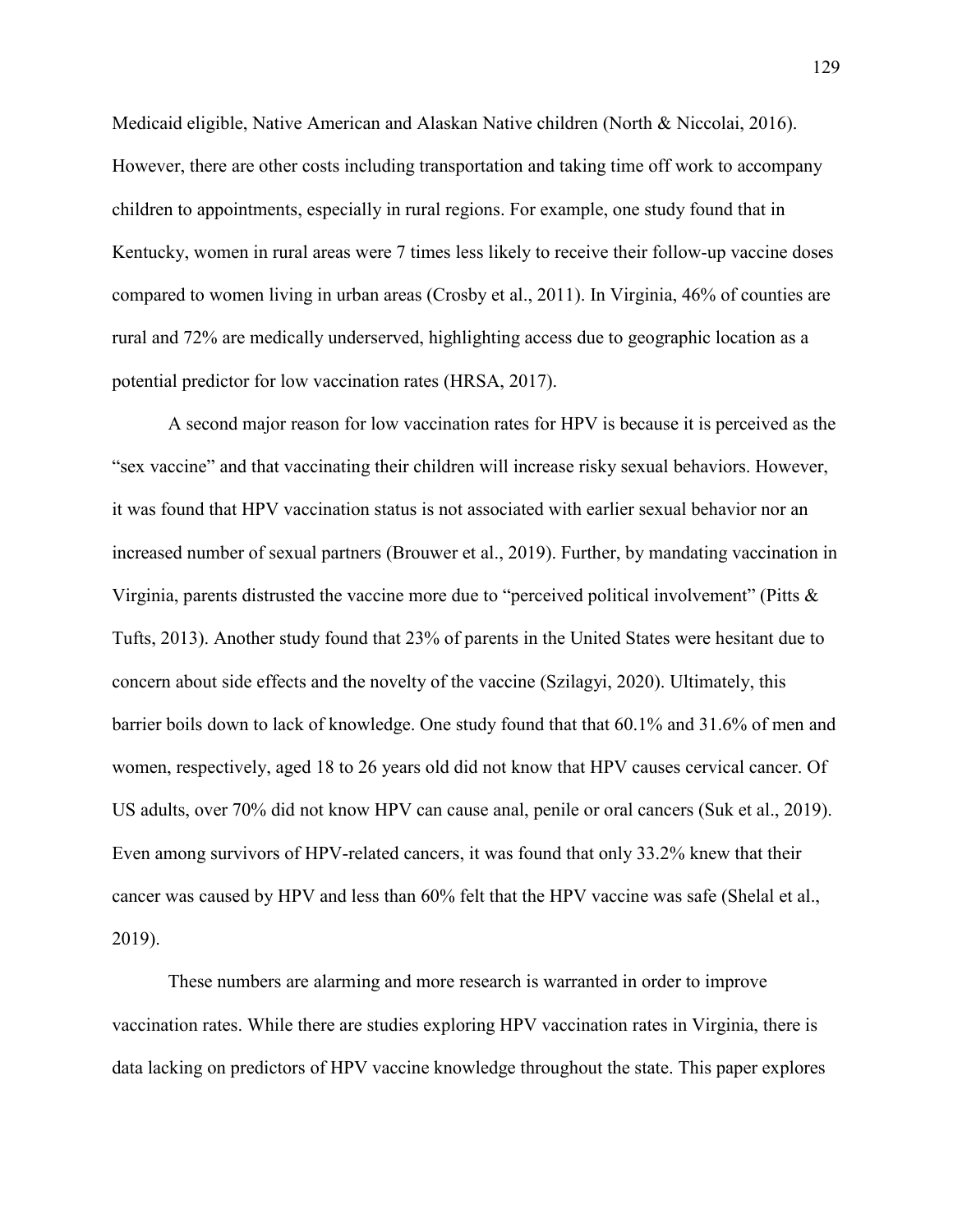the role of sex, race, age, geographic setting (rural or metropolitan), education level, income, occupation status, and health insurance type on if one has heard of the HPV vaccine in Virginia.

#### **Methods:**

Data analyzed in this study are from the Together for Health Virginia Population Health Survey administered by the Virginia Commonwealth University (VCU) and the University of Virginia (UVA). The purpose of this survey was to obtain state-level data on cancer-related beliefs, attitudes, behaviors, and information sources. Virginia counties within the cancer center catchment boundaries of the two universities were targeted (Appendix A). Survey data collection was approved by the Institutional Review Board (IRB) at both universities. Sex, age, Black race indicator, rurality, and HPV vaccine knowledge are dichotomized variables. Existing education, income, occupation, and insurance categories from the survey were combined. The category "Other" in Occupation includes the smallest categories: those who are disabled (4.52%), students (2.02%), homemakers or stay-at-home parents (4.91%) and those categorized as "other" in the original survey (1.25%). The category "Other" in health insurance similarly combined the smallest categories: Alaska Native, Indian, and Tribal health services (0.29%), TRICARE (4.56%), purchased health coverage on one's own (4.06%), "some other source" (1.61%), and no coverage (1.56%). Multivariate analysis was performed using SAS. Univariate analysis can be found in Appendix B.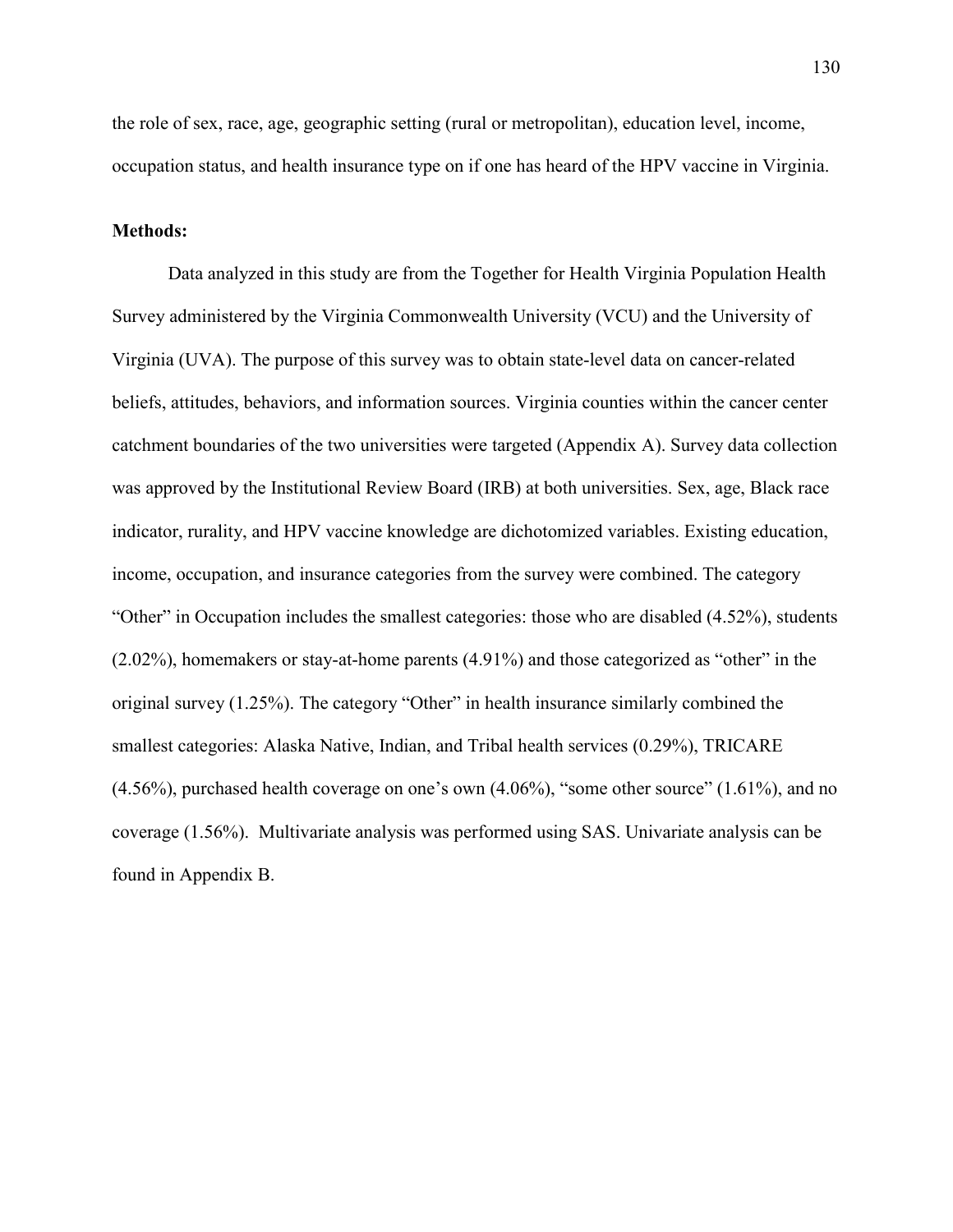# **Results:**

| <b>Table 1: Demographic Characteristics of Survey Participants</b> |  |  |  |
|--------------------------------------------------------------------|--|--|--|
|--------------------------------------------------------------------|--|--|--|

| $Sex (n=1496)$<br>Male<br>43.49% - 52.34%<br>47.91%<br>Female<br>52.09%<br>$47.66\% - 56.51\%$<br>Age $(n=1496)$<br>21 to 45 years old<br>47.98%<br>43.49%-52.47%<br>$45\le$ years old<br>52.02%<br>$47.53\% - 56.51\%$<br>Black $(n=1496)$<br>Yes<br>18.83%<br>14.95%-22.71%<br>N <sub>o</sub><br>81.17%<br>77.29%-85.05%<br>Rurality (n=1496)<br>33.74%<br>29.66%-37.83%<br>Urban<br>66.26%<br>62.17%-70.34%<br>Rural<br>Education ( $n=1427$ )<br>7.72%<br>5.19%-10.25%<br>Not completed high school<br>60.83%<br>56.58%-65.08%<br>High school or some college<br>31.45%<br>27.58%-35.32%<br>College or Graduate School<br>Individual Income $(n=1193)$<br>32.01%<br>27.00%-37.03%<br>Less than 35k<br>12.64%<br>$9.57\% - 15.71\%$<br>35k to 49,999<br>24.70%-33.57%<br>29.13%<br>50k to 99,999<br>26.21%<br>22.36%-30.06%<br>$100k+$<br>Occupation (n=900)<br>51.40%<br>45.72%-57.09%<br>Full-time<br>8.53%<br>5.13%-11.92%<br>Part-time<br>22.21%<br>18.07%-26.36%<br>Retired<br>17.86%<br>13.21%-22.50%<br>Other<br>Health Insurance $(n=1363)$<br>52.43%<br>47.79%-57.06%<br>Employer<br>22.40%<br>18.84%-25.95%<br>Medicare<br>13.09%<br>9.14%-17.04%<br>Medicaid<br>12.08%<br>9.36%-14.82%<br>Other<br>Heard of HPV Vaccine<br>$(n=1436)$<br>72.26%<br>68.26%-76.25%<br>Yes<br>27.74%<br>23.75%-31.73%<br>N <sub>o</sub> | <b>Characteristic</b> | Percent | <b>Confidence Interval</b> |
|------------------------------------------------------------------------------------------------------------------------------------------------------------------------------------------------------------------------------------------------------------------------------------------------------------------------------------------------------------------------------------------------------------------------------------------------------------------------------------------------------------------------------------------------------------------------------------------------------------------------------------------------------------------------------------------------------------------------------------------------------------------------------------------------------------------------------------------------------------------------------------------------------------------------------------------------------------------------------------------------------------------------------------------------------------------------------------------------------------------------------------------------------------------------------------------------------------------------------------------------------------------------------------------------------------------------------------|-----------------------|---------|----------------------------|
|                                                                                                                                                                                                                                                                                                                                                                                                                                                                                                                                                                                                                                                                                                                                                                                                                                                                                                                                                                                                                                                                                                                                                                                                                                                                                                                                    |                       |         |                            |
|                                                                                                                                                                                                                                                                                                                                                                                                                                                                                                                                                                                                                                                                                                                                                                                                                                                                                                                                                                                                                                                                                                                                                                                                                                                                                                                                    |                       |         |                            |
|                                                                                                                                                                                                                                                                                                                                                                                                                                                                                                                                                                                                                                                                                                                                                                                                                                                                                                                                                                                                                                                                                                                                                                                                                                                                                                                                    |                       |         |                            |
|                                                                                                                                                                                                                                                                                                                                                                                                                                                                                                                                                                                                                                                                                                                                                                                                                                                                                                                                                                                                                                                                                                                                                                                                                                                                                                                                    |                       |         |                            |
|                                                                                                                                                                                                                                                                                                                                                                                                                                                                                                                                                                                                                                                                                                                                                                                                                                                                                                                                                                                                                                                                                                                                                                                                                                                                                                                                    |                       |         |                            |
|                                                                                                                                                                                                                                                                                                                                                                                                                                                                                                                                                                                                                                                                                                                                                                                                                                                                                                                                                                                                                                                                                                                                                                                                                                                                                                                                    |                       |         |                            |
|                                                                                                                                                                                                                                                                                                                                                                                                                                                                                                                                                                                                                                                                                                                                                                                                                                                                                                                                                                                                                                                                                                                                                                                                                                                                                                                                    |                       |         |                            |
|                                                                                                                                                                                                                                                                                                                                                                                                                                                                                                                                                                                                                                                                                                                                                                                                                                                                                                                                                                                                                                                                                                                                                                                                                                                                                                                                    |                       |         |                            |
|                                                                                                                                                                                                                                                                                                                                                                                                                                                                                                                                                                                                                                                                                                                                                                                                                                                                                                                                                                                                                                                                                                                                                                                                                                                                                                                                    |                       |         |                            |
|                                                                                                                                                                                                                                                                                                                                                                                                                                                                                                                                                                                                                                                                                                                                                                                                                                                                                                                                                                                                                                                                                                                                                                                                                                                                                                                                    |                       |         |                            |
|                                                                                                                                                                                                                                                                                                                                                                                                                                                                                                                                                                                                                                                                                                                                                                                                                                                                                                                                                                                                                                                                                                                                                                                                                                                                                                                                    |                       |         |                            |
|                                                                                                                                                                                                                                                                                                                                                                                                                                                                                                                                                                                                                                                                                                                                                                                                                                                                                                                                                                                                                                                                                                                                                                                                                                                                                                                                    |                       |         |                            |
|                                                                                                                                                                                                                                                                                                                                                                                                                                                                                                                                                                                                                                                                                                                                                                                                                                                                                                                                                                                                                                                                                                                                                                                                                                                                                                                                    |                       |         |                            |
|                                                                                                                                                                                                                                                                                                                                                                                                                                                                                                                                                                                                                                                                                                                                                                                                                                                                                                                                                                                                                                                                                                                                                                                                                                                                                                                                    |                       |         |                            |
|                                                                                                                                                                                                                                                                                                                                                                                                                                                                                                                                                                                                                                                                                                                                                                                                                                                                                                                                                                                                                                                                                                                                                                                                                                                                                                                                    |                       |         |                            |
|                                                                                                                                                                                                                                                                                                                                                                                                                                                                                                                                                                                                                                                                                                                                                                                                                                                                                                                                                                                                                                                                                                                                                                                                                                                                                                                                    |                       |         |                            |
|                                                                                                                                                                                                                                                                                                                                                                                                                                                                                                                                                                                                                                                                                                                                                                                                                                                                                                                                                                                                                                                                                                                                                                                                                                                                                                                                    |                       |         |                            |
|                                                                                                                                                                                                                                                                                                                                                                                                                                                                                                                                                                                                                                                                                                                                                                                                                                                                                                                                                                                                                                                                                                                                                                                                                                                                                                                                    |                       |         |                            |
|                                                                                                                                                                                                                                                                                                                                                                                                                                                                                                                                                                                                                                                                                                                                                                                                                                                                                                                                                                                                                                                                                                                                                                                                                                                                                                                                    |                       |         |                            |
|                                                                                                                                                                                                                                                                                                                                                                                                                                                                                                                                                                                                                                                                                                                                                                                                                                                                                                                                                                                                                                                                                                                                                                                                                                                                                                                                    |                       |         |                            |
|                                                                                                                                                                                                                                                                                                                                                                                                                                                                                                                                                                                                                                                                                                                                                                                                                                                                                                                                                                                                                                                                                                                                                                                                                                                                                                                                    |                       |         |                            |
|                                                                                                                                                                                                                                                                                                                                                                                                                                                                                                                                                                                                                                                                                                                                                                                                                                                                                                                                                                                                                                                                                                                                                                                                                                                                                                                                    |                       |         |                            |
|                                                                                                                                                                                                                                                                                                                                                                                                                                                                                                                                                                                                                                                                                                                                                                                                                                                                                                                                                                                                                                                                                                                                                                                                                                                                                                                                    |                       |         |                            |
|                                                                                                                                                                                                                                                                                                                                                                                                                                                                                                                                                                                                                                                                                                                                                                                                                                                                                                                                                                                                                                                                                                                                                                                                                                                                                                                                    |                       |         |                            |
|                                                                                                                                                                                                                                                                                                                                                                                                                                                                                                                                                                                                                                                                                                                                                                                                                                                                                                                                                                                                                                                                                                                                                                                                                                                                                                                                    |                       |         |                            |
|                                                                                                                                                                                                                                                                                                                                                                                                                                                                                                                                                                                                                                                                                                                                                                                                                                                                                                                                                                                                                                                                                                                                                                                                                                                                                                                                    |                       |         |                            |
|                                                                                                                                                                                                                                                                                                                                                                                                                                                                                                                                                                                                                                                                                                                                                                                                                                                                                                                                                                                                                                                                                                                                                                                                                                                                                                                                    |                       |         |                            |
|                                                                                                                                                                                                                                                                                                                                                                                                                                                                                                                                                                                                                                                                                                                                                                                                                                                                                                                                                                                                                                                                                                                                                                                                                                                                                                                                    |                       |         |                            |
|                                                                                                                                                                                                                                                                                                                                                                                                                                                                                                                                                                                                                                                                                                                                                                                                                                                                                                                                                                                                                                                                                                                                                                                                                                                                                                                                    |                       |         |                            |
|                                                                                                                                                                                                                                                                                                                                                                                                                                                                                                                                                                                                                                                                                                                                                                                                                                                                                                                                                                                                                                                                                                                                                                                                                                                                                                                                    |                       |         |                            |
|                                                                                                                                                                                                                                                                                                                                                                                                                                                                                                                                                                                                                                                                                                                                                                                                                                                                                                                                                                                                                                                                                                                                                                                                                                                                                                                                    |                       |         |                            |
|                                                                                                                                                                                                                                                                                                                                                                                                                                                                                                                                                                                                                                                                                                                                                                                                                                                                                                                                                                                                                                                                                                                                                                                                                                                                                                                                    |                       |         |                            |
|                                                                                                                                                                                                                                                                                                                                                                                                                                                                                                                                                                                                                                                                                                                                                                                                                                                                                                                                                                                                                                                                                                                                                                                                                                                                                                                                    |                       |         |                            |
|                                                                                                                                                                                                                                                                                                                                                                                                                                                                                                                                                                                                                                                                                                                                                                                                                                                                                                                                                                                                                                                                                                                                                                                                                                                                                                                                    |                       |         |                            |
|                                                                                                                                                                                                                                                                                                                                                                                                                                                                                                                                                                                                                                                                                                                                                                                                                                                                                                                                                                                                                                                                                                                                                                                                                                                                                                                                    |                       |         |                            |
|                                                                                                                                                                                                                                                                                                                                                                                                                                                                                                                                                                                                                                                                                                                                                                                                                                                                                                                                                                                                                                                                                                                                                                                                                                                                                                                                    |                       |         |                            |
|                                                                                                                                                                                                                                                                                                                                                                                                                                                                                                                                                                                                                                                                                                                                                                                                                                                                                                                                                                                                                                                                                                                                                                                                                                                                                                                                    |                       |         |                            |
|                                                                                                                                                                                                                                                                                                                                                                                                                                                                                                                                                                                                                                                                                                                                                                                                                                                                                                                                                                                                                                                                                                                                                                                                                                                                                                                                    |                       |         |                            |
|                                                                                                                                                                                                                                                                                                                                                                                                                                                                                                                                                                                                                                                                                                                                                                                                                                                                                                                                                                                                                                                                                                                                                                                                                                                                                                                                    |                       |         |                            |
|                                                                                                                                                                                                                                                                                                                                                                                                                                                                                                                                                                                                                                                                                                                                                                                                                                                                                                                                                                                                                                                                                                                                                                                                                                                                                                                                    |                       |         |                            |
|                                                                                                                                                                                                                                                                                                                                                                                                                                                                                                                                                                                                                                                                                                                                                                                                                                                                                                                                                                                                                                                                                                                                                                                                                                                                                                                                    |                       |         |                            |
|                                                                                                                                                                                                                                                                                                                                                                                                                                                                                                                                                                                                                                                                                                                                                                                                                                                                                                                                                                                                                                                                                                                                                                                                                                                                                                                                    |                       |         |                            |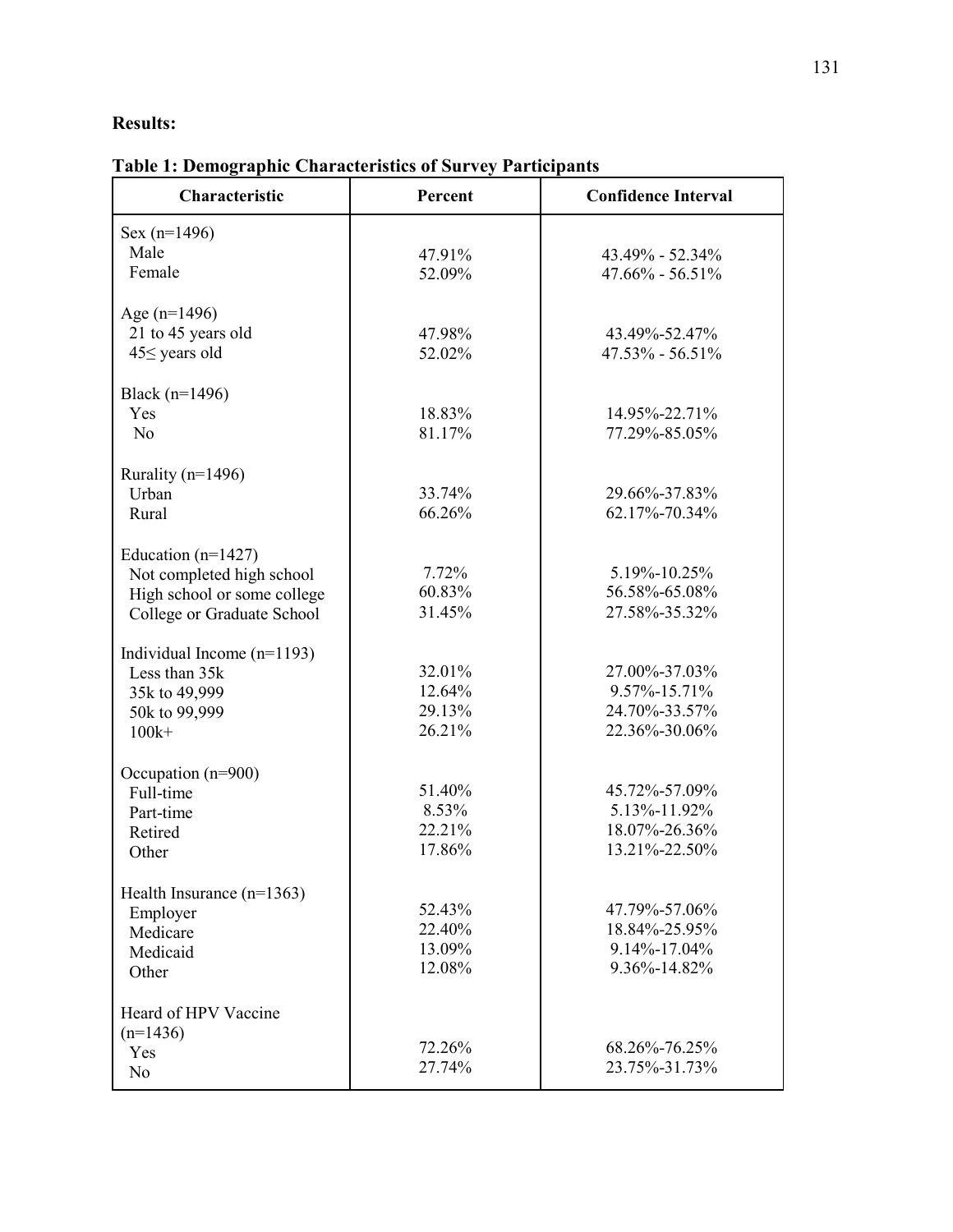The distributions of sex and age were about even between men and women and those 21 to 45 and 45 and older. Most participants were not Black (81.17%), had completed high school or some college (60.83%), worked full time (51.40%), had employer sponsored health insurance (52.43%) and lived in a rural area (66.26%) (Table 1). Rurality in this survey was defined using the U.S. Department of Agriculture, Economic Research Service (ERS) rural-urban continuum codes. Metro or Urban Counties were coded 1 to 3. Nonmetro or Rural counties are coded 4 to 9 (USDA ERS, 2020). The income distribution was more evenly divided with a slight majority (31.01%) having an income less than \$35,000 (Table 1).

Because the predictors included in our model are conceptually related, correlations were run between each variable to examine the possibility of multicollinearity. All correlations had Pearson Correlation Coefficients below 0.36679 except for education and income which had a value of 0.50511 (Appendix C). For this reason, regression was run twice, including and excluding income as a predictor.

Knowledge of the HPV vaccine was the primary dependent variable in this model. The survey read: "A vaccine to prevent HPV prevention is available and is called the HPV shot, cervical cancer vaccine, GARDASIL, or Ceravix. Before today, have you ever heard of the HPV vaccine?" The answer choices were "Yes" or "No."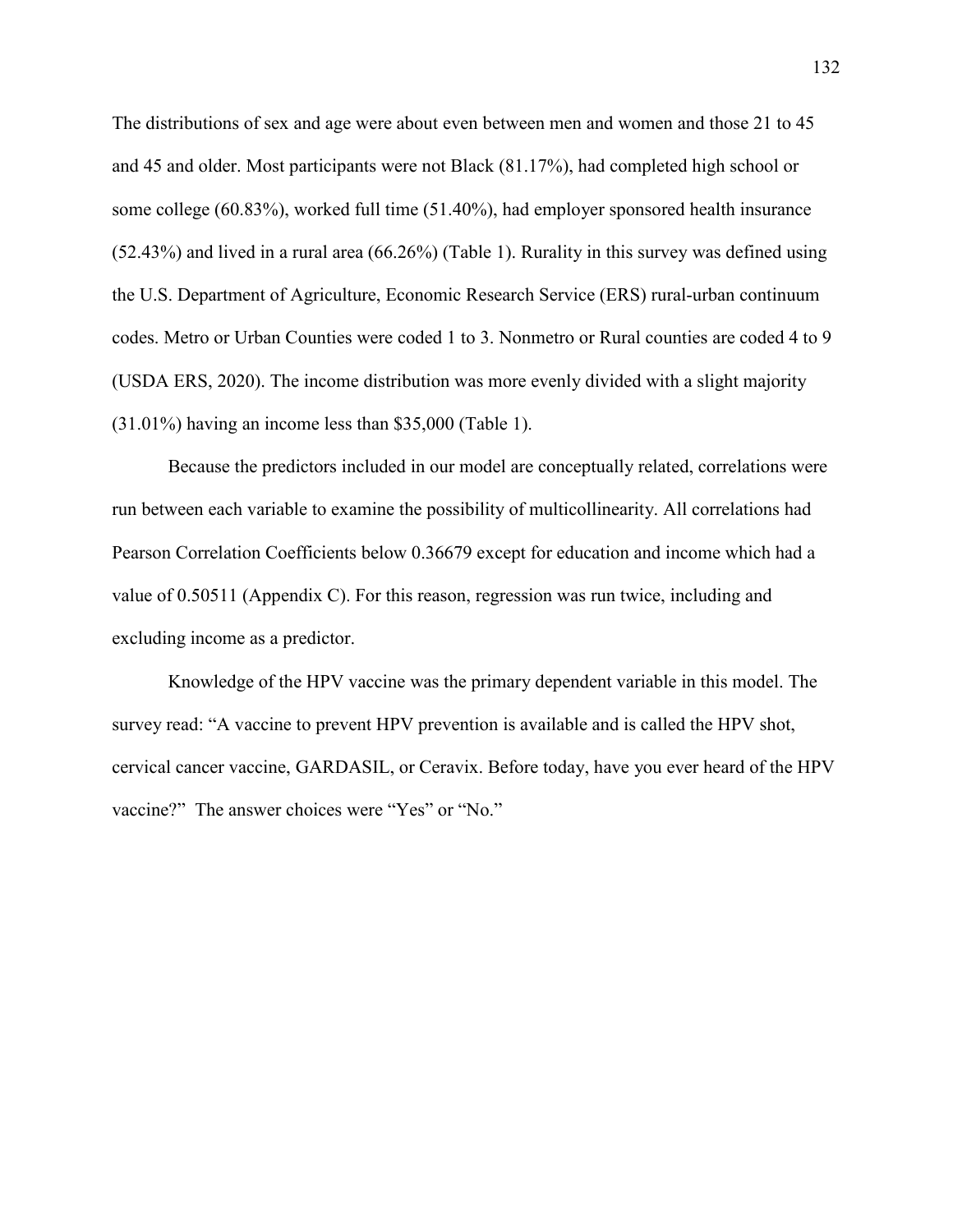|                                                                                                                      | Model 1: Including Income |                    | <b>Model 2: Excluding Income</b> |                    |  |
|----------------------------------------------------------------------------------------------------------------------|---------------------------|--------------------|----------------------------------|--------------------|--|
| Parameter                                                                                                            | <b>Estimate</b>           | <b>Odds Ratio</b>  | <b>Estimate</b>                  | <b>Odds Ratio</b>  |  |
| Intercept                                                                                                            | 1.4932 ***                |                    | $1.0441**$                       |                    |  |
|                                                                                                                      | (0.3784)                  |                    | (0.3356)                         |                    |  |
| Male                                                                                                                 | $-0.8273**$               | 0.437              | $-0.6214*$                       | 0.537              |  |
|                                                                                                                      | (0.2886)                  | $(0.248 - 0.771)$  | (0.2565)                         | $(0.325 - 0.889)$  |  |
| 21-45 years old                                                                                                      | $0.8373*$                 | 2.310              | $0.8126*$                        | 2.254              |  |
|                                                                                                                      | (0.3835)                  | $(1.088 - 4.905)$  | (0.3263)                         | $(1.188 - 4.276)$  |  |
| <b>Black</b>                                                                                                         | $-0.4867$                 | 0.615              | $-0.4705$                        | 0.625              |  |
|                                                                                                                      | (0.6378)                  | $(0.176 - 2.150)$  | (0.4282)                         | $(0.270 - 1.448)$  |  |
| Urban                                                                                                                | $-0.6712*$                | 0.511              | $-0.3928$                        | 0.675              |  |
|                                                                                                                      | (0.3299)                  | $(0.267 - 0.977)$  | (0.2816)                         | $(0.389 - 1.173)$  |  |
| Education                                                                                                            |                           |                    |                                  |                    |  |
| <high school<="" td=""><td><math>-0.7512</math></td><td>0.472</td><td><math>-1.0698</math></td><td>0.343</td></high> | $-0.7512$                 | 0.472              | $-1.0698$                        | 0.343              |  |
|                                                                                                                      | (0.5892)                  | $(0.148 - 1.500)$  | (0.6024)                         | $(0.105 - 1.119)$  |  |
|                                                                                                                      |                           |                    |                                  |                    |  |
| College or Graduate                                                                                                  | $0.9871*$                 | 2.683              | $0.7488*$                        | 2.115              |  |
| School                                                                                                               | (0.3987)                  | $(1.227 - 5.870)$  | (0.2985)                         | $(1.177 - 3.799)$  |  |
|                                                                                                                      |                           |                    |                                  |                    |  |
| ref= completed high                                                                                                  |                           |                    |                                  |                    |  |
| school/some                                                                                                          |                           |                    |                                  |                    |  |
| college                                                                                                              |                           |                    |                                  |                    |  |
| Income                                                                                                               |                           |                    |                                  |                    |  |
| Less than 35k                                                                                                        | $-0.5285$                 | 0.589              |                                  |                    |  |
|                                                                                                                      | (0.4911)                  | $(0.225 - 1.546)$  |                                  |                    |  |
|                                                                                                                      |                           |                    |                                  |                    |  |
| 35k to 49,999                                                                                                        | $-1.4009**$               | 0.246              |                                  |                    |  |
|                                                                                                                      | (0.4947)                  | $(0.093 - 0.651)$  |                                  |                    |  |
| 100k+                                                                                                                | $-0.0805$                 | 0.923              |                                  |                    |  |
|                                                                                                                      | (0.4948)                  | $(0.349 - 2.438)$  |                                  |                    |  |
| ref= 50k to 99,999                                                                                                   |                           |                    |                                  |                    |  |
| Occupation                                                                                                           |                           |                    |                                  |                    |  |
| Part-Time                                                                                                            | 1.4559**                  | 4.288              | $1.4262*$                        | 4.163              |  |
|                                                                                                                      | (0.5377)                  | $(1.492 - 13.325)$ | (0.4964)                         | $(1.571 - 11.028)$ |  |
|                                                                                                                      |                           |                    |                                  |                    |  |
| Retired                                                                                                              | 0.6770                    | 1.968              | 0.5093                           | 1.664              |  |
|                                                                                                                      | (0.4069)                  | $(0.885 - 4.375)$  | (0.3586)                         | $(0.823 - 3.364)$  |  |
|                                                                                                                      |                           |                    |                                  |                    |  |
| Other                                                                                                                | 0.5489                    | 1.731              | 0.6373                           | 1.891              |  |
|                                                                                                                      | (0.5549)                  | $(0.582 - 5.147)$  | (0.4555)                         | $(0.774 - 4.624)$  |  |
| ref=Full-Time                                                                                                        |                           |                    |                                  |                    |  |
| Health Insurance                                                                                                     |                           |                    |                                  |                    |  |
| Medicare                                                                                                             | $-0.6317$                 | 0.532              | $-1.0616*$                       | 0.346              |  |
|                                                                                                                      | (0.4321)                  | $(0.228 - 1.242)$  | (0.3850)                         | $(0.162 - 0.736)$  |  |
|                                                                                                                      |                           |                    |                                  |                    |  |
| Medicaid                                                                                                             | 0.2497                    | 1.284              | $-0.2684$                        | 0.765              |  |
|                                                                                                                      | (0.5571)                  | $(0.430 - 3.833)$  | (0.4850)                         | $(0.295 - 1.981)$  |  |
|                                                                                                                      |                           |                    |                                  |                    |  |
| Other                                                                                                                | $-0.1826$                 | 0.833              |                                  | 0.480              |  |

**Table 2: Logistic Regression: Modeling knowledge of the HPV vaccine based on sex, age, education level, income, rurality, insurance type**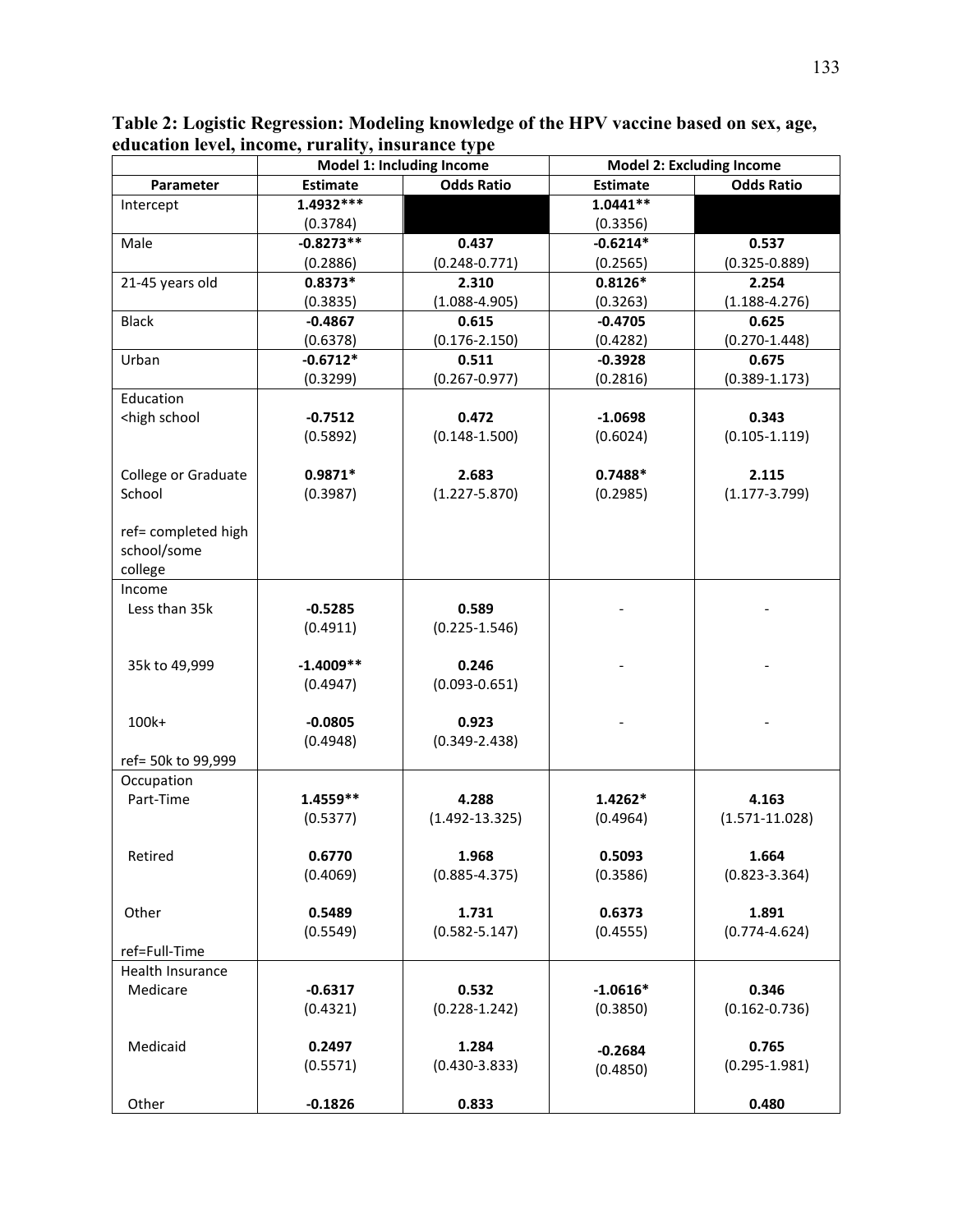|              | (0.4593) | $(0.338 - 2.053)$ | $-0.7333$ | $(0.198 - 1.163)$ |
|--------------|----------|-------------------|-----------|-------------------|
| Ref=Employer |          |                   | (0.4550)  |                   |
|              |          |                   |           |                   |

SE for Estimate and 95% Confidence Interval for Odds Ratio in Parentheses; \*p<0.05; \*\*p<0.01;  $***p<0.0001$ 

Given the large sample size, relatively low correlation coefficient (0.50511), and similarities between models, analysis in this paper will consider the model which includes income as a predictor for knowledge of the HPV vaccine (Table 2). There are 6 significant predictors in this model. Being male, living in an urban area, or having an income from \$35,000 to \$49,999 relative to an income of \$50,000 to \$99,999 substantially decreased the odds that an individual has knowledge of the HPV vaccine. Compared to females, the odds that males have knowledge of the HPV vaccine are 0.437 times less (CI: 0.248-0.771). Similarly, those living in an urban area are 0.511 times (CI: 0.267-0.977) less likely to have heard of the HPV vaccine. Compared, to those who make \$50,000 to \$99,9999, those who fall into the bracket of \$35,000 to \$49,999 were almost 0.246 times (CI: 0.093-0.651) less likely to have heard of the vaccine. On the other hand, increased education – those with a college or graduate school degree were 2.683 times (CI: 1.227-5.870) more likely to have reported that they had knowledge of the HPV vaccine compared to someone with, at minimum, a high school degree. Those who self-identified as "Part-Time" were over 4 times as likely to have knowledge of the HPV vaccine compared to "Full-Time" workers (OR: 4.288, CI: 1.492-13.325).

#### **Discussion:**

While there is evidence that rurality is associated with decreased HPV vaccination rates, this study found that there was less knowledge of the HPV vaccine in urban areas (Crosby et al., 2011). Given that this analysis did not control for cost of living in addition to income, this study is limited in understanding the real-life financial situations of survey participants**.** According to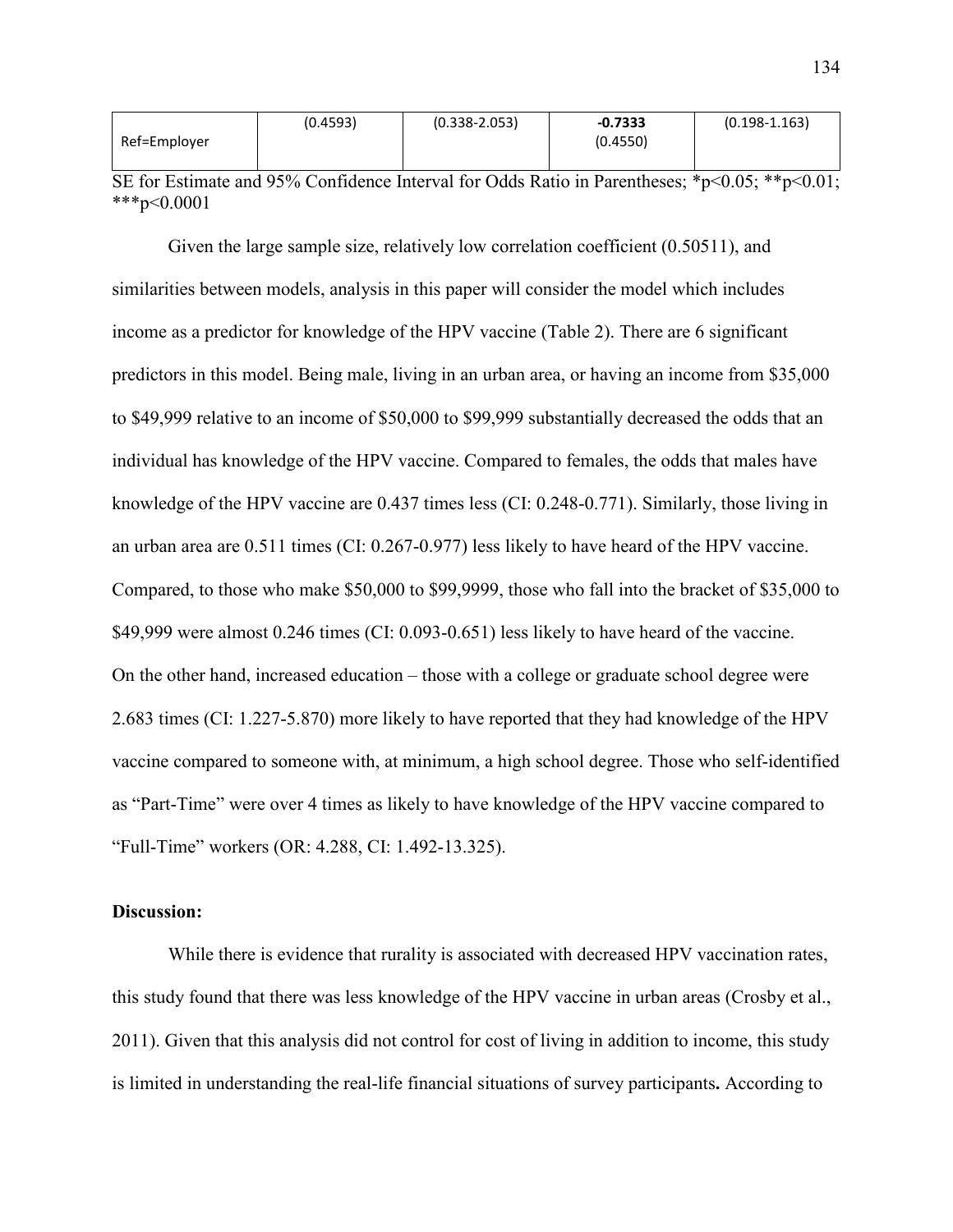the US Census Bureau, 42 out of 50 states have higher poverty rates in urban versus rural areas. Poverty, which is tied to health literacy, could explain the lower rates of HPV vaccine knowledge in urban areas. Additionally, 2010 census data indicates that rural communities are, on average, comprised of 78% white, non-Hispanic individuals. Urban areas are nearly 15% more racially diverse. Studies have consistently found disparities in health knowledge by race. For example, one study found Hispanic and Black women were significantly less likely to have heard of HPV compared to white women (Gelman et al, 2011). Given this existing literature, the result of having less HPV vaccine knowledge in urban areas can be understood.

Interestingly those who were part of the \$35,000 to \$49,999 income range, but not those who make less than \$35,000, had significantly lower odds of having heard of the vaccine compared to the \$50,000 to \$99,999 range. This could potentially be explained by the "Part-Time" occupation being a significant predictor for having heard of the HPV vaccine. One possible explanation is that, while the "Other" category contained an option for students, there is a possibility that a disproportionate number of students in higher education self-identified as "Part-Time." As previously shown, increased education was associated with 3-fold higher odds of having heard of the vaccine and would translate to part-time working students also having a greater knowledge.

There are some limitations with this data. The survey was completed by a disproportionate number of younger, affluent, and well-educated volunteers, limiting the generalizability of the survey results. Additionally, many survey answers that are normally continuous were binned into categories, limiting this study's statistical ability to evaluate variables such as age and income.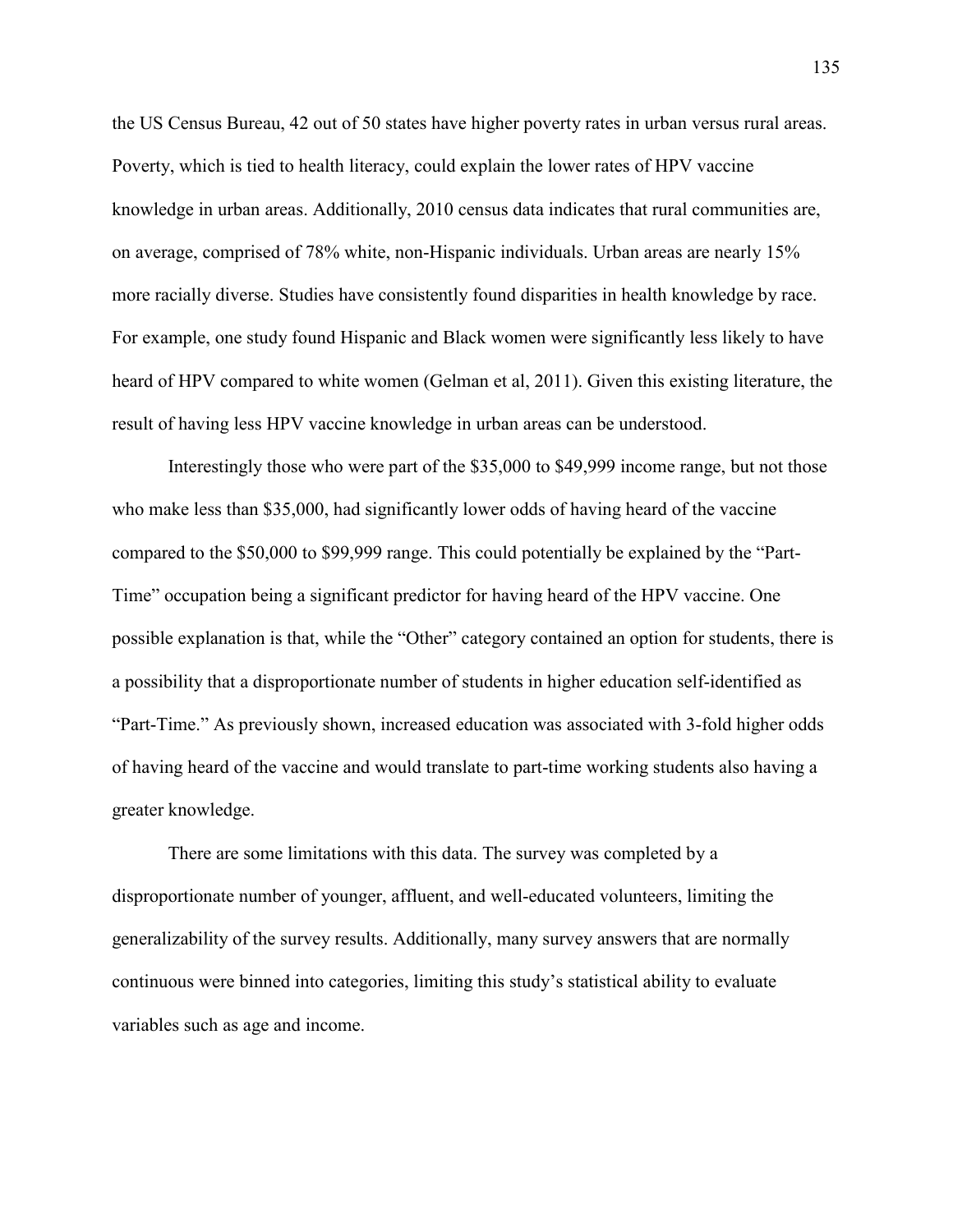#### **Conclusion:**

This study examined the relationship between knowledge of the HPV vaccine with race, sex, age, rurality, education, income, occupation, and insurance coverage in the state of Virginia. Knowledge is only the first step to increasing HPV vaccination rates. Although this survey indicated that 72.26% of participants have heard of the HPV vaccine, this does not translate to intention to receive it or to vaccinate their children and family members (Table 1). Results indicated particular knowledge disparities by sex, age, rurality, income, and education. Future studies focusing on these factors should be conducted to elucidate barriers to knowledge to inform new policy. Increased knowledge and use of the HPV vaccine is crucial in reducing the spread of the virus and associated cancer risk.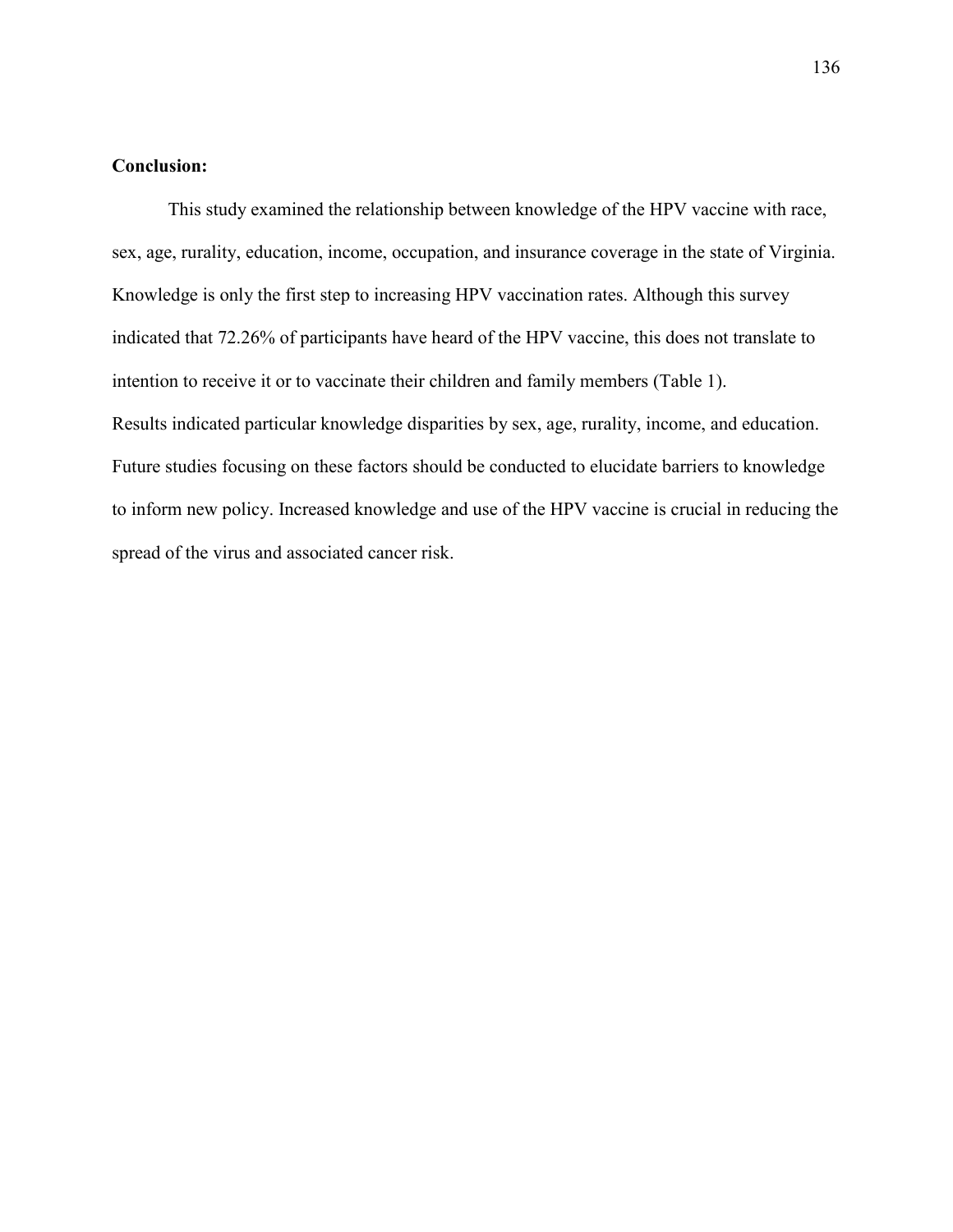# Appendix A: Catchment Area Counties by University



\*Red border indicates the counties are a part of WV

Appendix B: Regression coefficients of Univariate Analysis for each predictor variable on outcome

| Male                     | Age $21$ -<br>45       | Black                 | Urban                 | Education                                                                                                            | Income                                                                                                                 | Occupation                                                                                                | Health<br>Insurance                                                                                              |
|--------------------------|------------------------|-----------------------|-----------------------|----------------------------------------------------------------------------------------------------------------------|------------------------------------------------------------------------------------------------------------------------|-----------------------------------------------------------------------------------------------------------|------------------------------------------------------------------------------------------------------------------|
| $-0.7042***$<br>(0.2066) | $0.7393**$<br>(0.2257) | $-0.4937$<br>(0.2725) | $-0.1566$<br>(0.2091) | Less than high<br>school:<br>$-1.3559***$<br>(0.3748)<br>College or<br>Graduate<br>school:<br>$0.5701**$<br>(0.2193) | $<$ \$35 $k$ :<br>$-0.6157*$<br>(0.3069)<br>$$35k-$49:$<br>$-1.0047**$<br>(0.3507)<br>$$100k+$ :<br>0.3925<br>(0.3167) | Part-Time:<br>0.6915<br>(0.4657)<br>Other:<br>$-0.0635$<br>(0.3609)<br>Retired:<br>$-0.6059*$<br>(0.2973) | Medicare:<br>$-0.8645***$<br>(0.2471)<br>Medicaid:<br>$-0.4263$<br>(0.3975)<br>Other:<br>$-0.9278**$<br>(0.3111) |

SE in parentheses; \*p<0.05, \*\*p<0.01, \*\*\*p<0.001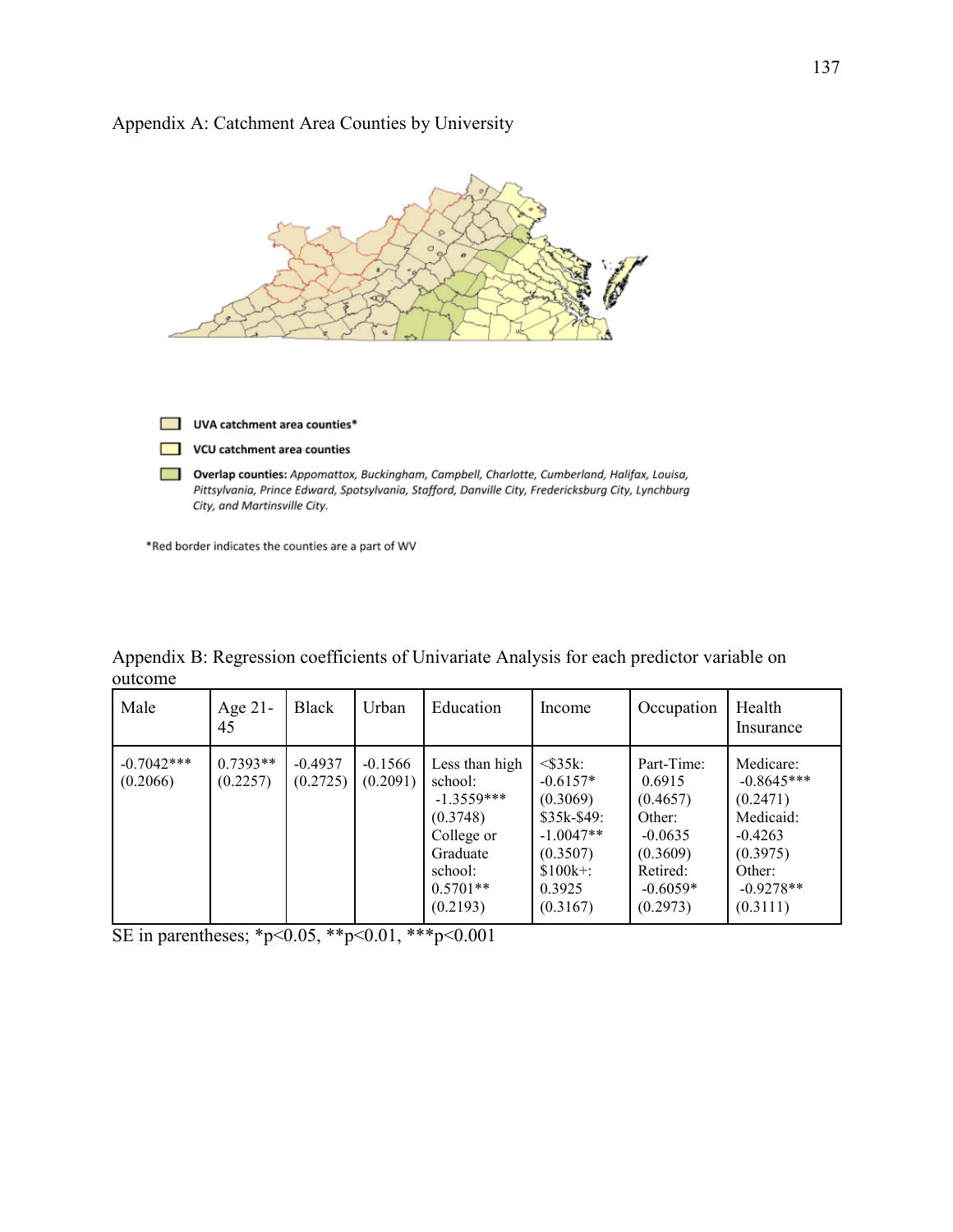|                     | <b>Sex</b> | Age 21-<br>45 | <b>Black</b> | Urban      | Education  | Income     | Occupation | Health<br>Insurance |
|---------------------|------------|---------------|--------------|------------|------------|------------|------------|---------------------|
| <b>Sex</b>          |            | $-0.04610$    | 0.06804      | 0.0662     | $-0.01559$ | $-0.17531$ | 0.01318    | $-0.05291$          |
| Age 21-45           | $-0.04610$ |               | $-0.01902$   | 0.02853    | $-0.09072$ | $-0.05601$ | 0.34023    | 0.14513             |
| Black               | 0.06804    | $-0.01902$    |              | $-0.14817$ | $-0.13600$ | $-0.20502$ | $-0.05393$ | 0.03168             |
| Urban               | 0.06662    | 0.02853       | $-0.14817$   |            | 0.05322    | 0.03548    | 0.05226    | $-0.01109$          |
| Education           | $-0.01559$ | $-0.09072$    | $-0.13600$   | 0.05322    |            | 0.50511    | $-0.20327$ | $-0.23243$          |
| Income              | $-0.17531$ | $-0.05601$    | $-0.20502$   | 0.03548    | 0.50511    |            | $-0.32420$ | $-0.37107$          |
| Occupation          | 0.01318    | 0.34023       | $-0.05393$   | 0.05226    | $-0.20327$ | $-0.32420$ |            | 0.36679             |
| Health<br>Insurance | $-0.05291$ | 0.14513       | 0.03168      | $-0.01109$ | $-0.23243$ | $-0.37107$ | 0.36679    |                     |

Appendix C: Correlation Matrix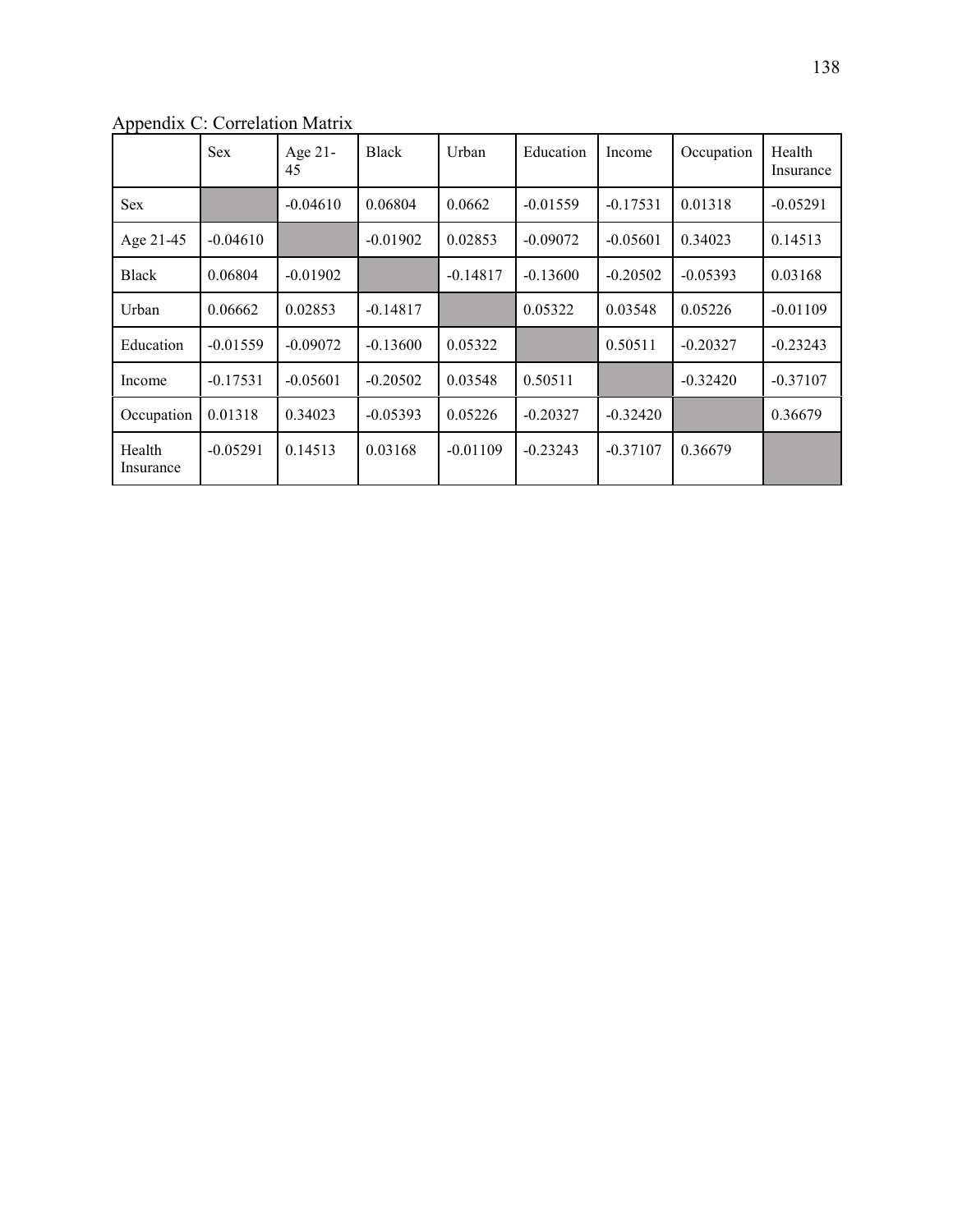#### **References**

- American Cancer Society. Cancer Facts & Figures 2021. Atlanta, Ga: American Cancer Society; 2021.
- Bureau, U. C. (n.d.). *A Comparison of Rural and Urban America: Household Income and Poverty*. The United States Census Bureau. Retrieved April 29, 2021, from [https://www.census.gov/newsroom/blogs/random](https://www.census.gov/newsroom/blogs/random-samplings/2016/12/a_comparison_of_rura.html)samplings/2016/12/a comparison of rura.html
- Chesson, H. W., Ekwueme, D. U., Saraiya, M., Watson, M., Lowy, D. R., & Markowitz, L. E. (2012). Estimates of the annual direct medical costs of the prevention and treatment of disease associated with human papillomavirus in the United States. *Vaccine*, *30*(42), 6016– 6019. <https://doi.org/10.1016/j.vaccine.2012.07.056>
- Crosby, R., Casey, B., Vanderpool, R., Collins, T., & Moore, G. (2011). Uptake of Free HPV Vaccination Among Young Women: A Comparison of Rural Versus Urban Rates. *The Journal of Rural Health : Official Journal of the American Rural Health Association and the National Rural Health Care Association*, *27*, 380–384. <https://doi.org/10.1111/j.1748-0361.2010.00354.x>
- *Defining Rural Population*. (2017, April 28). [Text]. Official Web Site of the U.S. Health Resources & Services Administration.<https://www.hrsa.gov/rural-health/about-us/definition/index.html>
- Fueta, P. O., & Chido-Amajuoyi, O. (2020). Prevalence of HPV infection in the United States: A Comparison of HPV Infection Trends Pre and Post-HPV Vaccine Implementation. *Pediatrics*, *146*(1 MeetingAbstract), 571– 571. [https://doi.org/10.1542/peds.146.1\\_MeetingAbstract.571](https://doi.org/10.1542/peds.146.1_MeetingAbstract.571)
- *Gardasil 9 suspension for injection—Summary of Product Characteristics (SmPC)—(Emc)*. (n.d.). Retrieved April 29, 2021, from <https://www.medicines.org.uk/emc/product/7330/smpc#gref>
- Gelman, A., Nikolajski, C., Schwarz, E. B., & Borrero, S. (2011). Racial Disparities in Awareness of the Human Papillomavirus. *Journal of Women's Health*, *20*(8), 1165– 1173. <https://doi.org/10.1089/jwh.2010.2617>
- *HPV Vaccination | Cancer Trends Progress Report*. (n.d.). Retrieved April 29, 2021, from [https://progressreport.cancer.gov/prevention/hpv\\_immunization](https://progressreport.cancer.gov/prevention/hpv_immunization)
- *Human papillomavirus (HPV) and cervical cancer*. (n.d.). Retrieved April 14, 2021, from [https://www.who.int/news-room/fact-sheets/detail/human-papillomavirus-\(hpv\)-and](https://www.who.int/news-room/fact-sheets/detail/human-papillomavirus-(hpv)-and-cervical-cancer)[cervical-cancer](https://www.who.int/news-room/fact-sheets/detail/human-papillomavirus-(hpv)-and-cervical-cancer)
- Joura, E. A., Giuliano, A. R., Iversen, O.-E., Bouchard, C., Mao, C., Mehlsen, J., Moreira, E. D., Ngan, Y., Petersen, L. K., Lazcano-Ponce, E., Pitisuttithum, P., Restrepo, J. A., Stuart, G., Woelber, L., Yang, Y. C., Cuzick, J., Garland, S. M., Huh, W., Kjaer, S. K., … Luxembourg, A. (2015). A 9-Valent HPV Vaccine against Infection and Intraepithelial Neoplasia in Women. *New England Journal of Medicine*, *372*(8), 711–723. <https://doi.org/10.1056/NEJMoa1405044>
- Lehtinen, M., & Dillner, J. (2013). Clinical trials of human papillomavirus vaccines and beyond. *Nature Reviews. Clinical Oncology*, *10*(7), 400– 410. <https://doi.org/10.1038/nrclinonc.2013.84>
- North, A. L., & Niccolai, L. M. (2016). Human Papillomavirus Vaccination Requirements in US Schools: Recommendations for Moving Forward. *American Journal of Public Health*, *106*(10), 1765–1770. <https://doi.org/10.2105/AJPH.2016.303286>
- Pierre-Victor, D., Page, T. F., Trepka, M. J., Stephens, D. P., Li, T., & Madhivanan, P. (2017). Impact of Virginia's School-Entry Vaccine Mandate on Human Papillomavirus Vaccination Among 13-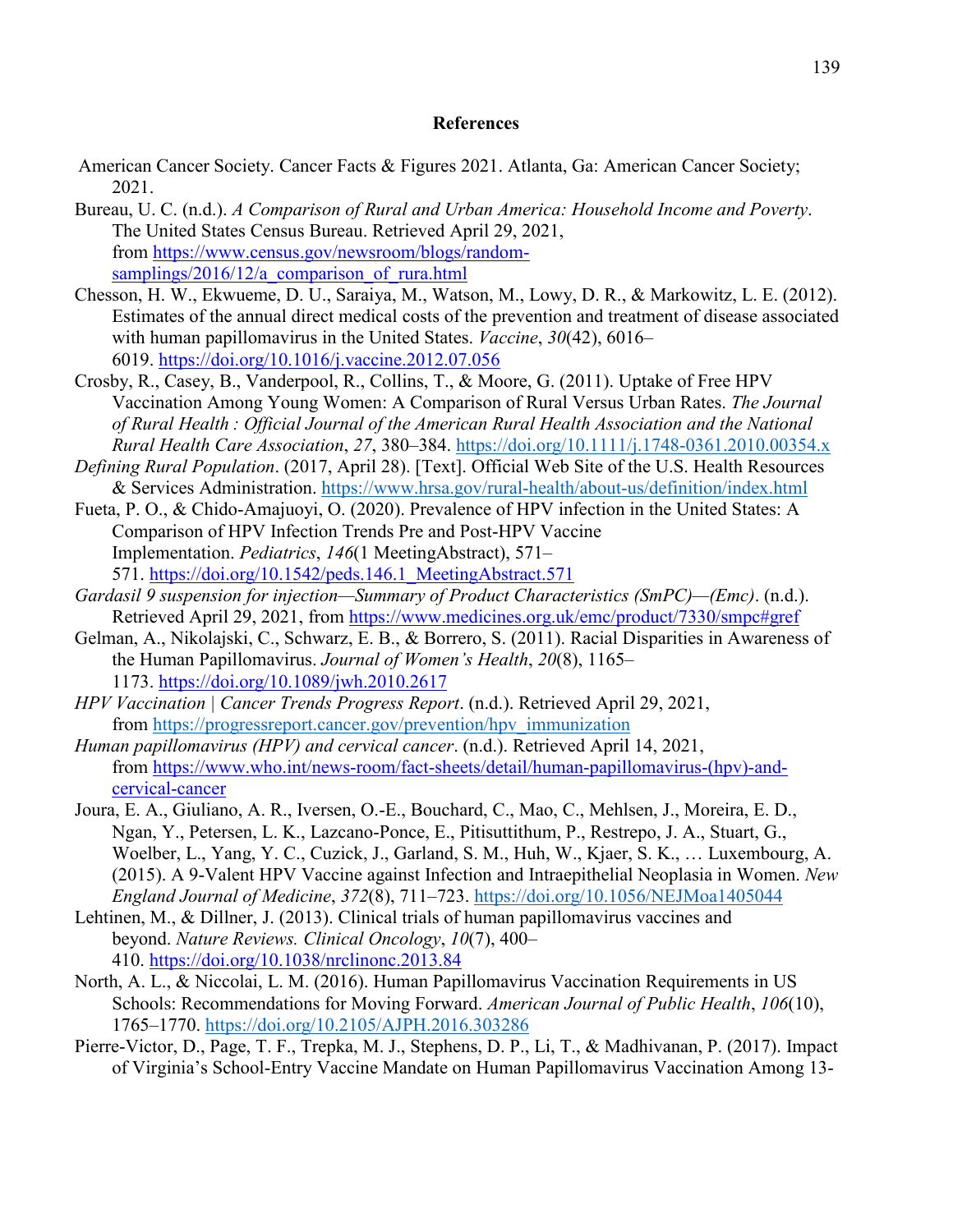17-Year-Old Females. *Journal of Women's Health (2002)*, *26*(3), 266– 275. <https://doi.org/10.1089/jwh.2016.5869>

- Pitts, M. J., & Adams Tufts, K. (2013). Implications of the Virginia human papillomavirus vaccine mandate for parental vaccine acceptance. *Qualitative health research*, *23*(5), 605–617. https://doi-org.proxy01.its.virginia.edu/10.1177/1049732312470871
- *Rrn-race-and-ethnicity-web.pdf*. (n.d.). Retrieved April 29, 2021, from [http://www.ruralhome.org/storage/research\\_notes/rrn-race-and-ethnicity-web.pdf](http://www.ruralhome.org/storage/research_notes/rrn-race-and-ethnicity-web.pdf)
- Saraiya, M., Unger, E. R., Thompson, T. D., Lynch, C. F., Hernandez, B. Y., Lyu, C. W., Steinau, M., Watson, M., Wilkinson, E. J., Hopenhayn, C., Copeland, G., Cozen, W., Peters, E. S., Huang, Y., Saber, M. S., Altekruse, S., & Goodman, M. T. (2015). US Assessment of HPV Types in Cancers: Implications for Current and 9-Valent HPV Vaccines. *JNCI Journal of the National Cancer Institute*, *107*(6). <https://doi.org/10.1093/jnci/djv086>
- Saslow, D., Andrews, K. S., Manassaram‐Baptiste, D., Smith, R. A., & Fontham, E. T. H. (2020). Human papillomavirus vaccination 2020 guideline update: American Cancer Society guideline adaptation. *CA: A Cancer Journal for Clinicians*, *70*(4), 274– 280. <https://doi.org/10.3322/caac.21616>
- Shelal, Z., Cho, D., Urbauer, D. L., Lu, Q., Ma, B. Y., Rohrer, A. M., Kurian, S., Sturgis, E. M., & Ramondetta, L. M. (2020a). Knowledge matters and empowers: HPV vaccine advocacy among HPV-related cancer survivors. *Supportive Care in Cancer*, *28*(5), 2407– 2413. <https://doi.org/10.1007/s00520-019-05035-1>
- Shelal, Z., Cho, D., Urbauer, D. L., Lu, Q., Ma, B. Y., Rohrer, A. M., Kurian, S., Sturgis, E. M., & Ramondetta, L. M. (2020b). Knowledge matters and empowers: HPV vaccine advocacy among HPV-related cancer survivors. *Supportive Care in Cancer*, *28*(5), 2407– 2413. <https://doi.org/10.1007/s00520-019-05035-1>
- Suk, R., Montealegre, J. R., Nemutlu, G. S., Nyitray, A. G., Schmeler, K. M., Sonawane, K., & Deshmukh, A. A. (2019). Public Knowledge of Human Papillomavirus and Receipt of Vaccination Recommendations. *JAMA Pediatrics*, *173*(11), 1099. <https://doi.org/10.1001/jamapediatrics.2019.3105>
- Walker, T. Y. (2017). National, Regional, State, and Selected Local Area Vaccination Coverage Among Adolescents Aged 13–17 Years—United States, 2016. *MMWR. Morbidity and Mortality Weekly Report*, *66*.<https://doi.org/10.15585/mmwr.mm6633a2>
- *USDA ERS - Documentation*. (n.d.). Retrieved May 4, 2021, from [https://www.ers.usda.gov/data](https://www.ers.usda.gov/data-products/rural-urban-continuum-codes/documentation/)[products/rural-urban-continuum-codes/documentation/](https://www.ers.usda.gov/data-products/rural-urban-continuum-codes/documentation/)
- *§ 32.1-46. (Effective July 1, 2021) Immunization of patients against certain diseases*. (n.d.). Retrieved April 29, 2021, from <https://law.lis.virginia.gov/vacode/title32.1/chapter2/section32.1-46/>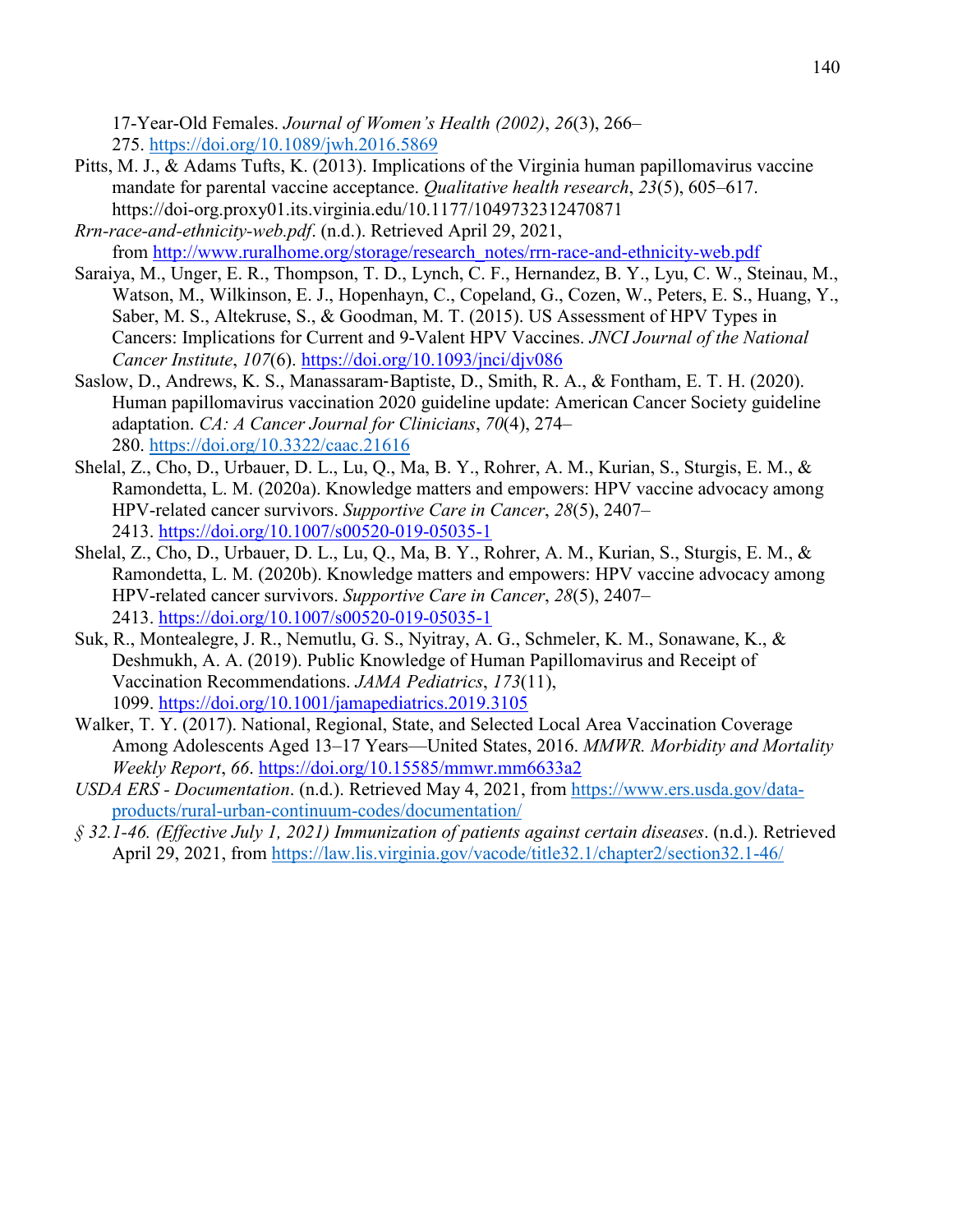# **Predictors of Refugees' Ability to Pass the United States Citizenship Exam**

Authors: Molly Grover,<sup>1</sup> Emily Cloyd,<sup>2</sup> Sarah R. Blackstone,<sup>3</sup>Fern R. Hauck<sup>3</sup>

# Affiliations:

- 1. Mount Sinai Health System, Primary Care Department. Dr. Grover was a family medicine resident physician at University of Virginia, Charlottesville, VA at the time this research was performed
- 2. At the time of this research, Ms. Cloyd was a student in the University of Virginia. Department of Public Health Sciences, Charlottesville, VA
- 3. University of Virginia, Department of Family Medicine, Charlottesville, VA

# Corresponding Author:

Molly Grover, MD Assistant Professor Mount Sinai Doctors, Delancey Street 104 Delancey Street New York, New York 10002 Tel: (212) 677-2157 Fax: (212) 982-2792 Email: molly.grover@mountsinai.org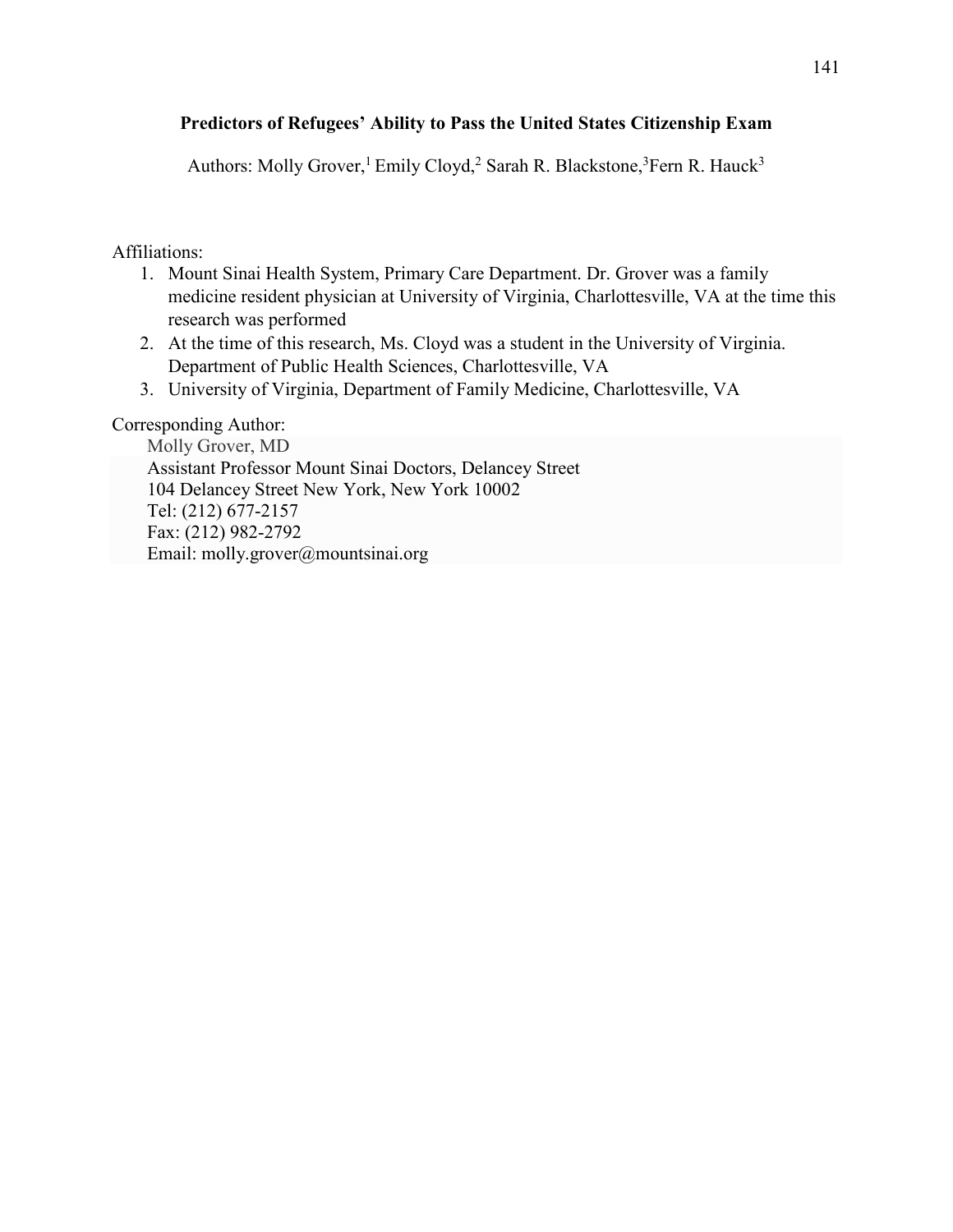#### **Abstract**

**Background:** Passing the United States citizenship exam can be challenging for refugee populations for several reasons, including affordability of English classes, time restraints, medical stressors, and limited formal education. The purpose of this study was to examine factors that may influence a refugees' ability to pass the citizenship exam, including English proficiency, education, employment, and completion of English as a Second Language (ESL) classes.

**Methods:** Refugee patients at the International Family Medicine Clinic (IFMC) in Central Virginia participated in a survey that assessed their levels of English proficiency and whether or not they had passed the citizenship exam. The survey included questions about gender, employment, country of origin, years of education, participation in English classes and barriers to attendance.

**Results:** Refugees who had a higher level of self-reported English proficiency and more years of formal education were more likely to pass the citizenship exam. Other factors such as age, employment, English classes, and gender did not affect participants' ability to pass the exam. **Conclusion:** Further research needs to identify successful models to help refugees obtain English fluency and assist them in passing the U.S. citizenship exam.

*Key Words*: Refugees, citizenship, English literacy, naturalization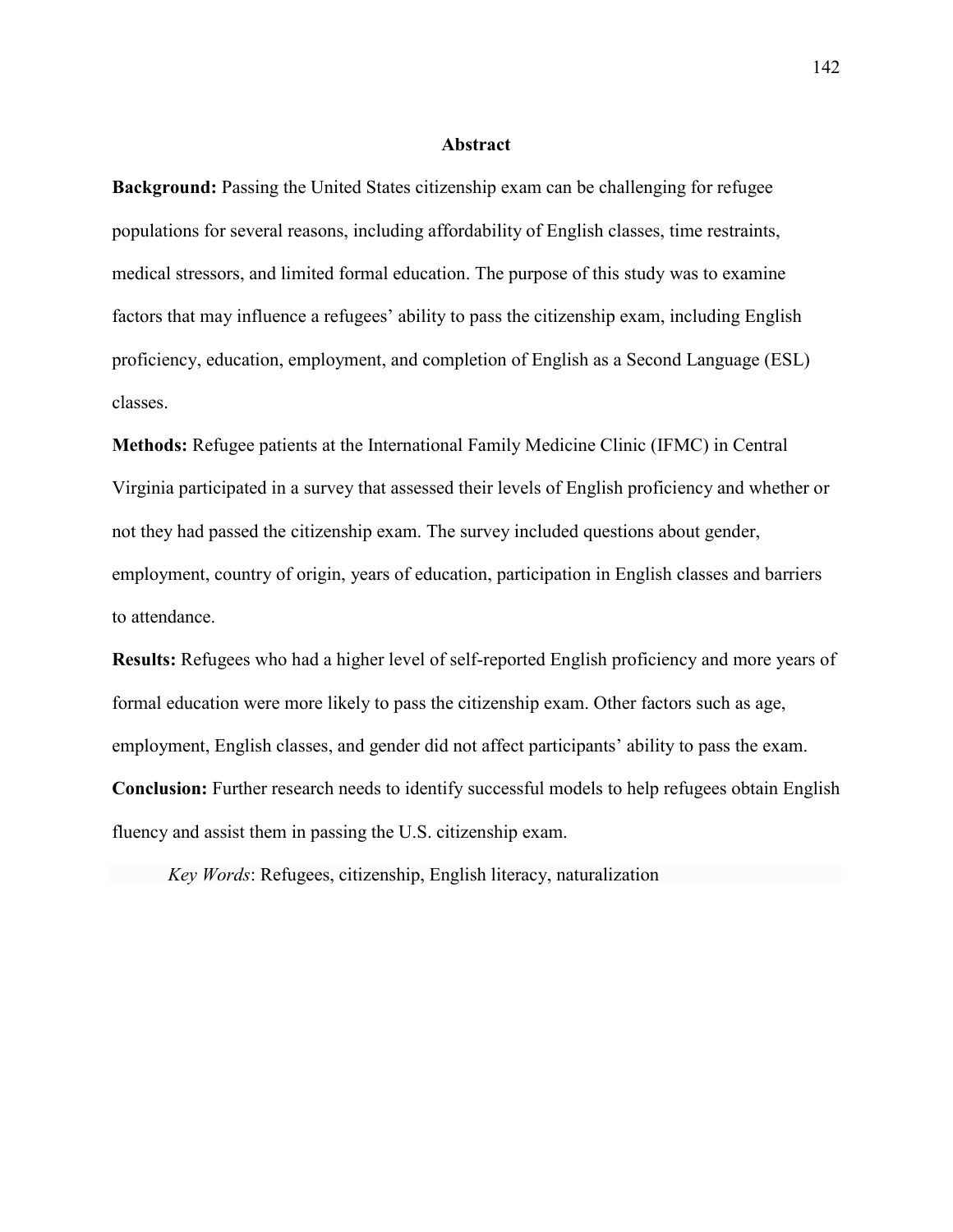#### **Background**

 Throughout U.S. history, laws concerning immigration and naturalization have changed numerous times, often with the intent of limiting immigration. The first official Naturalization Law was passed in 1790 and stated that any white person 21 years and older could petition for citizenship; in 1795 it was amended to require residence of at least 5 years and affidavits from two U.S. citizens affirming that the applicant was of good moral character (Bolger, 2013). The applicant was then required to take an oath of allegiance to the U.S. In 1906, Congress passed legislation to establish a Bureau of Immigration and Naturalization, and knowledge of English was required for the first time, followed by literacy testing in 1917 (*USCIS*, 2019). The Immigration and Naturalization Act of 1952 established a new requirement of knowledge of U.S. history and civics for naturalization. The Immigration and Naturalization Service (INS) was established in 1933 to oversee naturalization of immigrants. This responsibility transitioned in 2003 to the U.S. Citizenship and Immigration Services (USCIS), which in 2008 created the currently used 4-part citizenship exam: demonstrate the ability to read, write, and speak basic English and respond to questions about American government and history (*USCIS*, 2021, Chapter 2).

Between FY 2016 and FY 2021, Virginia has resettled close to 13,000 refugees including asylees, Central American Minors, Cuban/Haitian Entrants, refugees and Special Immigrant Visa Holders (Virginia Department of Social Services, 2021). One in eight residents in Virginia is foreign-born; Northern Virginia has the highest concentration of foreign-born residents, one in four (Institute for Immigration Research, 2019).There are six major resettlement agencies in Virginia which include Catholic Charities Diocese of Arlington-Migration and Refugee Services, Commonwealth Catholic Charities, Church World Service, Ethiopian Community Development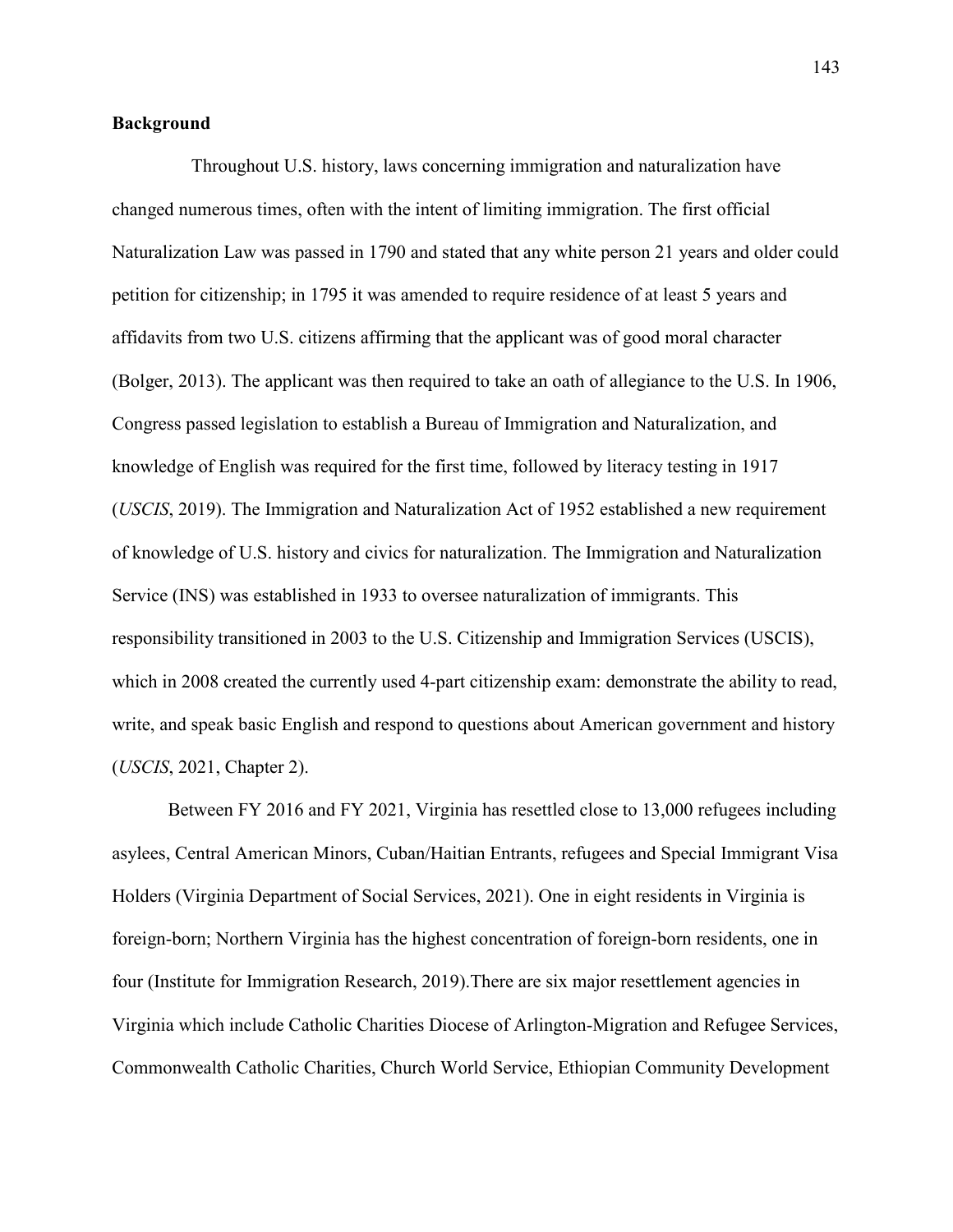Council, International Rescue Committee, and Lutheran Social Services (Virginia Department of Social Services, 2021).

The International Family Medicine Clinic (IFMC) provides comprehensive primary care to refugee families residing in central Virginia and is located less than two miles from the International Rescue Committee (IRC) in Charlottesville. The IRC offers resettlement, education, and employment support for newly arriving refugees, thus, Charlottesville, Virginia is a home to many refugees from around the world. At the IFMC, staff observed that some refugee patients struggle to learn English, which can serve as a barrier to obtaining U.S. citizenship and integrating within society.

Inability to become American citizens within 7 years of arrival in the U.S. can result in the loss of federal means-tested public benefits (such as Medicaid and Supplemental Security Income), placing refugees in a financially and medically vulnerable position. Refugee adults have higher prevalence of chronic medical conditions such as heart disease, arthritis, and chronic pain when compared to non-refugee immigrant adults based on studies conducted during the post-arrival period for refugees (Yun et al., 2012).The prevalence of mental disorders is also higher among refugee compared with non-refugee adults, including posttraumatic stress disorder, depression, anxiety and somatization (Jongedijk et al., 2020). Refugee children and children of refugee parents face higher rates of anemia, elevated blood lead levels, malnutrition, growth abnormalities, mental health disorders, and poorer oral health than the general population (Hodes & Vostanis, 2018; Reza et al. 2016; Sandell et al. 2017; Seifu et al. 2020; Smock et al. 2010; Yun et al. 2006).

Although data specific to refugee non-citizens is not available for the state of Virginia, in general 25% of lawfully present immigrants, which includes legal permanent residents, are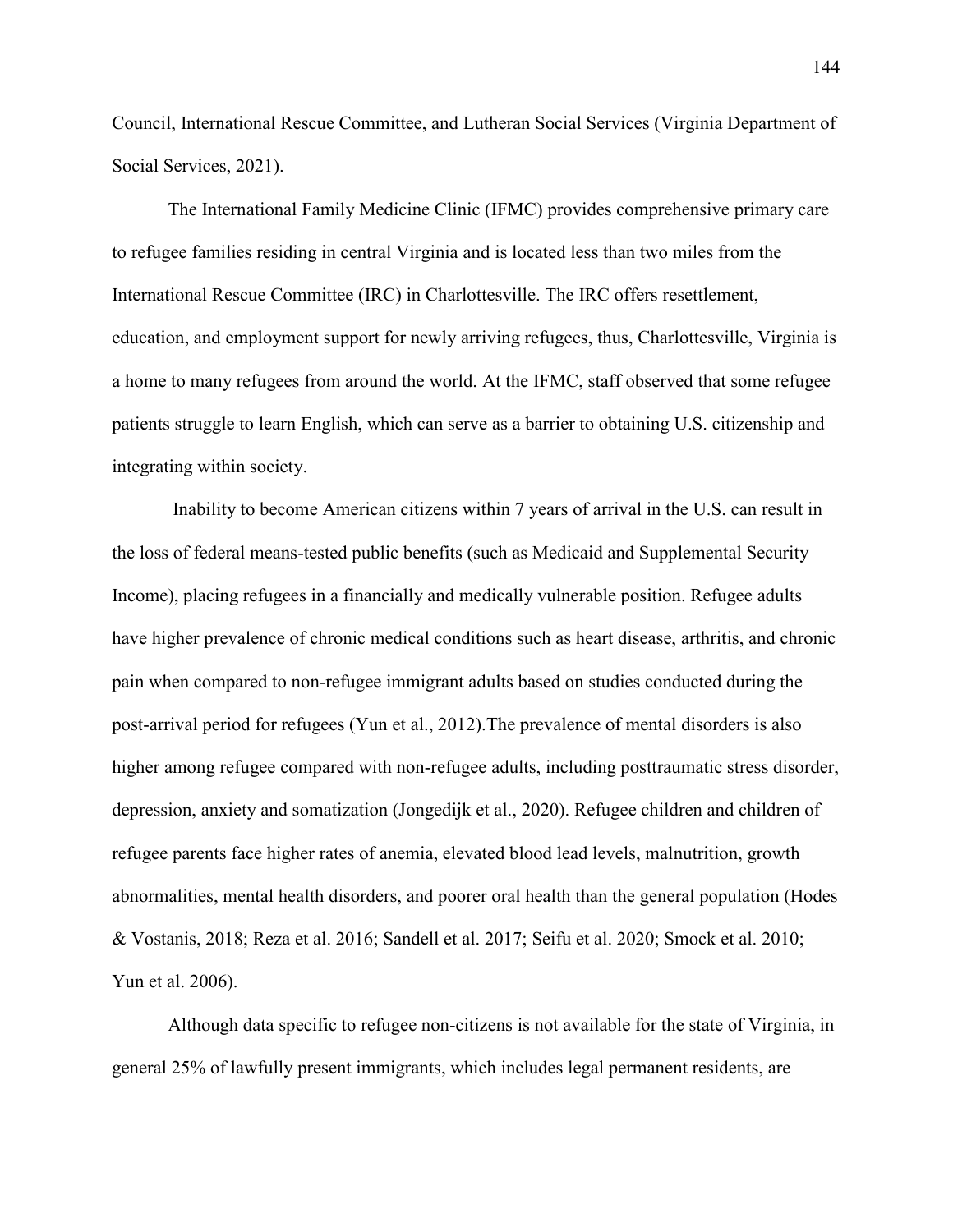uninsured compared to 9% of the general population (*Health Coverage of Immigrants, 2021)*. Some of these refugee non-citizens will often ask their physician to complete an N-648 form, a medical waiver that allows the refugee to be granted an exception to the English and civics requirements (this process was defined by the Immigration and National Technical Corrections Act of 1994) (*USCIS,* 2020, Chapter 3). However, if there is no proven medical reason, such as physical or developmental disability or mental impairment, to account for why a patient cannot complete the educational requirements of naturalization, USCIS will reject the application, thus requiring the refugee to take the exam and put them at risk of failing due to their lack of English competency.

The purpose of this study was to examine potential factors influencing refugees' ability to pass the citizenship exam, including English proficiency, education, employment, and completion of English as a Second Language (ESL) classes. Prior studies suggest that female refugees, refugees with higher education, and adults who arrive at 50-60 years of age, relative to younger and older age groups, have higher naturalization rates (Mossaad et al., 2018). Our study explores additional factors that could help inform providers to better advocate for resources for refugee patients, thus enabling them to retain federal benefits essential to support their health and wellbeing.

#### **Methods**

The IFMC keeps a database of all patients seen; the database was queried to identify patients who met the eligibility criteria. Eligibility criteria included having resettled in Charlottesville or surrounding counties, age 25 years or older, residence of at least 5 years in the U.S. from the time of query, and ability to provide consent. The survey consisted of 30 items to assess English proficiency, barriers to learning English, and whether or not they passed the U.S.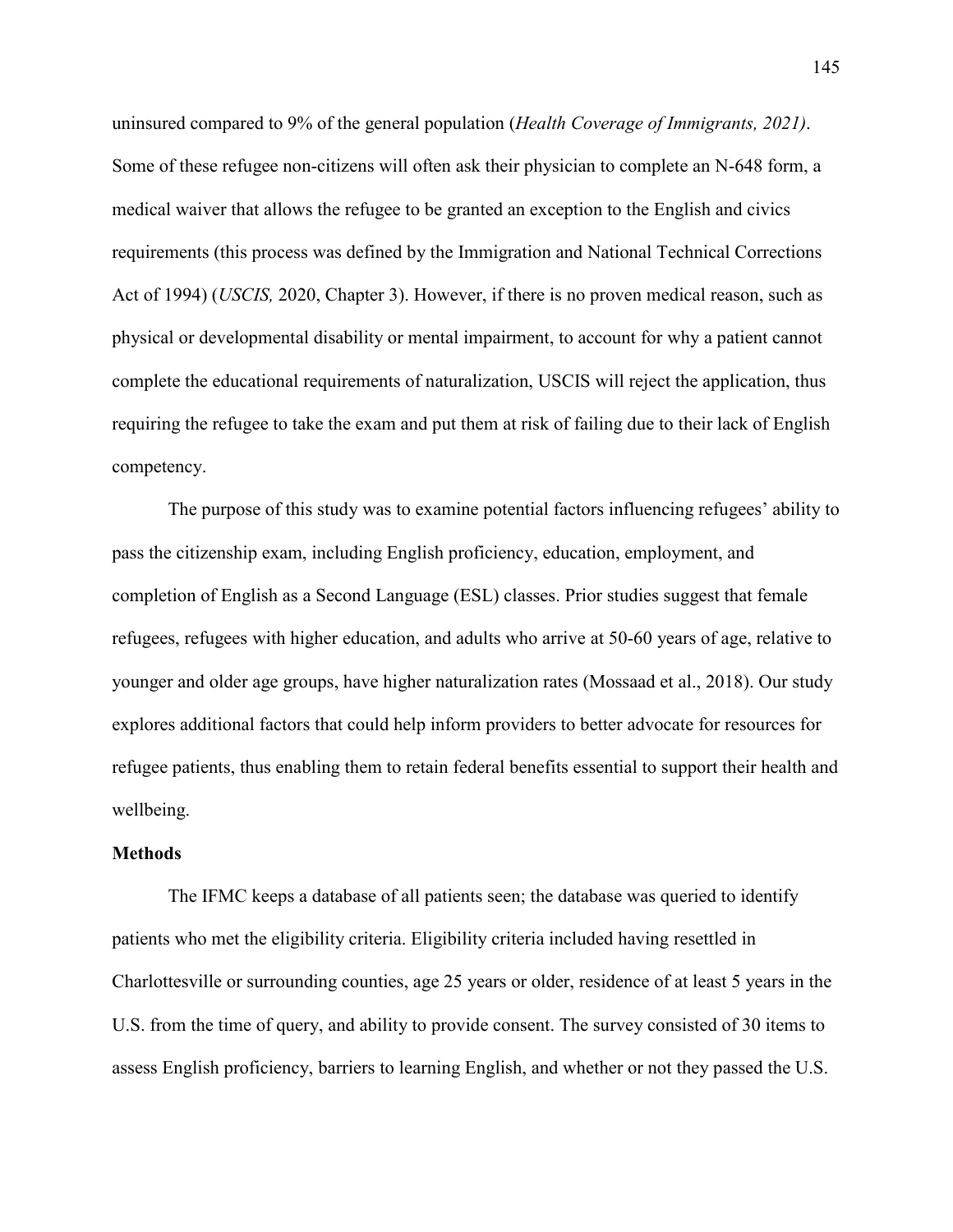citizenship exam. Participants were offered an interpreter and the interview was conducted either on the phone or in person, depending on the interviewee's preference. A \$25 gift card to a local grocery store was provided after completion of the survey.

Participants answered questions about English fluency currently and upon first arrival (operationalized as "poor," "good" or "excellent"), the citizenship exam, ESL classes and demographics (age, gender, education, years in the U.S.). Current citizenship status was dichotomous (yes/no). Years of education and years in the U.S. were treated as continuous variables.

Frequencies and descriptive statistics were applied to demographic measures. Chisquared tests assessed the relationship between measures of English fluency (current and upon first arrival) and current citizenship status. To further examine the effect of demographic factors beyond English fluency on citizenship status, binary logistic regression was conducted with gender, marital status, completion of ESL classes, employment status, years lived in U.S. and years of education as covariates. Analyses were conducted using SPSS 27.0. The study was approved by the University of Virginia Institutional Review Board for Health Sciences Research. **Results**

Fifty eligible participants completed the study and were included: 32 (64%) were female and the mean age was  $48.5$  (SD = 12.8) years. Participants lived in the U.S. for an average of 16  $(SD = 8.9)$  years and had a mean of 9.2  $(SD = 5.6)$  years of formal education. See Table 1 for bivariate statistics. The most common countries of birth were Afghanistan ( $n = 12, 24\%$ ), Iraq (n  $= 9, 18\%$ , Burma, (n = 9, 18%), Bhutan (n = 8, 16%), and Uzbekistan (n = 7, 14%). The most common languages were Arabic ( $n = 9$ , 18%) followed by Nepali ( $n = 8$ , 16%) and Burmese, Dari, Farsi and Turkish ( $n = 5$ , 10%, for each).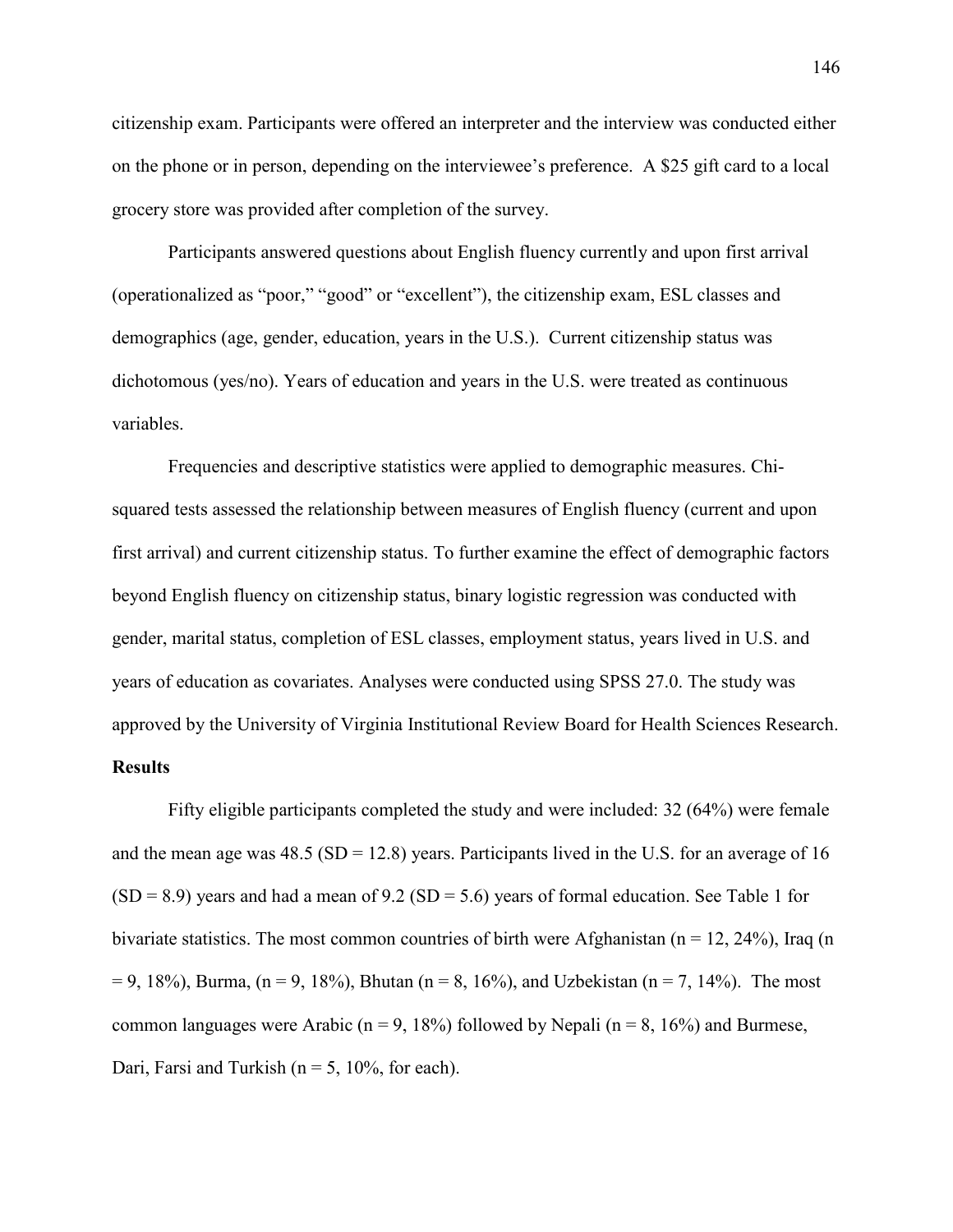Two measures of English fluency were significantly related to citizenship: writing ability upon first arrival,  $\chi^2(2) = 5.61$ , p < .05 and current speaking ability,  $\chi^2(2) = 21.1$ , p < .001). Of people who obtained citizenship, a higher proportion indicated their English writing skills upon arrival to the US were "good" compared to non-citizens (Table 1). Of people who obtained citizenship, a higher proportion indicated their current English speaking was "good" compared to non-citizens (Table 1).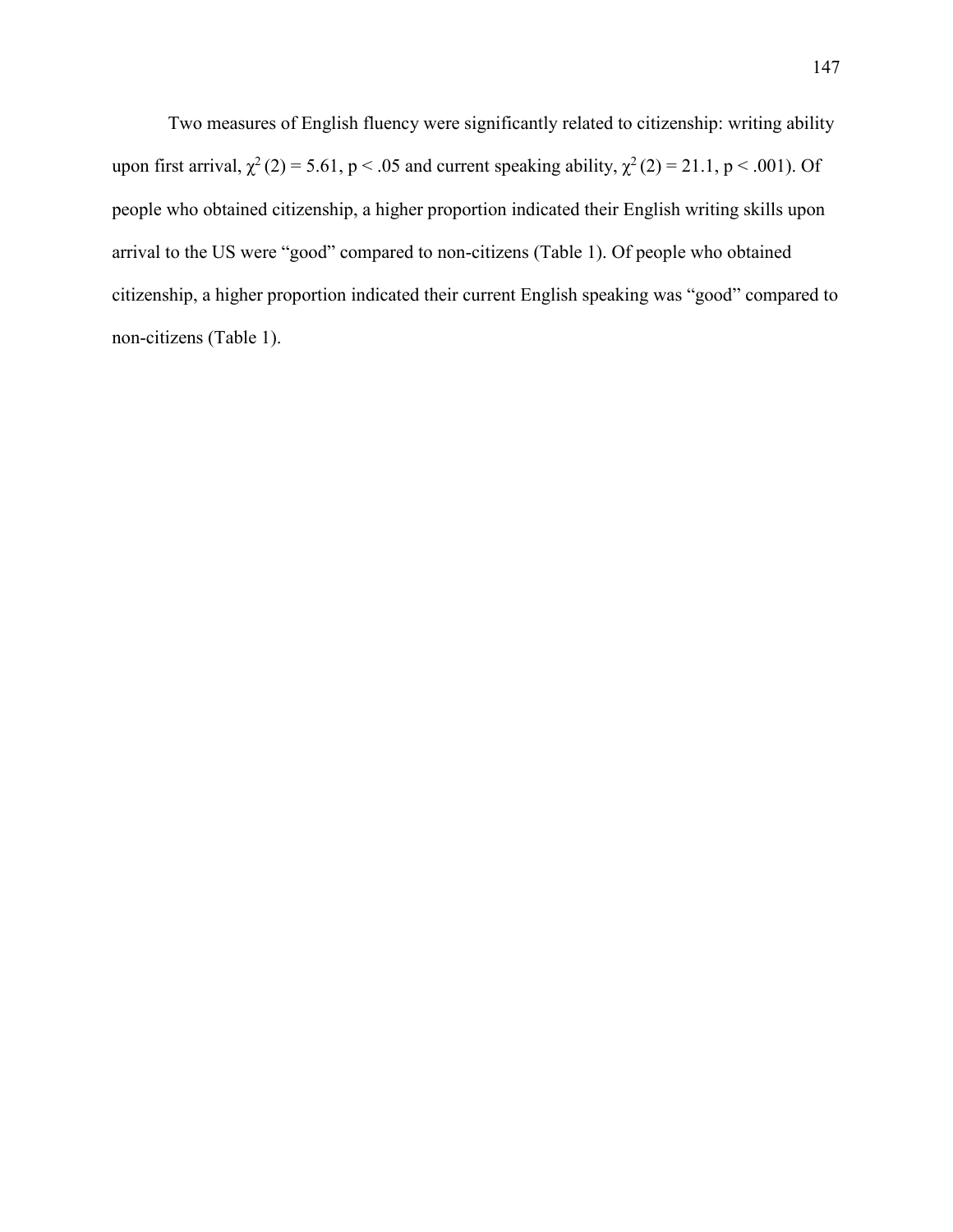*Citizenship Status by Demographic Characteristics*

| Variable                   |                          |                                  | <b>U.S. Citizen</b> | <b>Total</b>     | $\chi^2$         |  |
|----------------------------|--------------------------|----------------------------------|---------------------|------------------|------------------|--|
|                            |                          | N <sub>o</sub>                   | Yes                 |                  |                  |  |
| Gender                     | Female                   | 12                               | 20                  | 32               |                  |  |
|                            | Male                     | $8\,$                            | $10\,$              | 18               | 0.23             |  |
| <b>Took ESL</b>            | No                       | $\overline{4}$                   | 6                   | 10               |                  |  |
| Classes                    |                          |                                  |                     |                  |                  |  |
|                            | Yes                      | 16                               | 24                  | 40               | $\boldsymbol{0}$ |  |
| Marital Status             | Single/Separated/Widowed | $\mathbf{1}$                     | 14                  | 15               |                  |  |
|                            | Married                  | 19                               | 16                  | 35               | 9.92*            |  |
| Employment                 |                          |                                  |                     |                  |                  |  |
| <b>Status</b>              | Employed                 | 13                               | 18                  |                  |                  |  |
|                            | Not employed             | $\overline{7}$                   | 12                  |                  | 0.13             |  |
| Speaking ability<br>$FA^a$ | Poor                     | 19                               | 24                  | 43               | 2.24             |  |
|                            | Good                     |                                  | 6                   | $\tau$           |                  |  |
|                            |                          | $\mathbf{1}$<br>$\boldsymbol{0}$ | $\boldsymbol{0}$    | $\boldsymbol{0}$ |                  |  |
| Writing ability            | Excellent                |                                  |                     |                  |                  |  |
| FA                         | Poor                     | 19                               | 20                  | 39               | $5.61*$          |  |
|                            | Good                     | $\mathbf{1}$                     | 10                  | 11               |                  |  |
|                            | Excellent                | $\boldsymbol{0}$                 | $\boldsymbol{0}$    | $\boldsymbol{0}$ |                  |  |
| Reading ability            |                          |                                  |                     |                  |                  |  |
| FA                         | Poor                     | 19                               | 21                  | 40               | 4.73             |  |
|                            | Good                     | $\mathbf{1}$                     | $8\,$               | 9                |                  |  |
|                            | Excellent                | $\boldsymbol{0}$                 | $\mathbf{1}$        | $\mathbf{1}$     |                  |  |
| Speaking ability           |                          |                                  |                     |                  |                  |  |
| $C^{\mathfrak{b}}$         | Poor                     | 13                               | $\overline{2}$      | 15               | 21.14***         |  |
|                            | Good                     | 5                                | 26                  | 31               |                  |  |
|                            | Excellent                | $\overline{2}$                   | $\overline{2}$      | $\overline{4}$   |                  |  |
| Writing ability C          | Poor                     | 13                               | 10                  | 23               | 4.93             |  |
|                            | Good                     | 6                                | 16                  | 22               |                  |  |
|                            | Excellent                | $\mathbf{1}$                     | $\overline{4}$      | 5                |                  |  |
| Reading ability C          | Poor                     | 12                               | $\mathbf{9}$        | 21               | 4.48             |  |
|                            | Good                     | $\boldsymbol{7}$                 | 19                  | 26               |                  |  |
|                            | Excellent                | $\mathbf{1}$                     | $\overline{2}$      | $\mathfrak{Z}$   |                  |  |
| <b>Total</b>               |                          | 20                               | 30                  |                  |                  |  |
|                            |                          |                                  |                     | Overall Mean     |                  |  |
|                            |                          | M(SD)                            | M(SD)               | (SD)             | t statistic      |  |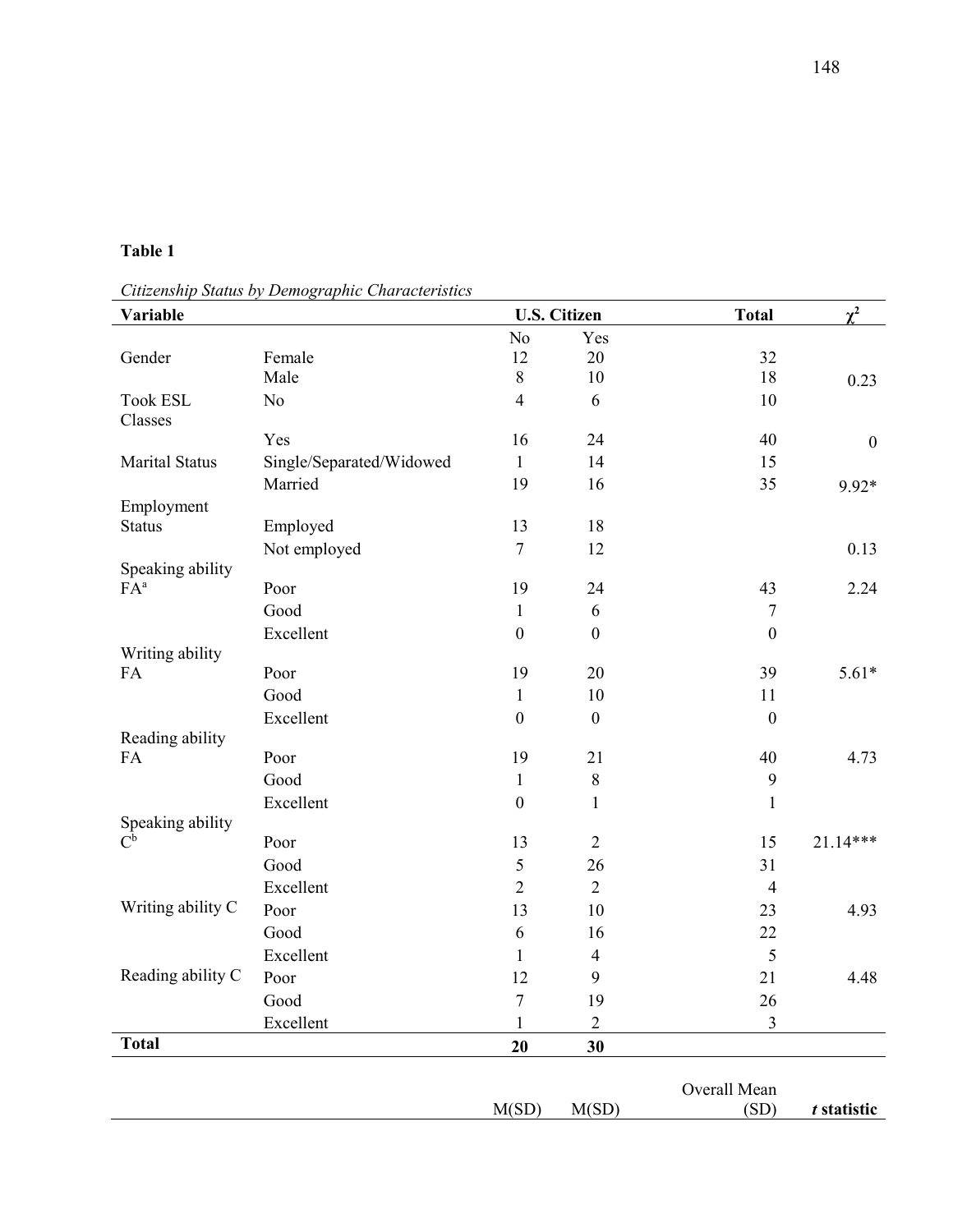| Education                                                                                       | כ.כ   | 11.7  |          |            |
|-------------------------------------------------------------------------------------------------|-------|-------|----------|------------|
|                                                                                                 | (5.3) | (4.4) | 9.2(5.6) | $-4.53***$ |
| Years in the US                                                                                 | 8.0   | 9.6   |          |            |
|                                                                                                 | (2.4) | (2.5) | 8.9(2.5) | $-2.02*$   |
| *p< 05; ***p< .001; ${}^{\text{a}}$ FA= first arrived in US; ${}^{\text{b}}$ C= current ability |       |       |          |            |

The logistic regression model examining the impact of demographic factors on citizenship was statistically significant,  $\chi^2$  (6) = 22.5, p < .001 and explained 49.7% of the variance (Nagelkere  $R^2$ ). More years of education was associated with greater odds of citizenship (1.22, 95% CI, 1.03, 1.45) (Table 2).

#### **Table 2**

| Demographic Predictors of Citizenship Status |  |  |  |
|----------------------------------------------|--|--|--|
|----------------------------------------------|--|--|--|

|                            |         |           |         |       | 95% CI for aOR |
|----------------------------|---------|-----------|---------|-------|----------------|
|                            | B       | <b>SE</b> | aOR     | Lower | Upper          |
| Gender (Male)              | $-0.49$ | 0.88      | 0.61    | 0.11  | 3.40           |
| Marital Status (Married)   | $-2.26$ | 1.23      | 0.11    | 0.01  | 1.16           |
| Took ESL Class (Yes)       | $-0.63$ | 0.98      | 0.53    | 0.08  | 3.62           |
| Years lived in U.S.        | 0.09    | 0.18      | 1.10    | 0.78  | 1.54           |
| Years of formal schooling: | 0.20    | 0.09      | $1.22*$ | 1.04  | 1.45           |
| Employed (Yes)             | $-0.70$ | 0.93      | 0.50    | 0.08  | 3.09           |

### **Discussion**

Formal education prior to coming to the United States was the strongest predictive factor of U.S. citizenship status, supporting other studies examining refugee integration (Mossaad et al., 2018; Puma et al., 2020). It was surprising that although English proficiency itself was a positive predictive factor for acquiring citizenship, taking English classes did not increase the likelihood of becoming a U.S. citizen. Employment was not a significant factor, however, many of the refugee participants noted they learned English by speaking English at work. A study by McHugh et al. found that approximately 103 hours of English language study per year for six years is necessary for lawful permanent residents to integrate into U.S society and begin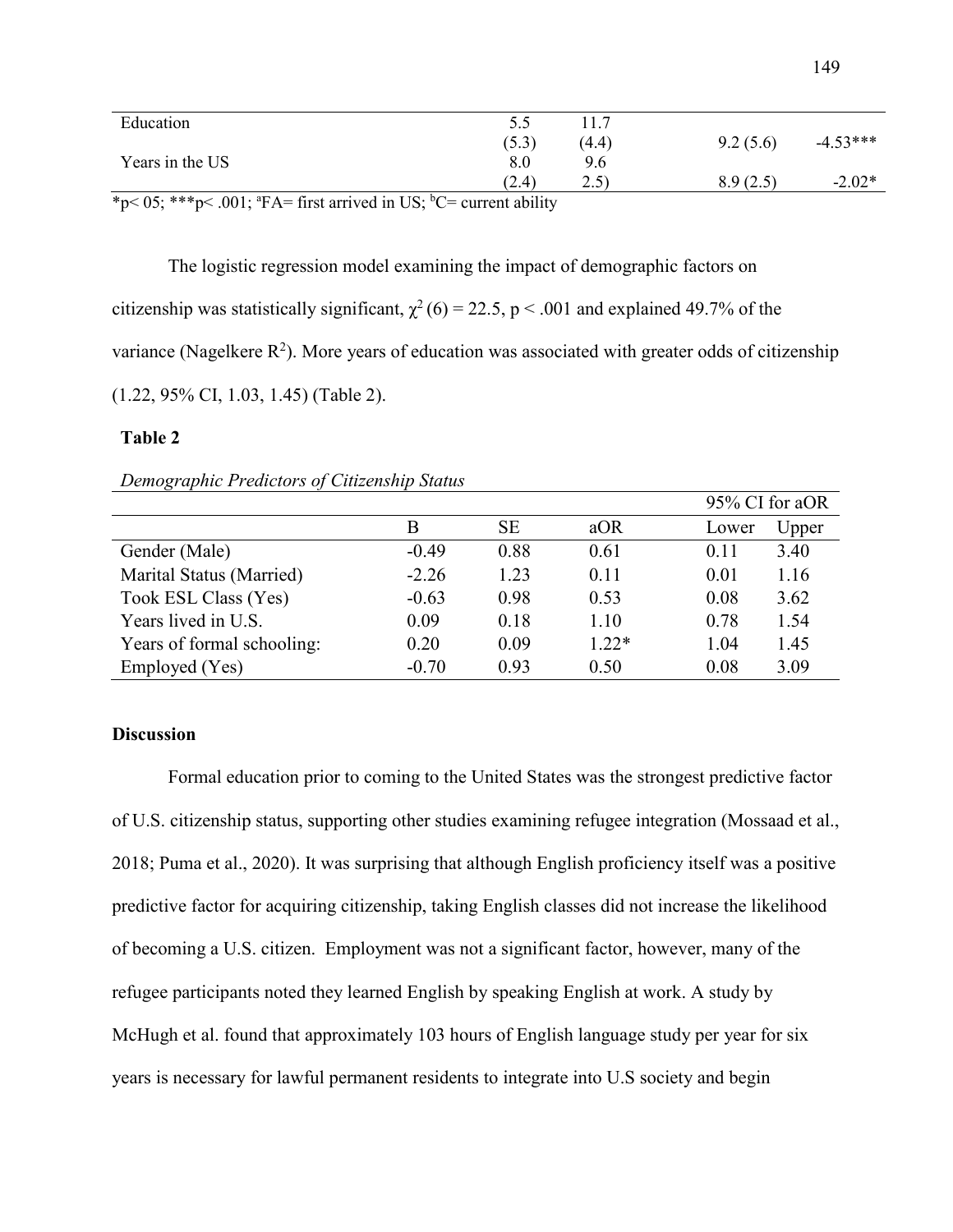postsecondary education (McHugh et al.,2007). This implies that learning English as an adult learner may take more time than many refugees can afford to allocate. Based on these findings, promoting refugee education, and specifically English classes in refugee camps or other settings prior to moving to the U.S. may assist refugees in obtaining citizenship.

Unfortunately, fewer than 1% of refugees have access to higher education prior to migration (United Nations High Commissioner for Refugees, 2018). In a case study of the Dadaab refugee camps in Kenya, Burkardt and colleagues concluded that promoting education in refugee camps requires a multifactorial approach including adequate extra-curricular support, better access to digital education, and creating a safe environment in the camp that will allow students to attend study sessions (Burkardt et al.,2019). Several obstacles made it difficult for students to learn, including missing classes due to security concerns. Students felt that peer-topeer support in technology and computer skills was the most helpful for them to be successful in their coursework.

Although improving education in refugee camps seems to be essential, there is a lot that can be done to improve access to classes and education for refugees upon arrival. For example, refugees can access ESL classes at no cost for two years after arrival. According to this study, there were barriers that may have prevented them from attending classes (e.g., time constraints due to work or caring for family members) or making the most of the classes they were able to attend. Although 80% of participants had taken ESL classes, this did not increase the likelihood of passing the U.S. citizenship exam. Additional research is needed to examine why attendance was not beneficial—did the student attend enough classes/what would be an optimal number of class hours?; can the quality and content of classes be improved?; or does poor literacy in one's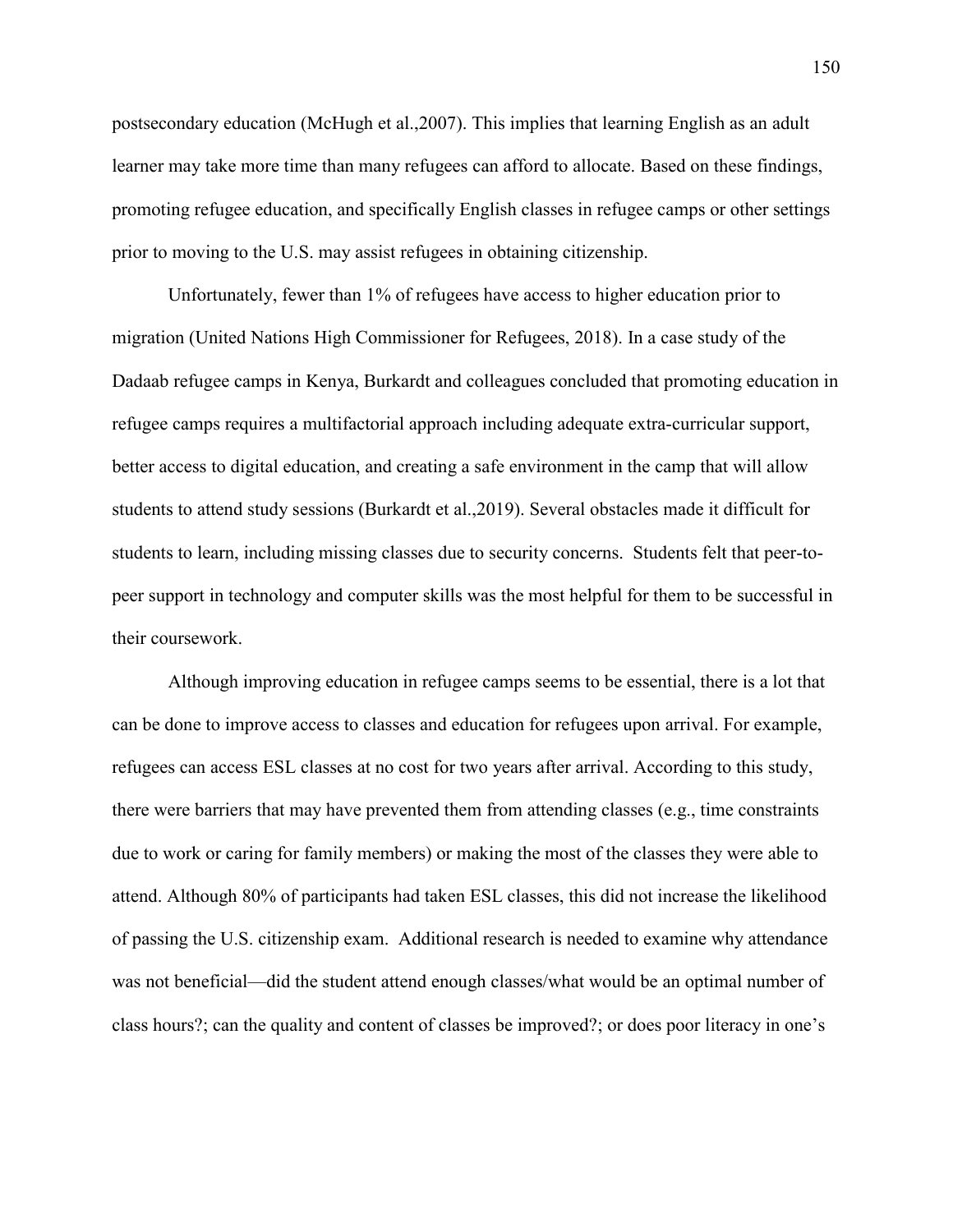native language and lack of prior formal education hinder English learning and exam preparation?

This study did not explore other factors that could have also played a role in language acquisition such as mental health, social support, finances, and motivation. In addition to English classes, there are other important interventions that can be taken to help improve English proficiency within the refugee population. One model implemented to help increase access to community resources and education for refugees included four components: increasing individual and group learning opportunities, improving refugee access to resources through advocacy, reducing social isolation, and creating meaningful social roles that take refugee culture into account (Goodkind et al., 2014). Implementation of such a model requires a large team of paid or volunteer staff representing a number of disciplines (i.e., psychologists, educators, medical providers, social workers). Goodkind et al. (2014) found that increases in English proficiency also improved quality of life measures and decreased rates of depression. Specifically, some of the educational interventions included learning circles that were primarily led by volunteers. The key to attaining English proficiency appears to be adequate follow-up in the community, mindfulness of the psychological stressors within the refugee population, making meaningful social roles for refugees that take culture into account, and addressing social inequities. Organizations that support refugee health and resettlement include the Virginia Refugee Healing Partnership, Virginia Refugee Resettlement Program, Virginia Services to Older Adult Refugees, and the Virginia Refugee Student Achievement Project. These projects involve working closely with one of the six resettlement agencies in Virginia and provide resources to help with social adjustment, finding permanent housing, translation services, and finding employment (Virginia Department of Social Services, 2021). Most communities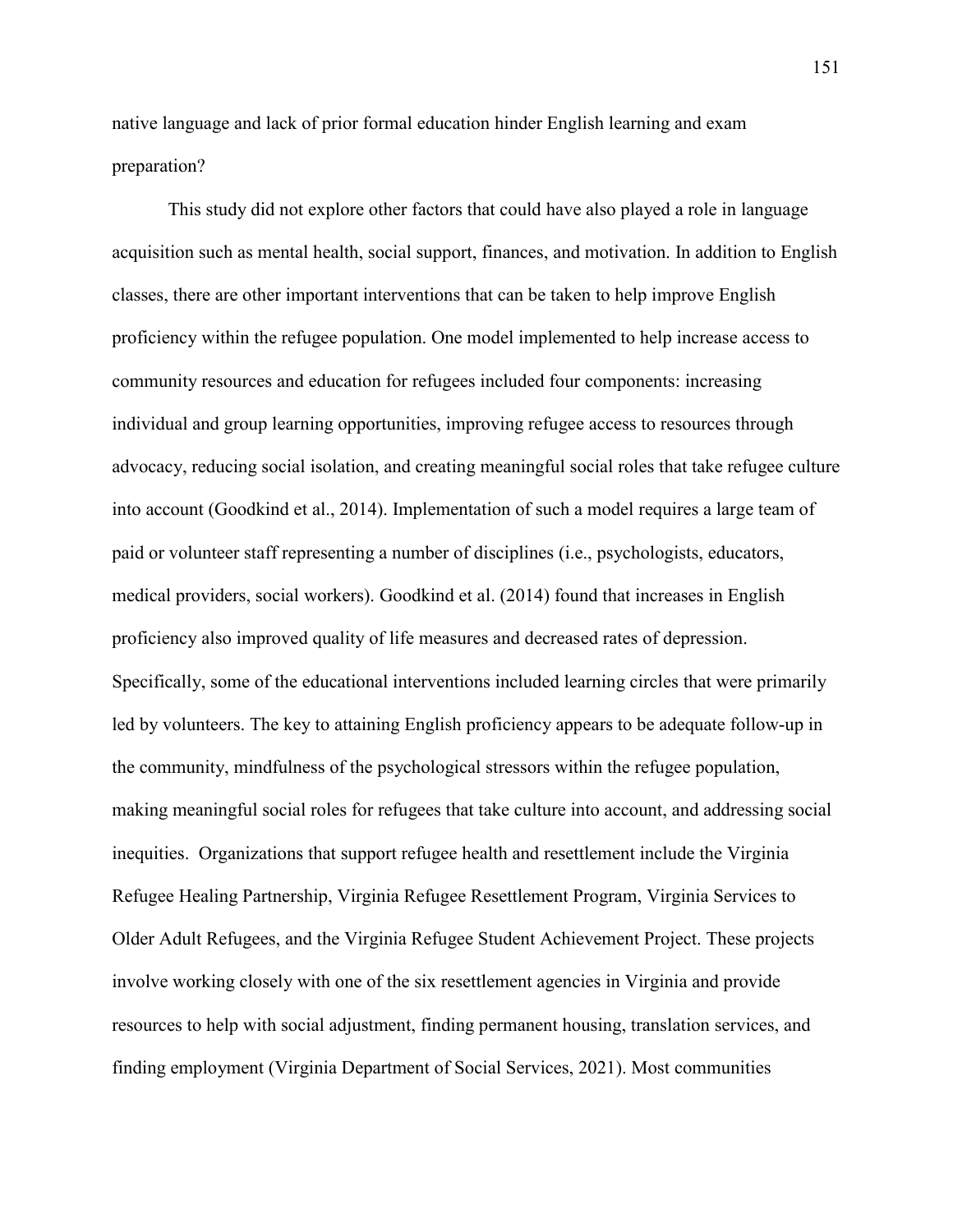throughout Virginia have separate programs and organizations offering both language and instrumental support to refugees.

The primary limitations of this study are the small sample size, limited generalizability as only patients from the IFMC were interviewed, and possible bias due to self-reporting. However, this is one of few studies examining factors that influence refugees' ability to pass the U.S. citizenship exam. This is critical for refugees to retain federal benefits essential to supporting health as they transition to living in the United States.

#### **Conclusion**

This study found that the positive predictive factors for obtaining U.S. citizenship were higher education prior to arrival and English proficiency. Education and advocacy are crucial for successful adjustment to the United States for the refugee population; both facilitate the process of obtaining citizenship and help ensure refugees can maintain their federal benefits to reduce inequities in access to healthcare. In addition to educators and social workers, healthcare providers can make a powerful impact on a refugee patient's adjustment into the United States, as they are an essential part of this transition. Healthcare providers can encourage their patients to take ESL classes and give them information regarding community resources as early as their initial health department screening. Although ESL classes did not appear to increase rates of citizenship in this study, other studies have found that gaining English proficiency improved mental health outcomes and overall quality of life (Goodkind et al., 2014). Finally, it may also be time to re-evaluate the current testing requirements to attain citizenship in the US. For example, in Canada, individuals 55 and older at the time of application are not required to take a language or civics exam. Is it really necessary to have an exam at all? This question deserves greater consideration.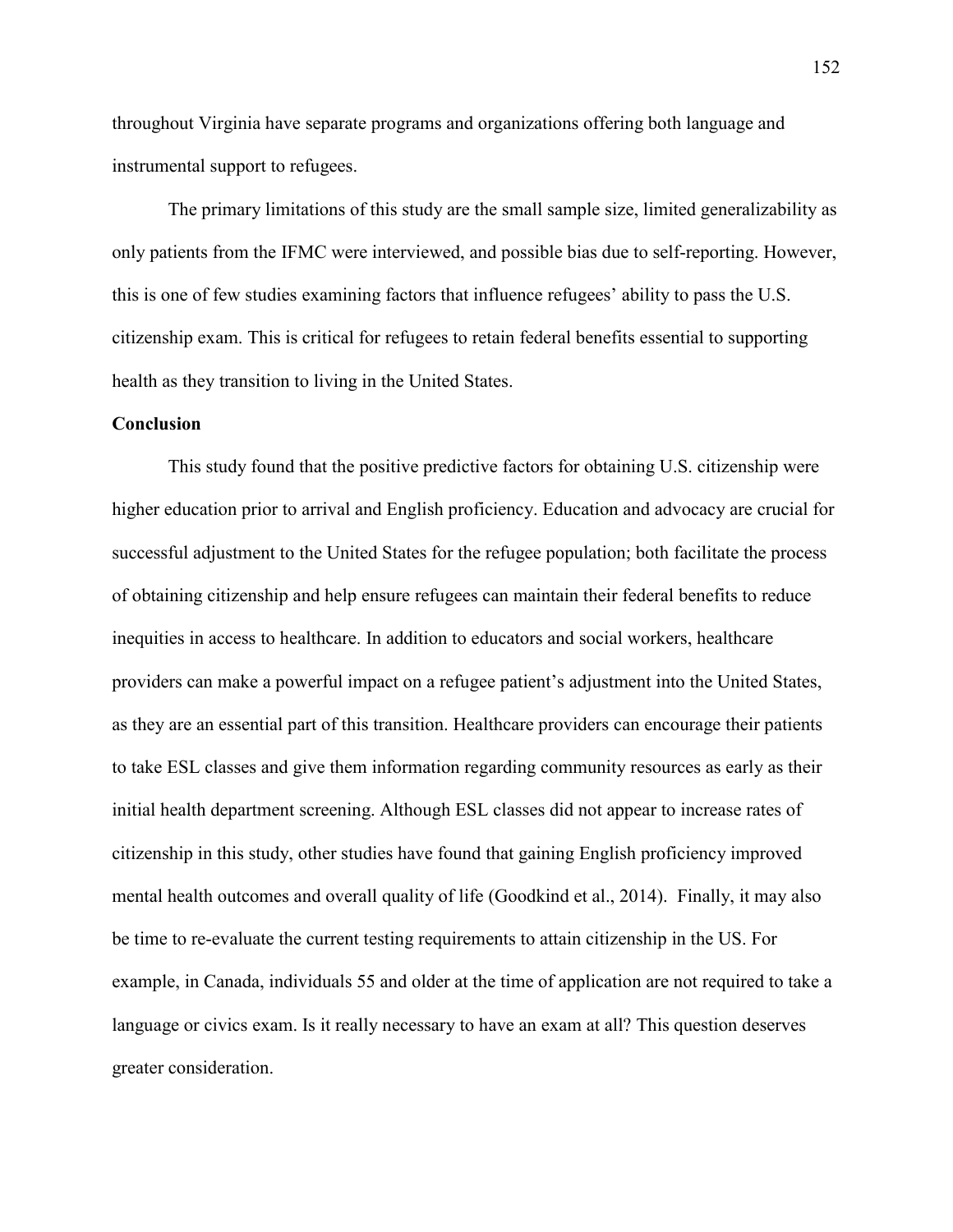#### **References**

- 1. Bolger, E., *Naturalization Process in U.S.: Early History.* Social Welfare History Project, 2013.
- 2. Burkardt, A. D., Krause, N., & Rivas Velarde, M. C. (2019). Critical success factors for the implementation and adoption of e-learning for junior health care workers in Dadaab
- 3. *English and Civics Testing, Chapter 2*. (2021, March 1). USCIS. https://www.uscis.gov/policy-manual/volume-12-part-e-chapter-2
- 4. Goodkind, J. R., Hess, J. M., Isakson, B., LaNoue, M., Githinji, A., Roche, N., Vadnais, K., & Parker, D. P. (2014). Reducing refugee mental health disparities: A community-based intervention to address postmigration stressors with African adults. *Psychological Services*, *11*(3), 333–346. https://doi.org/10.1037/a0035081
- *5. Health Coverage of Immigrants | KFF*. (n.d.). Retrieved December 6, 2021, from https://www.kff.org/racial-equity-and-health-policy/fact-sheet/health-coverage-ofimmigrants/
- 6. Hodes M, Vostanis P. (2018). Practitioner review: mental health problems of refugee children and adolescents and their management. Journal of Child Psychology and Psychiatry.doi: 10.1111/jcpp.13002.

7. Institute for Immigration Research (IIR), George Mason University, Special tabulation from 2019 American Community Survey (5-year).

- 8. Jongedijk, R. A., Eising, D. D., van der Aa, N., Kleber, R. J., & Boelen, P. A. (2020). Severity profiles of posttraumatic stress, depression, anxiety, and somatization symptoms in treatment seeking traumatized refugees. *Journal of Affective Disorders*, *266*, 71–81. https://doi.org/10.1016/J.JAD.2020.01.077
- 9. McHugh, M., Gelatt, J., & Fix, M. (2007). Adult English language instruction in the United States: Determining need and investing wisely. Washington, DC: Migration Policy Institute. Retrieved August 31, 2007, from www.migrationpolicy.org/pubs/NCIIP\_English\_Instruction073107.pdf
- 10. Mossaad, N., Ferwerda, J., Lawrence, D., Weinstein, J. M., & Hainmueller, J. (2018). Determinants of refugee naturalization in the United States. *Proceedings of the National Academy of Sciences*, *115*(37), 9175–9180. https://doi.org/10.1073/pnas.1802711115
- 11. Puma, J. E., Brewer, S. E., & Stein, P. (2020). Pathways to Refugee Integration: Predictions from Longitudinal Data in Colorado. *The ANNALS of the American Academy of Political and Social Science*, *690*(1), 82–99. https://doi.org/10.1177/0002716220935830
- 12.Reza M, Amin M, Sgro A, Abdelaziz A, Ito D, Main P, Azarpazhooh A (2016). Oral health status of immigrant and refugee children in North America: A scoping review. J Can Dent Assoc.; 82: g3.
- 13. Sandell AMD, Baker RD, Maccarone J, Baker SS (2017). Health status and anthropometric changes in resettled refugee children. Journal of Pediatric Gastroenterology and Nutrition, 65(5):569-73. https://doi: 10.1097/MPG.0000000000001671
- 14. Seifu S, Tanabe K, Hauck FR (2020). The prevalence of elevated blood lead levels in foreign-born refugee children upon arrival to the U.S. and the adequacy of follow-up treatment. Journal of Immigrant and Minority Health, https://doi: 10.1007/s10903-019- 00878-6